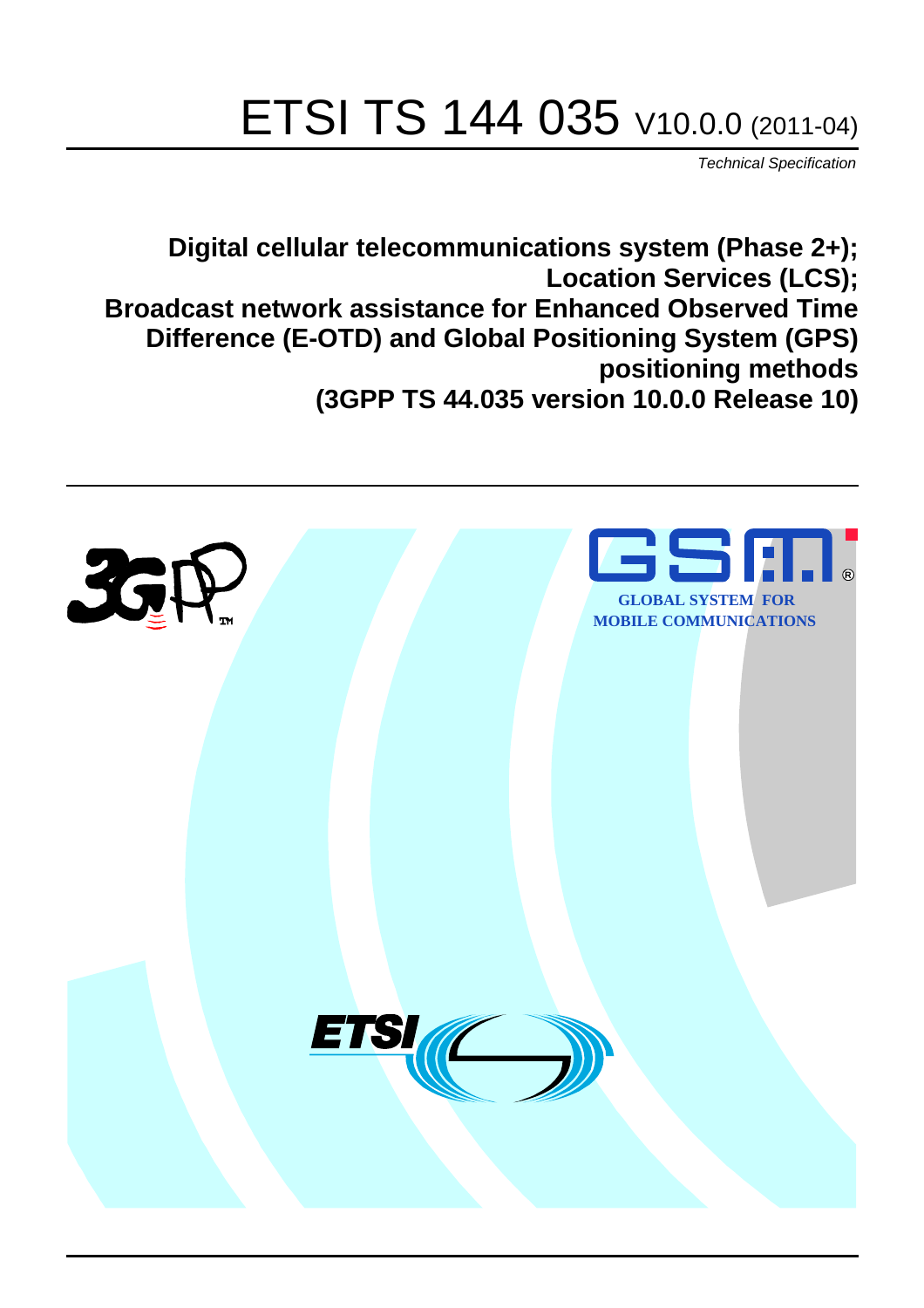Reference RTS/TSGG-0244035va00

> Keywords GSM

### *ETSI*

#### 650 Route des Lucioles F-06921 Sophia Antipolis Cedex - FRANCE

Tel.: +33 4 92 94 42 00 Fax: +33 4 93 65 47 16

Siret N° 348 623 562 00017 - NAF 742 C Association à but non lucratif enregistrée à la Sous-Préfecture de Grasse (06) N° 7803/88

#### *Important notice*

Individual copies of the present document can be downloaded from: [http://www.etsi.org](http://www.etsi.org/)

The present document may be made available in more than one electronic version or in print. In any case of existing or perceived difference in contents between such versions, the reference version is the Portable Document Format (PDF). In case of dispute, the reference shall be the printing on ETSI printers of the PDF version kept on a specific network drive within ETSI Secretariat.

Users of the present document should be aware that the document may be subject to revision or change of status. Information on the current status of this and other ETSI documents is available at <http://portal.etsi.org/tb/status/status.asp>

If you find errors in the present document, please send your comment to one of the following services: [http://portal.etsi.org/chaircor/ETSI\\_support.asp](http://portal.etsi.org/chaircor/ETSI_support.asp)

#### *Copyright Notification*

No part may be reproduced except as authorized by written permission. The copyright and the foregoing restriction extend to reproduction in all media.

> © European Telecommunications Standards Institute 2011. All rights reserved.

**DECT**TM, **PLUGTESTS**TM, **UMTS**TM, **TIPHON**TM, the TIPHON logo and the ETSI logo are Trade Marks of ETSI registered for the benefit of its Members.

**3GPP**TM is a Trade Mark of ETSI registered for the benefit of its Members and of the 3GPP Organizational Partners. **LTE**™ is a Trade Mark of ETSI currently being registered

for the benefit of its Members and of the 3GPP Organizational Partners.

**GSM**® and the GSM logo are Trade Marks registered and owned by the GSM Association.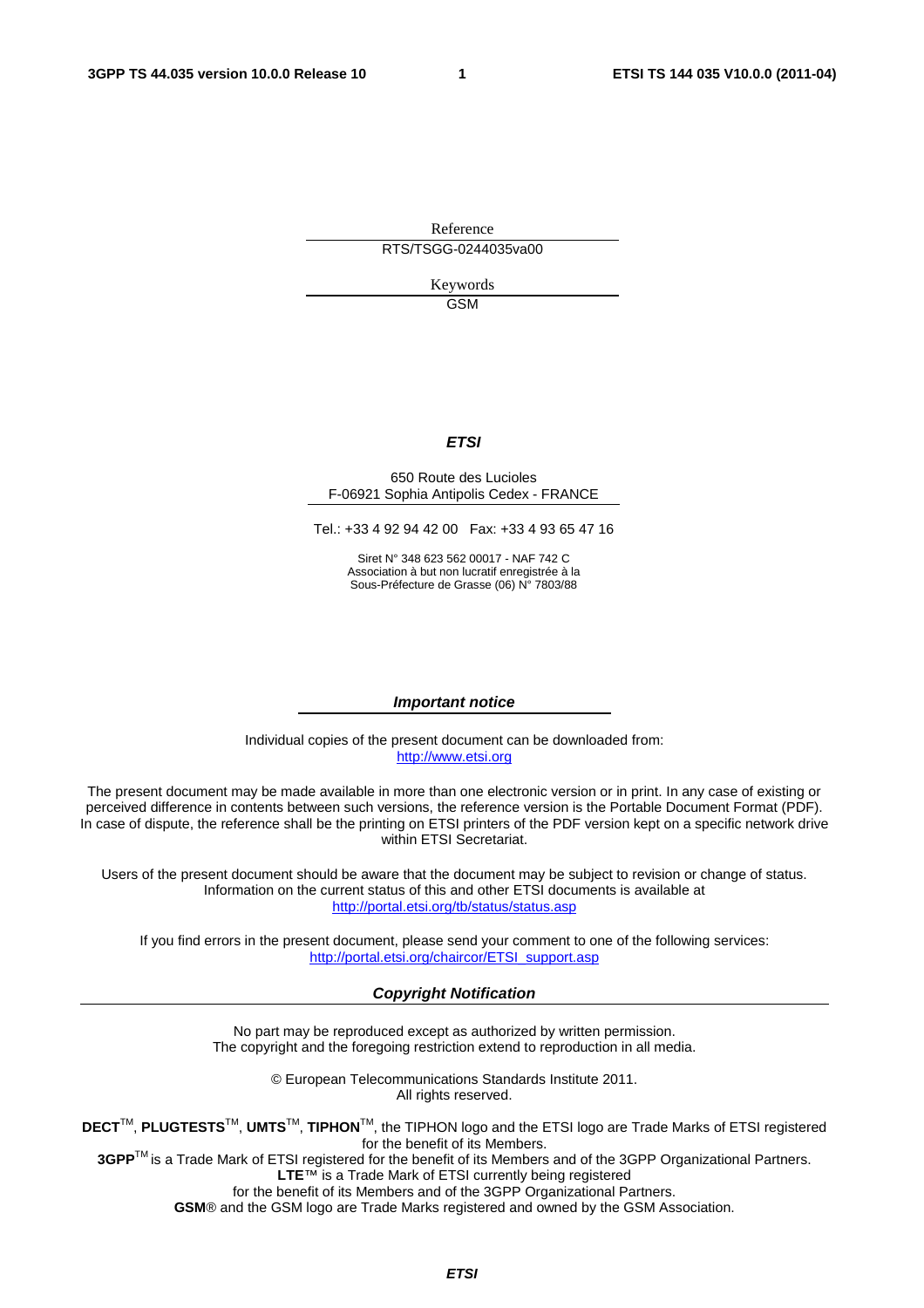# Intellectual Property Rights

IPRs essential or potentially essential to the present document may have been declared to ETSI. The information pertaining to these essential IPRs, if any, is publicly available for **ETSI members and non-members**, and can be found in ETSI SR 000 314: *"Intellectual Property Rights (IPRs); Essential, or potentially Essential, IPRs notified to ETSI in respect of ETSI standards"*, which is available from the ETSI Secretariat. Latest updates are available on the ETSI Web server ([http://webapp.etsi.org/IPR/home.asp\)](http://webapp.etsi.org/IPR/home.asp).

Pursuant to the ETSI IPR Policy, no investigation, including IPR searches, has been carried out by ETSI. No guarantee can be given as to the existence of other IPRs not referenced in ETSI SR 000 314 (or the updates on the ETSI Web server) which are, or may be, or may become, essential to the present document.

# Foreword

This Technical Specification (TS) has been produced by ETSI 3rd Generation Partnership Project (3GPP).

The present document may refer to technical specifications or reports using their 3GPP identities, UMTS identities or GSM identities. These should be interpreted as being references to the corresponding ETSI deliverables.

The cross reference between GSM, UMTS, 3GPP and ETSI identities can be found under [http://webapp.etsi.org/key/queryform.asp.](http://webapp.etsi.org/key/queryform.asp)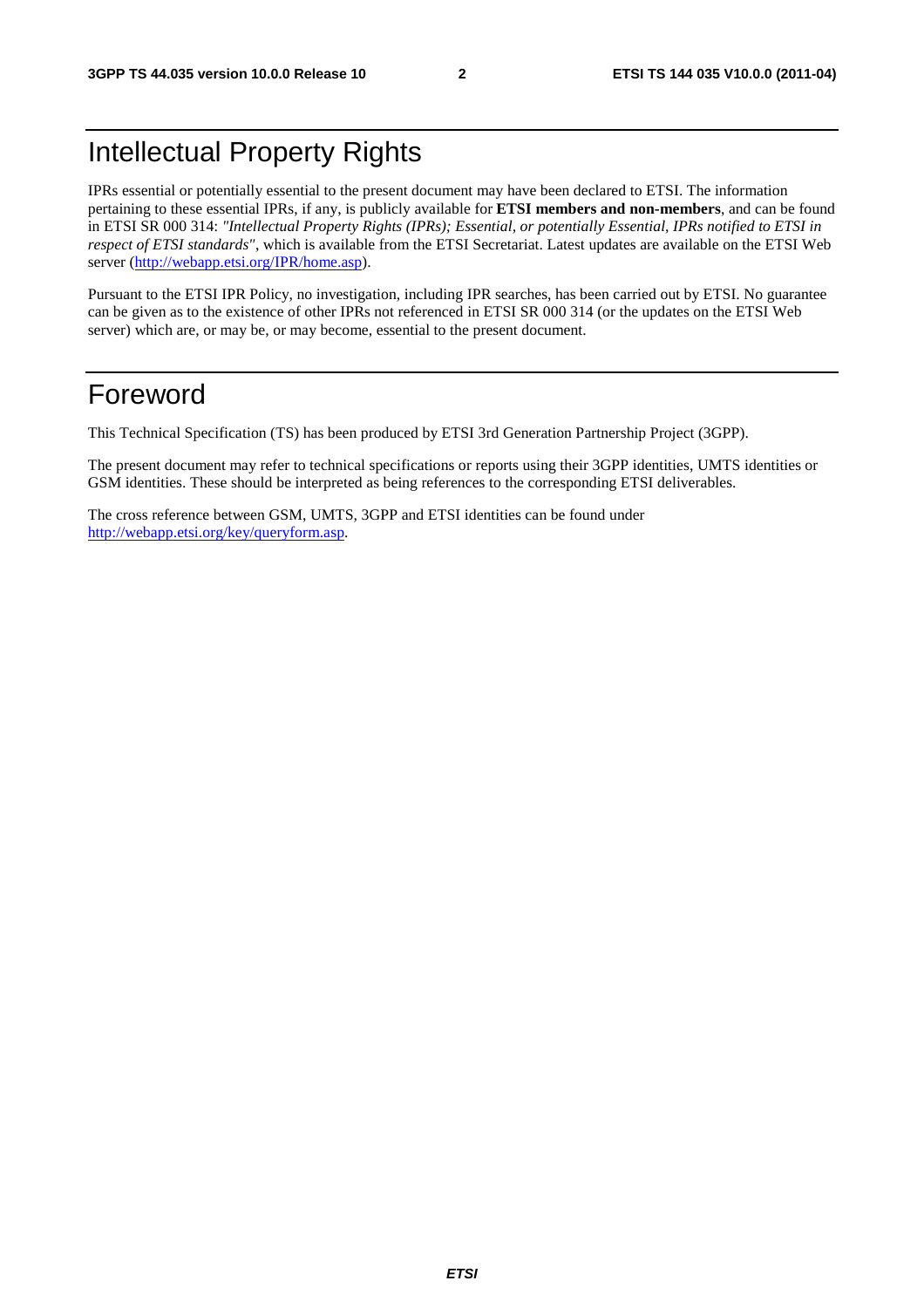$\mathbf{3}$ 

# Contents

| 1          |                               |                                                           |  |
|------------|-------------------------------|-----------------------------------------------------------|--|
|            |                               |                                                           |  |
| 2          |                               |                                                           |  |
| 3          |                               |                                                           |  |
| 3.1<br>3.2 |                               |                                                           |  |
| 4          |                               |                                                           |  |
| 4.1        |                               |                                                           |  |
| 4.1.1      |                               |                                                           |  |
| 4.1.1.1    |                               |                                                           |  |
| 4.1.1.2    |                               |                                                           |  |
| 4.1.1.3    |                               |                                                           |  |
| 4.1.1.4    |                               |                                                           |  |
| 4.1.1.5    |                               |                                                           |  |
| 4.1.1.6    |                               |                                                           |  |
| 4.1.1.7    |                               |                                                           |  |
| 4.1.1.8    |                               |                                                           |  |
| 4.1.1.9    |                               |                                                           |  |
| 4.1.1.10   |                               |                                                           |  |
| 4.1.1.11   |                               |                                                           |  |
| 4.1.1.12   |                               |                                                           |  |
| 4.1.1.13   |                               |                                                           |  |
| 4.1.1.14   |                               |                                                           |  |
| 4.2        |                               |                                                           |  |
| 4.2.1      |                               |                                                           |  |
| 4.2.1.1    |                               |                                                           |  |
| 4.2.1.1.1  |                               |                                                           |  |
| 4.2.1.1.2  |                               |                                                           |  |
| 4.2.1.1.3  |                               |                                                           |  |
| 4.2.1.1.4  |                               |                                                           |  |
| 4.2.1.1.5  |                               |                                                           |  |
| 4.2.1.1.6  |                               |                                                           |  |
| 4.2.1.1.7  |                               |                                                           |  |
| 4.2.1.1.8  |                               |                                                           |  |
| 4.2.1.2    |                               |                                                           |  |
| 4.2.1.3    |                               |                                                           |  |
|            |                               |                                                           |  |
|            | <b>Annex A (informative):</b> | Overview of Broadcast Assistance for E-OTD and GPS26      |  |
| A.1        |                               |                                                           |  |
| A.2        |                               |                                                           |  |
| A.3        |                               |                                                           |  |
| A.4        |                               |                                                           |  |
|            | <b>Annex B (informative):</b> | Example of E-OTD Assistance Data Broadcast Message29      |  |
|            | <b>Annex C</b> (informative): | <b>Example of GPS Assistance Data Broadcast Message33</b> |  |
|            |                               |                                                           |  |
|            | <b>Annex D</b> (informative): |                                                           |  |
|            |                               |                                                           |  |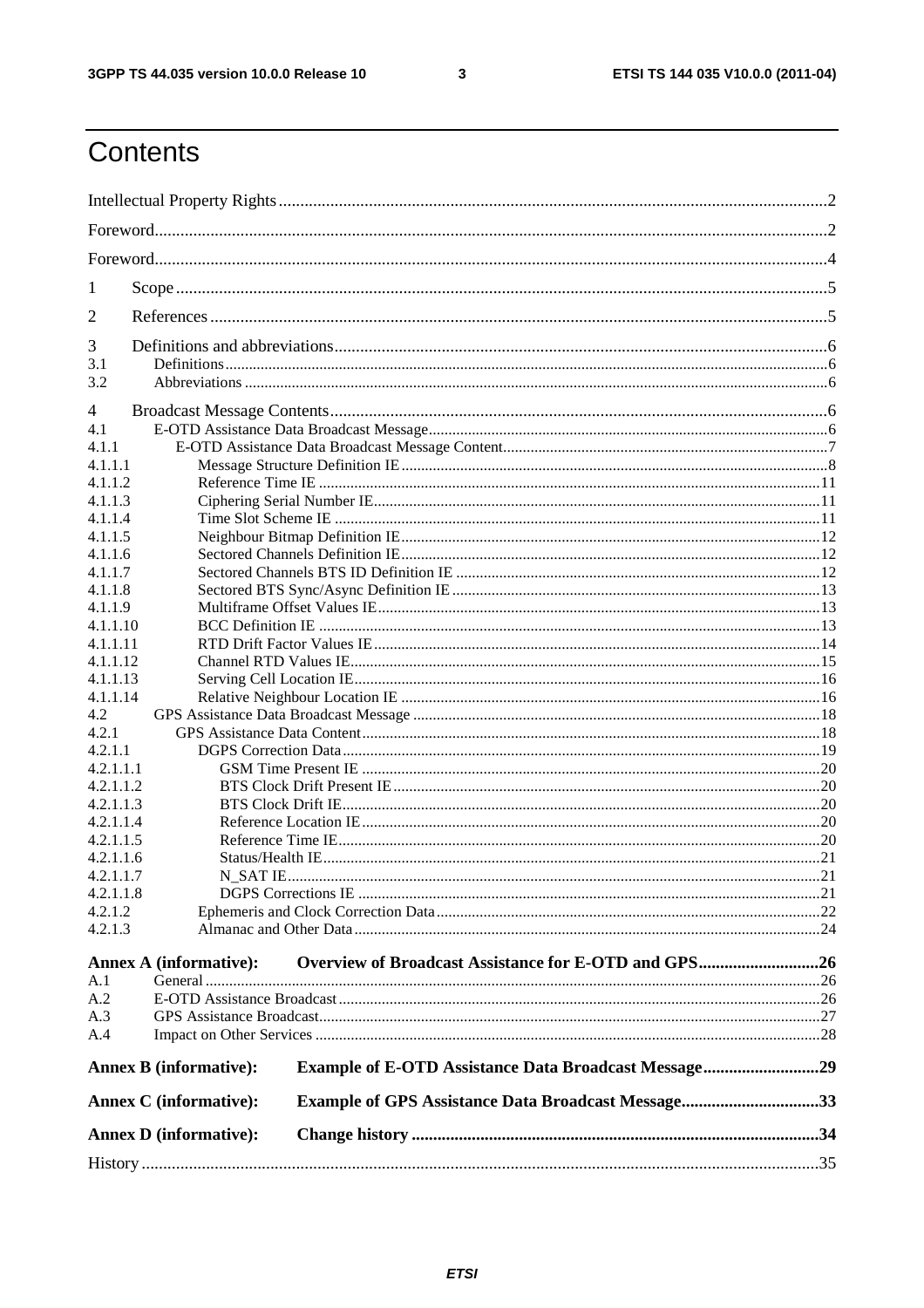# Foreword

This Technical Specification has been produced by the 3<sup>rd</sup> Generation Partnership Project (3GPP).

The present document defines the contents of LCS assistance data broadcast messages from the Serving Mobile Location Centre (SMLC) and the Mobile Station (MS).

The contents of the present document are subject to continuing work within the TSG and may change following formal TSG approval. Should the TSG modify the contents of the present document, it will be re-released by the TSG with an identifying change of release date and an increase in version number as follows:

Version x.y.z

where:

- x the first digit:
	- 1 presented to TSG for information;
	- 2 presented to TSG for approval;
	- 3 or greater indicates TSG approved document under change control.
- y the second digit is incremented for all changes of substance, i.e. technical enhancements, corrections, updates, etc.
- z the third digit is incremented when editorial only changes have been incorporated in the document.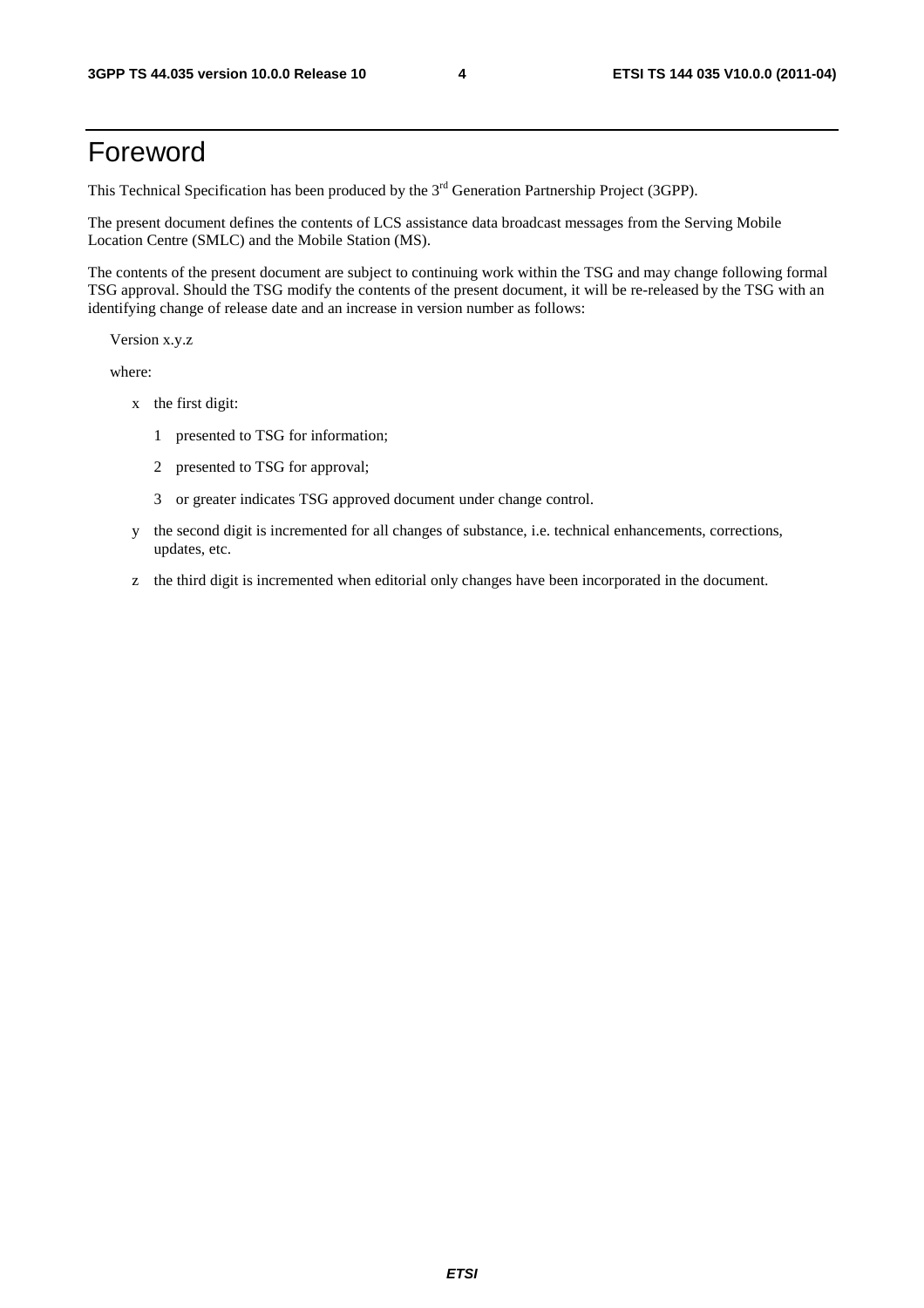# 1 Scope

The present document contains the content of messages necessary for support of MS Based location service operation on the mobile radio interface layer 3.

# 2 References

The following documents contain provisions which, through reference in this text, constitute provisions of the present document.

- References are either specific (identified by date of publication, edition number, version number, etc.) or non-specific.
- For a specific reference, subsequent revisions do not apply.
- For a non-specific reference, the latest version applies. In the case of a reference to a 3GPP document (including a GSM document), a non-specific reference implicitly refers to the latest version of that document *in the same Release as the present document*.

| $[1]$  | 3GPP TR 21.905: "Vocabulary for 3GPP Specifications".                           |
|--------|---------------------------------------------------------------------------------|
| $[2]$  | Void.                                                                           |
| $[3]$  | Void.                                                                           |
| $[4]$  | Void.                                                                           |
| $[5]$  | Void"                                                                           |
| [6]    | 3GPP TS 23.041: "Technical realization of Cell Broadcast Service (CBS)".        |
| $[7]$  | Void.                                                                           |
| [8]    | Void.                                                                           |
| [9]    | Void.                                                                           |
| $[10]$ | Void.                                                                           |
| $[11]$ | Void.                                                                           |
| $[12]$ | Void.                                                                           |
| $[13]$ | Void.                                                                           |
| $[14]$ | Void.                                                                           |
| $[15]$ | RTCM-SC104: "RTCM Recommended Standards for Differential GNSS Service (v.2.2)". |
| $[16]$ | ICD-GPS-200: "Navstar GPS Space Segment / Navigation User Interfaces".          |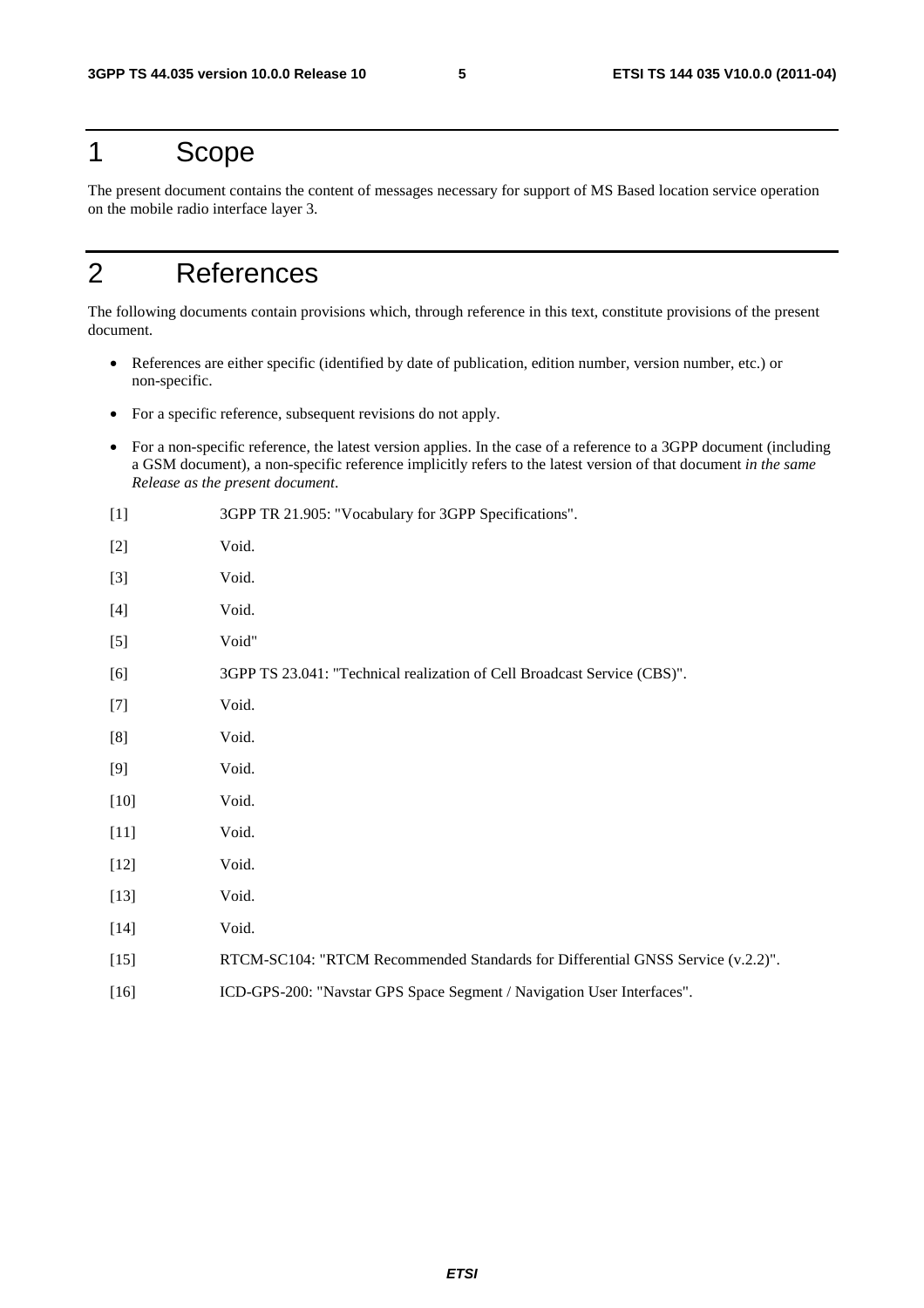# 3 Definitions and abbreviations

# 3.1 Definitions

For the purposes of the present document, the following terms and definitions apply:

**E-OTD Assistance Data Message:** contains the RTD and BTS coordinates of the neighbours that should be used in E-OTD measurements. This E-OTD Assistance Data is broadcasted using CBCH channel using SMSCB DRX service. The reception of this broadcast message enables MS to calculate its own location.

**GPS Assistance Data Message:** contains GPS differential corrections. The reception of this broadcast message enables MS to have calculate more accurate location estimate.

# 3.2 Abbreviations

For the purposes of the present document, the abbreviations given in 3GPP TR 21.905 apply.

# 4 Broadcast Message Contents

This clause describes the LCS Assistance Data messages to be broadcasted in SMSCB message's content part over CBCH channel using SMSCB DRX service. The rules and contets are described so that SMLC is able to construct the message as well as MS is able to process the received message. The E-OTD Assistance Data message contains RTD and BTS coordinate information and GPS Assistance Data contains GPS Differential Correction data, Emphemeris and Clock Correction Data and Almanac and Other Data.

# 4.1 E-OTD Assistance Data Broadcast Message

The E-OTD Assistance Data message contents are defined in this clause. The E-OTD Assistance Data message is built so that it has always a fixed length and some of the information elements are scalable according to the amount of neighbours and the amount of sectored channels. The information elements are in the order which is described in subclause 4.1.1 and no spare bits are allowed between elements. The MSB bits of the information elements are presented always first and if boundary of the octet divides the information element then the LSB part of the information element continues in the LSB part of the next octet (figure 1). Example of E-OTD Assistance Data Broadcast Message is in annex B. The channel to broadcast the E-OTD Assistance Data message is CBCH over which the SMSCB DRX service is used. One SMSCB message has fixed information data length of 82 octets and the purpose is always to use the whole fixed length message capacity for the message. MS can identify the LCS SMSCB message with E-OTD Message Identifier declared in 3GPP TS 23.041.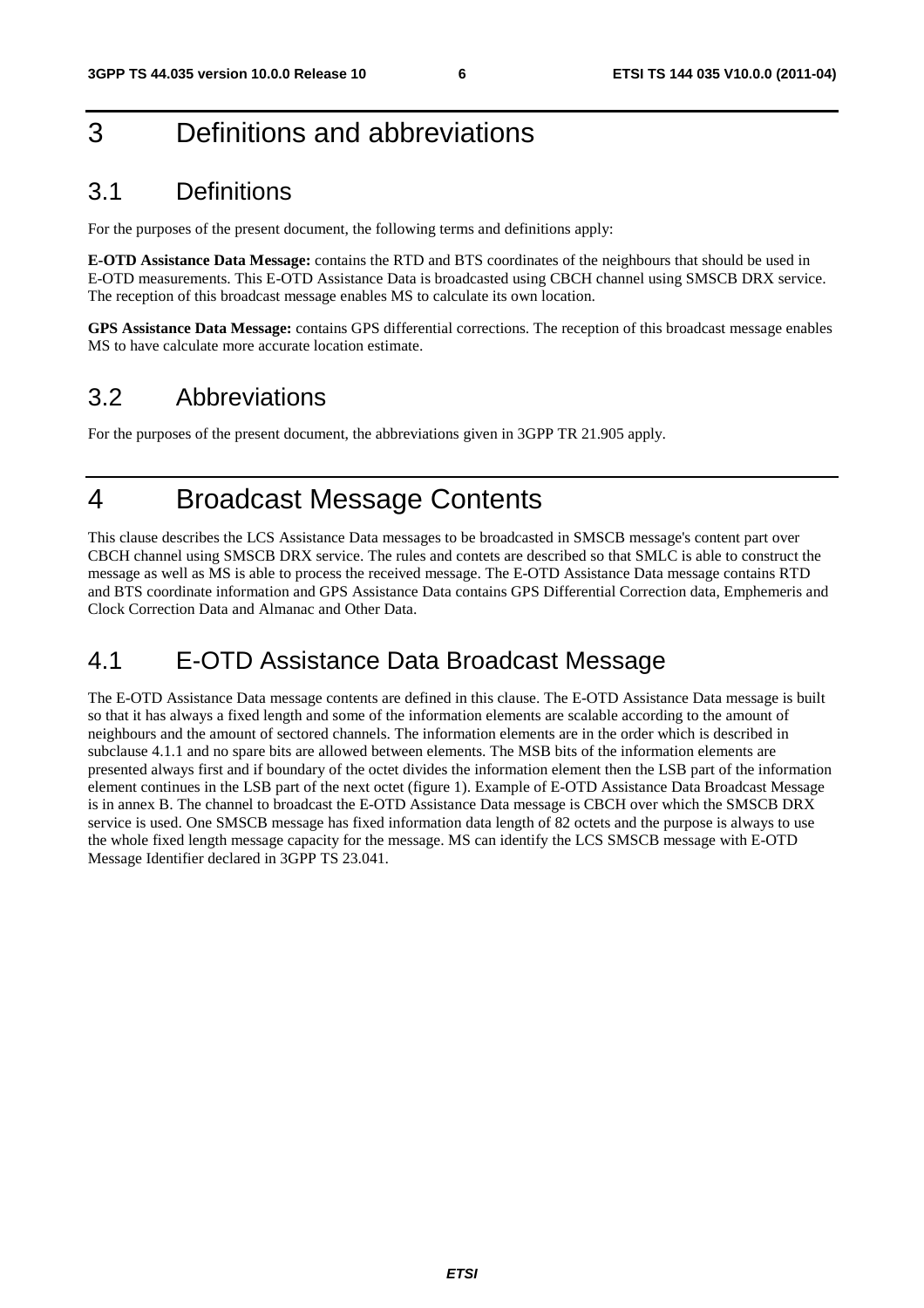

**Figure 1: Information element bit mapping to the broadcast message** 

# 4.1.1 E-OTD Assistance Data Broadcast Message Content

The Broadcast Assistance Data is a point-to-multipoint message from the GSM Network to the MSs. This message gives assistance data to the MS for performing E-OTD measurements and calculating its own position. It contains the following information elements. The information elements are always in the order described in table 1. The ciphered part of message is end of message and indicated with grey shading in table 1.

| <b>Information element</b>             | <b>Type/Reference</b>                            | <b>Presence</b> |
|----------------------------------------|--------------------------------------------------|-----------------|
| Message Structure Definition           | Message Structure<br>Definition 4.1.1.1          | M               |
| Reference Time                         | Reference Time 4.1.1.2                           | м               |
| <b>Ciphering Serial Number</b>         | <b>Ciphering Serial</b><br>Number 4.1.1.3        | C               |
| <b>Time Slot Scheme</b>                | <b>Time Slot</b><br>Scheme 4.1.1.4               | М               |
| Neighbour Bitmap Definition            | Neighbour<br>BitmapDefinition 4.1.1.5            | C               |
| <b>Sectored Channels Definition</b>    | <b>Sectored Channels</b><br>Definition 4.1.1.6   | C               |
| Sectored Channels BTS ID<br>Definition | Sectored Channel's BTS<br>ID Definition 4.1.1.7  | C               |
| Sectored BTS Sync/Async<br>Definition  | Sectored BTS<br>Sync/Async<br>Definition 4.1.1.8 | C               |
| 51 Multiframe Offset Values            | 51 Multiframe Offset<br>Values 4.1.1.9           | M               |
| <b>BCC Definition</b>                  | BCC Definition 4.1.1.10                          | М               |
| <b>RTD Drift Factor Values</b>         | <b>RTD Drift Factor</b><br>Values 4.1.1.11       | C               |
| <b>Channel RTD Values</b>              | Channel RTD<br>Values 4.1.1.12                   | C               |
| Serving Cell Location                  | Serving Cell<br>Location 4.1.1.13                | M               |
| Relative Neighbour Location Values     | Relative Neighbour<br>Location Values 4.1.1.14   | М               |

**Table 1: E-OTD Assistance Data Broadcast Message Content**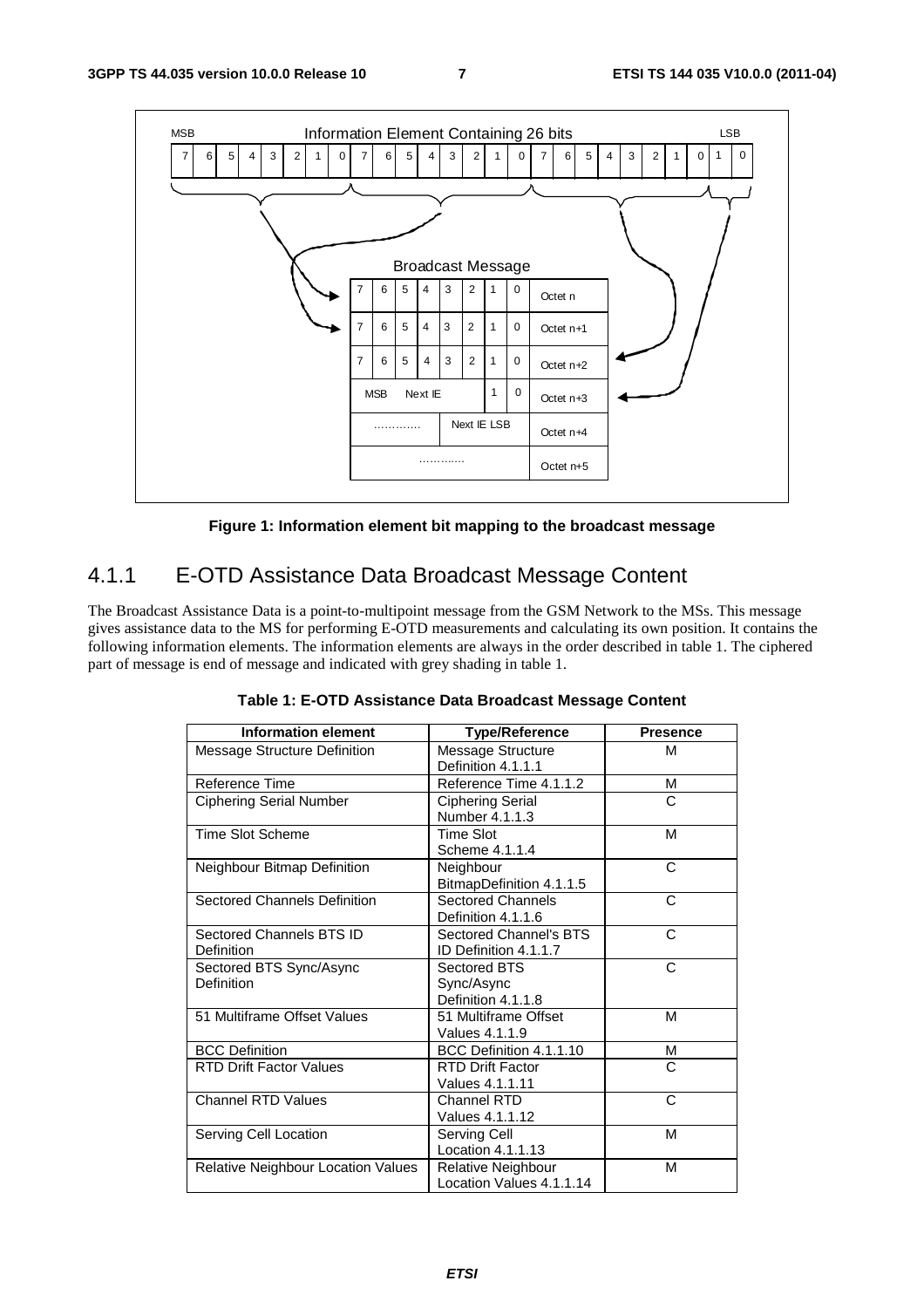# 4.1.1.1 Message Structure Definition IE

This IE contains the definition of this broadcast message. The length of this IE is 19 bits and it is mandatory. This IE contains the following bits.

| <b>Bit</b>     | <b>Bit order</b><br>in field | <b>Definition</b>                |
|----------------|------------------------------|----------------------------------|
| 1              | <b>LSB</b>                   |                                  |
| $\overline{2}$ |                              |                                  |
| 3              | MSB                          | Neighbour List Map (bits 2-0)    |
| $\overline{4}$ |                              |                                  |
|                | <b>LSB</b>                   |                                  |
| 5              |                              | Accuracy Range (bits 2-0)        |
| 6              | MSB                          |                                  |
| $\overline{7}$ |                              | Ciphering Key Flag               |
| 8              |                              | Cipher On/Off                    |
| 9              |                              | Sector Ind                       |
| 10             |                              | RTD Range                        |
| 11             | <b>LSB</b>                   |                                  |
| 12             | <b>MSB</b>                   | RTD Accuracy (bits 1-0)          |
| 13             |                              | <b>RTD Drift Factors Present</b> |
| 14             |                              | <b>RTDs Present</b>              |
| 15             | <b>LSB</b>                   |                                  |
| 16             |                              |                                  |
| 17             |                              |                                  |
| 18             |                              | Number of Neighbours (bits 4-0)  |
| 19             | MSB                          |                                  |

#### **Table 2: Message Structure Definition**

The first three octets upto bit 3 in octet 3 in the broadcast message's content part containing the Message Structure Definition IE look always as follows.

| <b>Cipher</b><br>On/Off                         | Cipher-<br>ing Key<br>Flag | <b>Accuracy Range</b><br>(bits 2-0) |                                           |  |                                      | Neighbour List Map<br>(bits 2-0) |               | Octet1             |
|-------------------------------------------------|----------------------------|-------------------------------------|-------------------------------------------|--|--------------------------------------|----------------------------------|---------------|--------------------|
| Number of<br><b>Neighbours</b><br>(bits $4-3$ ) |                            | <b>RTDs</b><br>Present              | <b>RTD</b><br>Drift<br>Factors<br>Present |  | <b>RTD Accuracy</b><br>(bits $1-0$ ) | <b>RTD</b><br>Range              | Sector<br>Ind | Octet <sub>2</sub> |
| (Next IE)                                       |                            |                                     |                                           |  |                                      | Number of Neighbours (bits 2-0)  |               | Octet <sub>3</sub> |

The definitions of each structure item is declared below:

#### **Neighbour List Map**

These bits define in which order the neighbours in the System Information Neighbour List (max 32 neighbours) are reported with the broadcast message.

- The Neighbour List Map will also affect the amount of bits that can be used for Relative Neighbour Location Value definitions.
- This Broadcast Assistance Data message is always referring to the neighbour BTSs included in the System Information Neighbour List which is received in idle state from BCCH. The E-OTD broadcast message does not allow the possibility for delivering assistance data for other BTSs (outside the the System Information Neighbour List.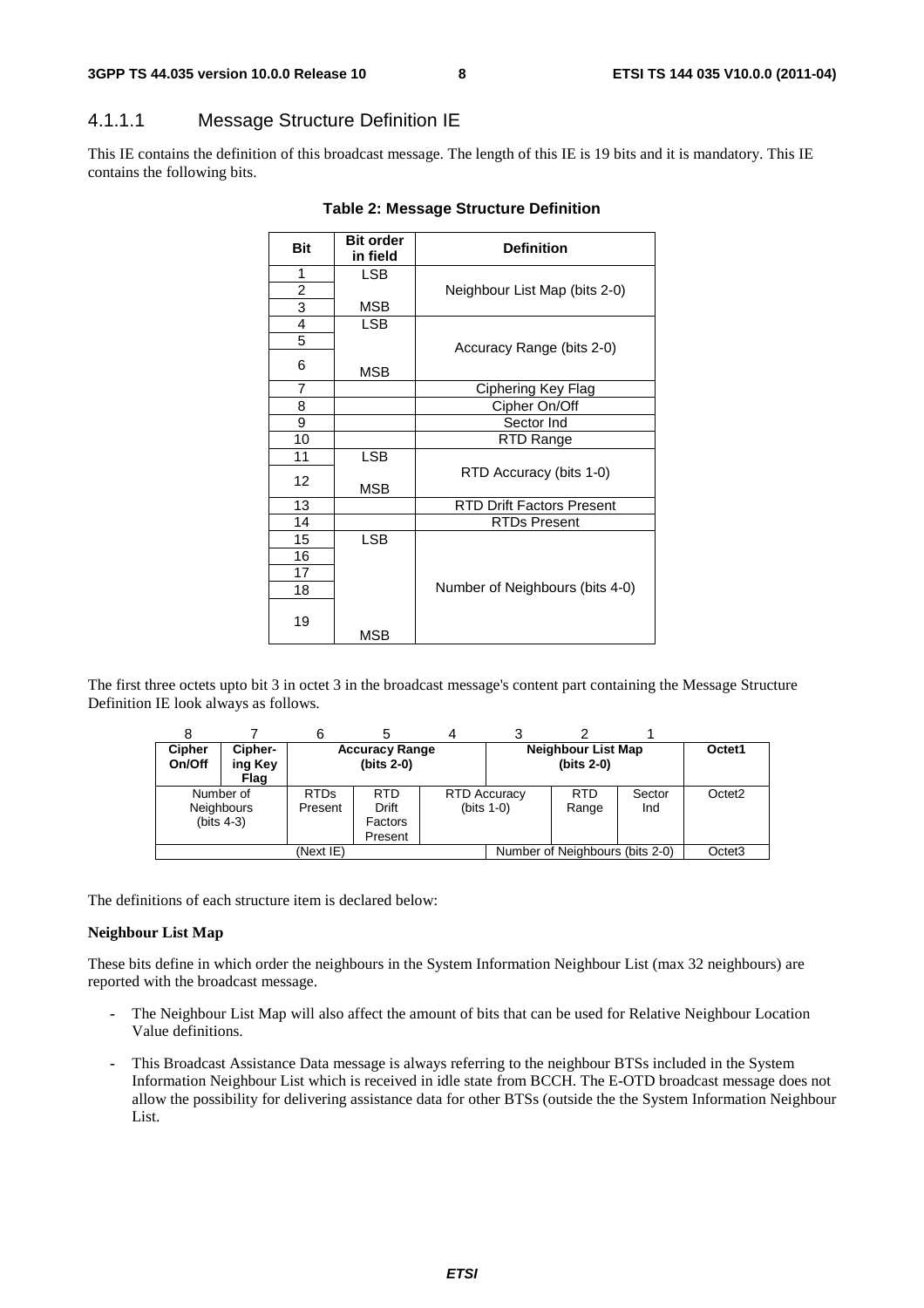|  | <b>Definition</b>                     |  |  |  |
|--|---------------------------------------|--|--|--|
|  | All Neigbours from neighbour list     |  |  |  |
|  | Even Neighbours from neighbour list   |  |  |  |
|  | Odd Neighbours from neighbour list    |  |  |  |
|  | $1st$ & $1st + n*3$                   |  |  |  |
|  | $2^{nd}$ & $2^{nd}$ +n <sup>*</sup> 3 |  |  |  |
|  | $3^{rd}$ & $3^{rd}$ +n*3              |  |  |  |
|  | Neighbour Bitmap Definition           |  |  |  |
|  | Spare                                 |  |  |  |

**Table 3: Neighbour List Map** 

- All Neighbours means all the neighbours from System Information Neighbour list (max 32 neighbours) are reported in this broadcast message (1 broadcast message).
- Even/Odd neighbours from neighbour list means the even/odd list entries in the System Information Neighbour List are reported in this broadcast message (two broadcast messages needed).
- $1^{st}$  &  $1^{st}$  + n\*3 means that  $1^{st}$ ,  $4^{th}$ ,  $7^{th}$ ,  $10^{th}$ , ...,  $31^{st}$  (max 11 neighbours) will be reported in this broadcast message (1/3 of total broadcast).
- $2^{nd}$  &  $2^{nd}$ +n\*3 means that  $2^{nd}$ ,  $5^{th}$ ,  $8^{th}$ ,  $11^{th}$ , …,  $32^{nd}$  (max 11 neighbours) will be reported in this broadcast message (2/3 of total broadcast).
- $3^{\text{rd}}$  &  $3^{\text{rd}}+n*3$  means that  $3^{\text{rd}}, 6^{\text{th}}, 9^{\text{th}}, 12^{\text{th}}, ..., 30^{\text{th}}$  (max 10 neighbours) will be reported in this broadcast message (3/3 of total broadcast).
- The 1<sup>st</sup> & 1<sup>st</sup>+n\*3, 2<sup>nd</sup> & 2<sup>nd</sup>+n\*3 and 3<sup>rd</sup> & 3<sup>rd</sup>+n\*3 means total 3 broadcast messages.
- Neighbour Bitmap Definition will define which neighbours are included into this broadcast message, see subclause 4.1.1.5.

#### **Accuracy Range**

The accuracy range declares the accuracy of the values in the Relative Neigbour Location Value IE. The accuracy range has the following information.

| າ |  | <b>Definition</b> |
|---|--|-------------------|
|   |  | 5 km              |
|   |  | 10 km             |
|   |  | 15 km             |
|   |  | 20 km             |
|   |  | 30 km             |
|   |  | 45 km             |
|   |  | 60 km             |
|   |  | 120 km            |

#### **Table 4: Accuracy Range**

For example if there are 15 bits (1 sign bit and 14 value bits) reserved for Relative Neighbour North or East Value and the accuracy range is defined to be 20 km, then resolution of Relative Neighbour North or East Value is 0.6 m.

#### **Ciphering Key Flag**

The MS gets two (2) deciphering keys always with location update, a deciphering key that is time stamped to be current one and deciphering key that time stamped to be next one. Thus the MS has always two deciphering keys in memory. With this Ciphering Key Flag in this broadcast message the MS knows whether to use current/next deciphering key for deciphering the received broadcast message. The MS shall interpret this IE as follows:

- **Ciphering Key Flag**(previous message) = **Ciphering Key Flag**(this message) => Deciphering Key not changed.
- **Ciphering Key Flag**(previous message) <> **Cipher Key Flag**(this message) => Deciphering Key changed.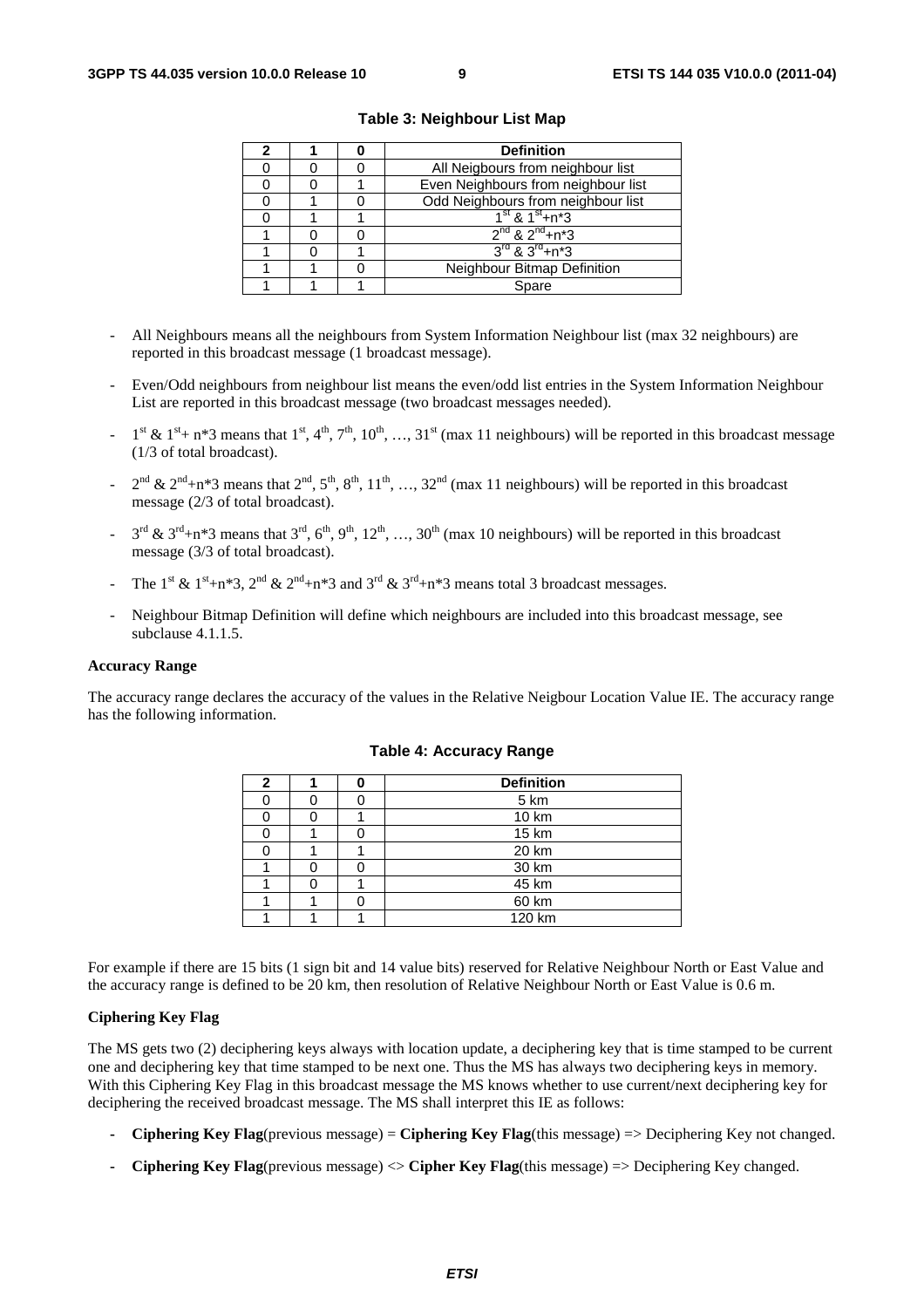#### **Cipher On/Off**

This bit indicates whether this broadcast message has been ciphered or not. The RTD Drift Factor Values IE, Channel RTD Values IE, Serving Cell Location IE and Relative Neighbour Location Values IE will be ciphered if ciphering is active.

- '0' Ciphering Off.
- '1' Ciphering On.

#### **Sector Ind**

This bit indicates whether this broadcast message contains BTS Sectored Cell information or not.

- '0' No Sector Information included.
- '1' Sector Information included.

#### **RTD Range**

This bit indicates whether the RTD value covers only one time slot period or 8 time slot period. This bit will affect the RTD field so that there will be need for 3 bits more for RTD if whole 8 time slot period need to be indicated with RTD value.

- '0' RTD value covers 1 time slot period.
- '1' RTD value covers 8 time slots period.

#### **RTD Accuracy**

This contains two bits, which define what will be the accuracy of RTD value in this broadcast message. The accuracy will be coded as follows.

#### **Table 5: Accuracy Range**

|  | <b>Definition</b>  |
|--|--------------------|
|  | 1/16 bit accuracy  |
|  | 1/32 bit accuracy  |
|  | 1/64 bit accuracy  |
|  | 1/128 bit accuracy |

The RTD accuracy will affect the amount of bits needed to indicate the RTD value. The following table describes the accuracy related to needed bits.

| <b>Time Slots</b> | Accuracy | <b>Amount of Bits Needed</b> |
|-------------------|----------|------------------------------|
|                   | 1/16     | 12 bits                      |
|                   | 1/32     | 13 bits                      |
|                   | 1/64     | 14 bits                      |
|                   | 1/128    | 15 bits                      |
|                   | 1/16     | 15 bits                      |
| 8                 | 1/32     | 16 bits                      |
|                   | 1/64     | 17 bits                      |
|                   | 1/128    | 18 bits                      |

### **Table 6: Amount of RTD bits needed**

#### **RTD Drift Factors Present**

This bit indicates whether the RTD Drift Factors are present in this broadcast message. If RTDs Present bit indicates that the RTD Values are not included into this broadcast message, the state of this bit should be ignored and the RTD Drift Factors are not present in this broadcast message.

- '0' RTD Drift Factors are not present in the message.
- '1' RTD Drift Factors are present in the message.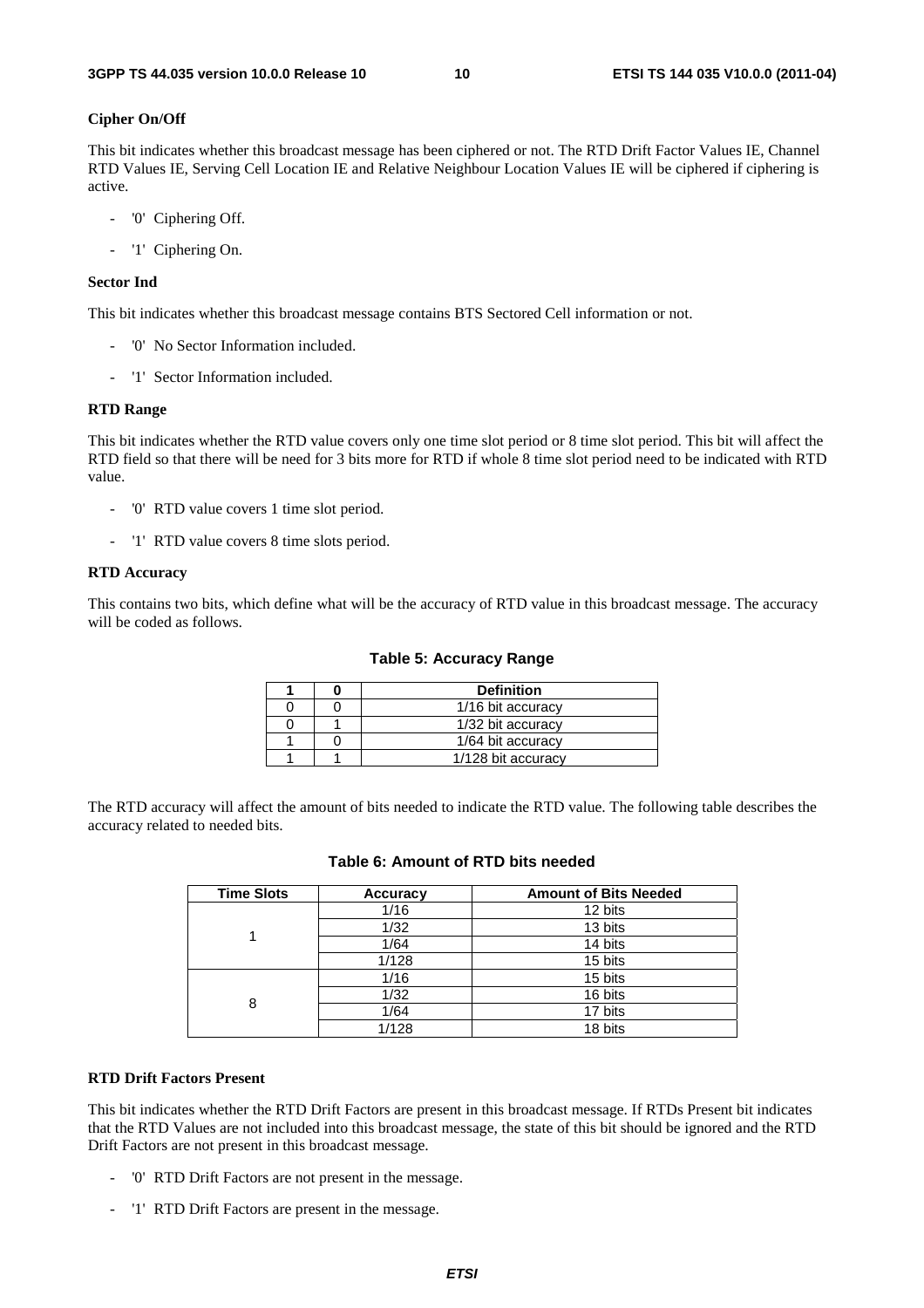#### **RTDs Present**

This bit indicates whether RTD Values IE is present in this broadcast or not.

- '0' RTD Values IE not present.
- '1' RTD Values IE present.

#### **Number of Neighbours**

These 5 bits are indicating the amount of neighbours are in System Information Neighbour List according to which this broadcast message was created. The number of neigbours indicated here makes sure that MS can decode back this broadcast message IEs as they were originally sended. If the MS has received different amount of neighbours in System Information Neighbour List than indicated in this field in broadcast message, the MS should ignore this broadcast message.

Range: 1 - 32 Neighbours.

### 4.1.1.2 Reference Time IE

The Reference Time IE gives information about the time when the RTD values in the broadcast message are calculated. The Reference Time IE contains the serving cell frame number modulo 131072 with 7 LSB bits omitted. The resolution of this Reference Time IE is thus 0.59 s. The Reference Time IE has 10 minutes periodicy. This IE is mandatory.

Range: 0 - 1023.

### 4.1.1.3 Ciphering Serial Number IE

The Ciphering Serial Number IE contains the serial number used in ciphering process of the broadcast message. The IE contains two octets, MSB part and LSB part. The serial number range is 0 - 65535. This IE is conditional and it is present only if the ciphering flag is active in Message Structure Definition IE.

#### **Table 7: Ciphering Serial Number IE**

| <b>MSB</b>                       | <b>CD</b>                        |
|----------------------------------|----------------------------------|
| Ciphering Serial Number (8 bits) | Ciphering Serial Number (8 bits) |

### 4.1.1.4 Time Slot Scheme IE

This information element contains information about the serving cell channel and neighbour channel time slot scheme. The list starts with Serving Cell Channel and the rest of the list is in the same order as the neighbours in the System Information Neighbour List. For each list member there is one bit reserved to indicate whether the channel has 156.25 bits time slot duration or 156/157 bits time slot duration. This field is varying length depending on amount of neighbours of System Information Neighbour List (max 32) and maximum length of this IE is 33 bits (1+32 bits). The Serving Cell Channel time slot scheme is always indicated as the first (MSB) element of this field. This IE is mandatory.

- '0' 156.25 bits time slot duration.
- '1' 156/157 bits time slot duration.

#### **Table 8: Time Slot Scheme**

| <b>Serving Cell Ch (MSB)</b> | <b>Neigh Ch<sub>last</sub></b> |   | <b>Neigh Ch<sub>3</sub></b> | Neiah Ch2 | Neigh $Ch_1(LSB)$ |
|------------------------------|--------------------------------|---|-----------------------------|-----------|-------------------|
| ^/0                          | ^/0                            | . | ^/0                         | 0/1       | ^/0               |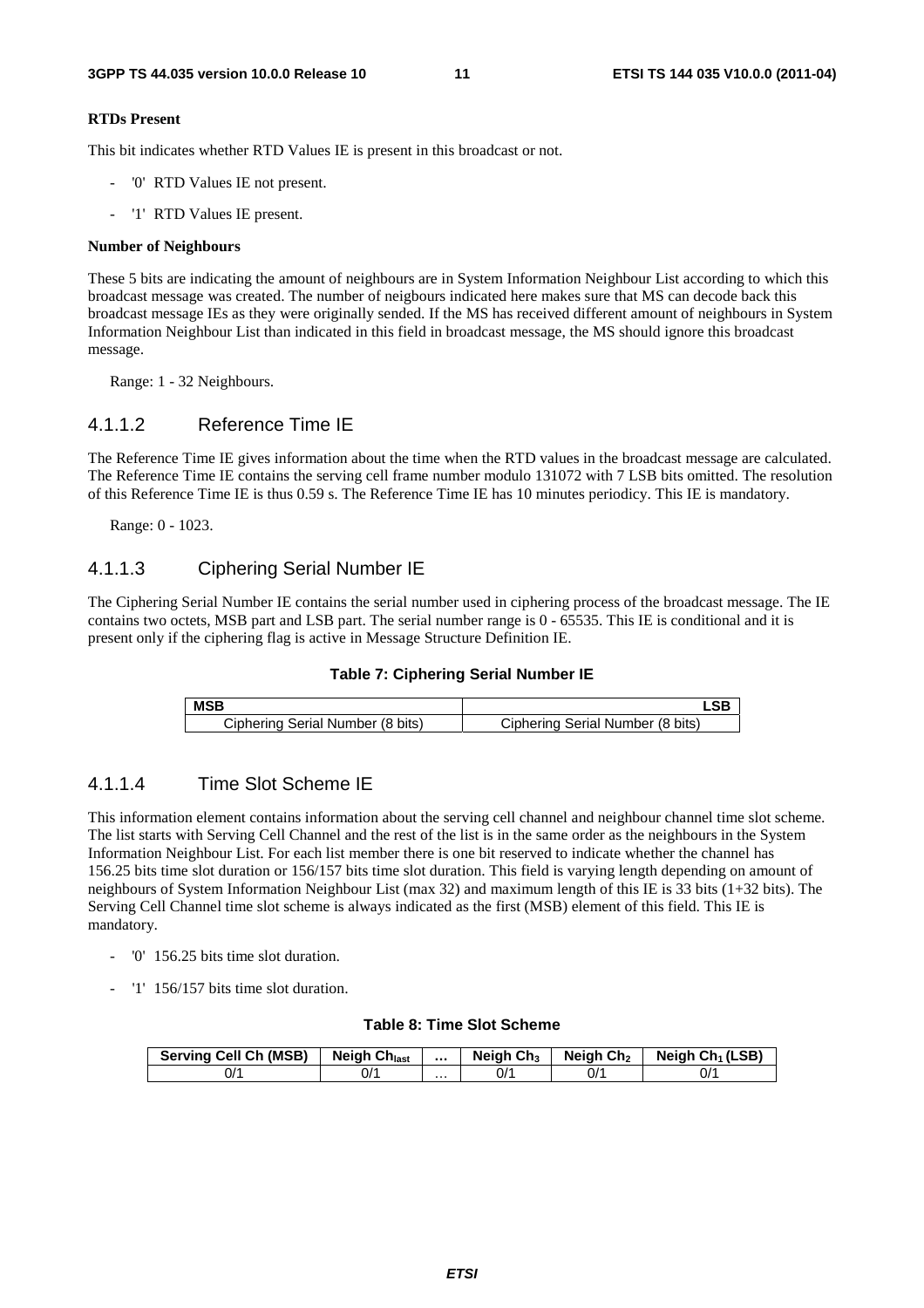## 4.1.1.5 Neighbour Bitmap Definition IE

This IE defines which neighbours from System Information Neighbour List are included in this message. The IE is conditional and included only if Message Structure Definition IE's Neighbour List Map indicates the use of this Neighbour Bitmap Definition. The list is in the same order as the neighbours in the System Information Neighbour List, the last member of the list presented as the MSB element of this field. For each Neighbour List channel number there is one bit reserved to indicate whether the neighbour is included into this broadcast message. This field is varying length depending on the amount of neighbours of System Information Neighbour List (max 32) and maximum length of this IE is 32 bits.

- '0' Neighbour not included into this broadcast message.
- '1' Neighbour included into this broadcast message.

#### **Table 9: Neighbour Bitmap Definition**

| Neigh Ch <sub>last</sub> (MSB) |   | Neigh $Ch3$ | Neiah Ch2 | Neigh $Ch_1(LSB)$ |
|--------------------------------|---|-------------|-----------|-------------------|
| $J^{\prime}$                   | . |             |           |                   |

### 4.1.1.6 Sectored Channels Definition IE

This information element defines which neighbours in System Information Neighbour List that are included in this broadcast message are belonging to sectored BTSs. This IE is conditional and included only if Message Structure Definition IE's Sector Indicator is active. This field is varying length depending on amount of neighbours included into this broadcast message (max 32) and the maximum length of this IE is 33 bits (1+32 bits). The Serving Cell Channel sector indication is always indicated in MSB of this field and the neighbours are in same order as the neighbours in the System Information Neighbour List.

- '0' Channel not included to sectored BTS.
- '1' Channel included to sectored BTS.

#### **Table 10: Sectored Channels Definition**

| <b>Serving Ch (MSB)</b> | <b>Neigh Chlast</b> |   | Neigh $Ch_3$ | Neiah Ch2 | Neigh $Ch_1(LSB)$ |
|-------------------------|---------------------|---|--------------|-----------|-------------------|
| 0/'                     | 0/1                 | . |              | ^/0       | 0/1               |

### 4.1.1.7 Sectored Channels BTS ID Definition IE

This information element defines what sectored channels are at the same BTS. The indication is done with three bits for each neighbour channel that is indicated to belong to sectored BTS (definition in Sectored Channels Definition IE). Belonging to the same BTS site is indicated with the same three bit binary ID, maximum 8 sectored BTS groups can be identified. This field is varying length depending on amount of sectored BTS in this broadcast message (max 33\*3 bits = 99 bits when all 32 neighbours and the serving cell channel are belonging to some sector). This field follows the order of channels that have indicated to be belonging to sectored BTS in Sectored Channels Definition starting from the MSB. This IE is conditional and included only if Message Structure Definition IE's Sector Ind is active.

#### **Table 11: Sectored Channels BTS ID Definition**

| 2 |  | <b>Definition</b> |
|---|--|-------------------|
|   |  | Sectored BTS ID1  |
|   |  | Sectored BTS ID2  |
|   |  | Sectored BTS ID3  |
|   |  | Sectored BTS ID4  |
|   |  | Sectored BTS ID5  |
|   |  | Sectored BTS ID6  |
|   |  | Sectored BTS ID7  |
|   |  | Sectored BTS ID8  |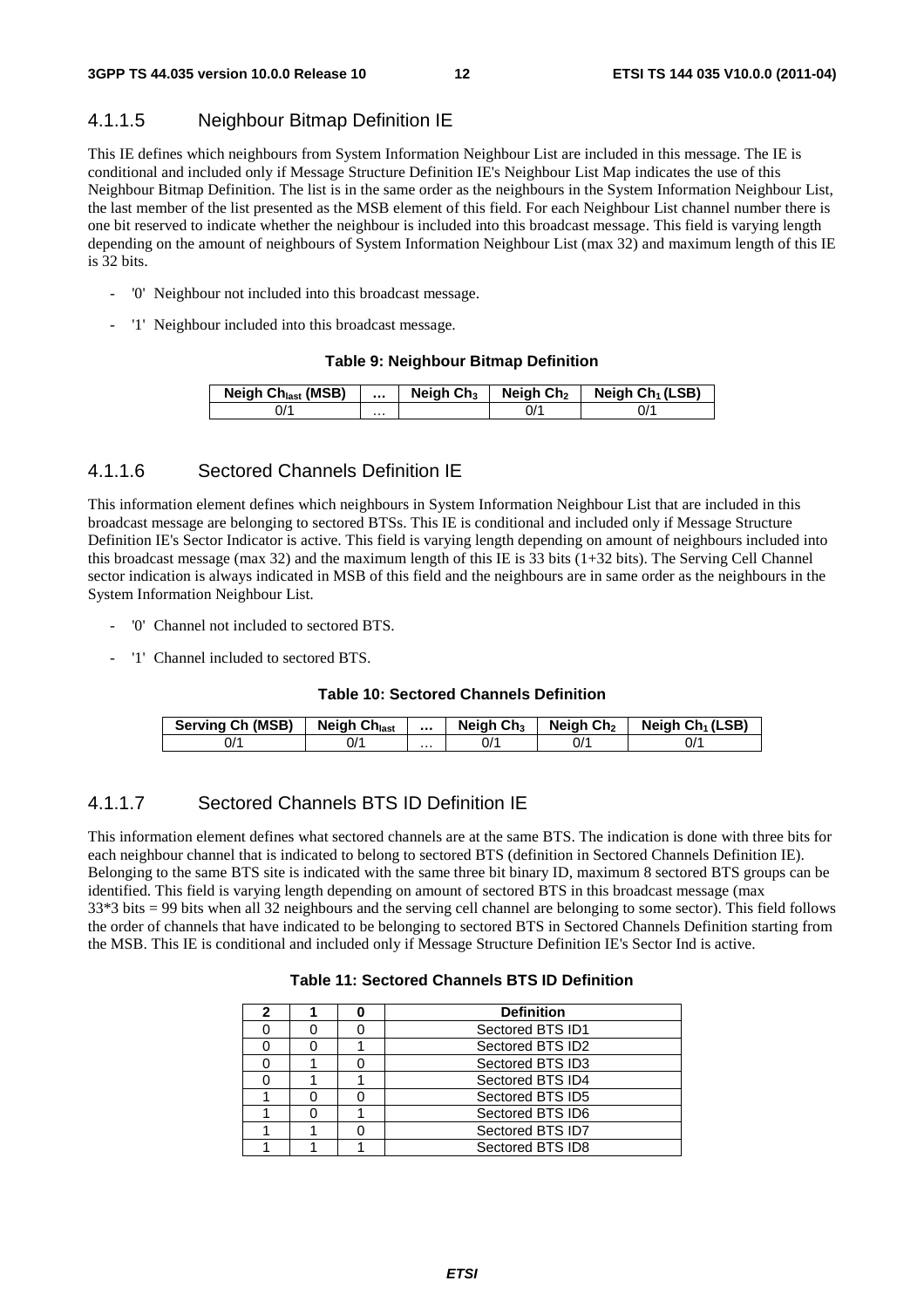| Indicated<br><b>Sectored</b><br><b>Serving</b><br><b>Channel (MSB)</b> | Indicated<br><b>Sectored</b><br>Neighbour <sub>last</sub> | $\cdots$ | Indicated<br><b>Sectored</b><br>Neighbour <sub>3</sub> | Indicated<br><b>Sectored</b><br>Neighbour <sub>2</sub> | Indicated<br><b>Sectored</b><br>Neighbour <sub>1</sub><br>(LSB) |
|------------------------------------------------------------------------|-----------------------------------------------------------|----------|--------------------------------------------------------|--------------------------------------------------------|-----------------------------------------------------------------|
| Sec. BTS ID X                                                          | Sec. BTS ID X                                             |          | Sec. BTS ID X                                          | Sec. BTS ID X                                          | Sec. BTS ID X                                                   |
| $(3 \text{ bits})$                                                     | $(3 \text{ bits})$                                        | $\cdots$ | (3 bits)                                               | $(3 \text{ bits})$                                     | $(3 \text{ bits})$                                              |

**Table 12: Sectored Channels BTS ID Definition** 

### 4.1.1.8 Sectored BTS Sync/Async Definition IE

This information element defines whether the indicated sectored BTS site contains synchronized or asynchronized channels. The sync/async is informed with one bit per sectored BTS ID. This field follows the order of IDs in Sectored Channels BTS ID Definition. This field is varying length depending on amount of sectored BTS ID in this broadcast message (max 8 bits). This IE is conditional and is included only if Message Structure Definition IE's Sector Ind is active.

- '0' Sectored BTS contains async channels.
- '1' Sectored BTS contains sync channels.

#### **Table 13: Sectored BTS Sync/Async Definition**

| Sec BTS <sub>Last</sub> (MSB) |   | Sec $BTS1D3$ | Sec $BTSID2$ | Sec BTS <sub>ID1</sub> (LSB) |
|-------------------------------|---|--------------|--------------|------------------------------|
|                               | . | IJ           | $J^{\prime}$ | $\sqrt{ }$                   |

### 4.1.1.9 Multiframe Offset Values IE

This information element defines the neighbour channel's 51 Multiframe Values. The 51 Multiframe Offset Values are describing the offset value related to the Serving Cell 51 Multiframe Value. This field is needed when co-channels must be identified from the real neighbour channels (included into System Information Neighbour List). Each 51 Multiframe Offset Value is 6 bits long denoting the offset value to the Serving Cell 51 Multiframe number. The 51 Multiframe Offset Values must be declared to all neighbours in this broadcast message and the values are in the same order as the neighbours in the System Information Neighbour List. The maximum length of this IE is 192 bits (32\*6 bits). This IE is mandatory.

Range: 0 - 50 Frames

#### **Table 14: 51 Multiframe Offset Values IE**

| Offset <sub>NbLast</sub> (MSB)<br>MF |   | MF Offset Nb3                   | MF Offset $_{Nb2}$    | (LSB)<br>MF Offset <sub>Nb1</sub>      |
|--------------------------------------|---|---------------------------------|-----------------------|----------------------------------------|
| Offset Value (6 bits)                | . | ∖ Offset<br>. (6 bits)<br>Value | Offset Value (6 bits) | <b>Offset</b> ∖<br>⊧ (6 bits`<br>Value |

### 4.1.1.10 BCC Definition IE

This information element defines the BBC (Base Station Color Code) values. The BCC is needed to know what training sequence is in use in the bursts in BCCH frequency. Each BCC is 3 bits long denoting the one of the 8 possible TSCs (Training Sequence Codes) possible to be used in bursts. BCC values must be declared to all neighbours in this message and the values are in the same order as the neighbours in the System Information Neighbour List. The maximum length of this IE is 96 bits (32\*3 bits). This IE is mandatory.

#### **Table 15: BCC Definition IE**

| <b>BCC<sub>NbLast</sub></b> (MSB) |   | BCC <sub>Nh3</sub>     | BCC <sub>Nb2</sub> | $BCCNb1$ (LSB)     |
|-----------------------------------|---|------------------------|--------------------|--------------------|
| BCC Value (3 bits)                | . | Value (3 bits)<br>BCC. | BCC Value (3 bits) | BCC Value (3 bits) |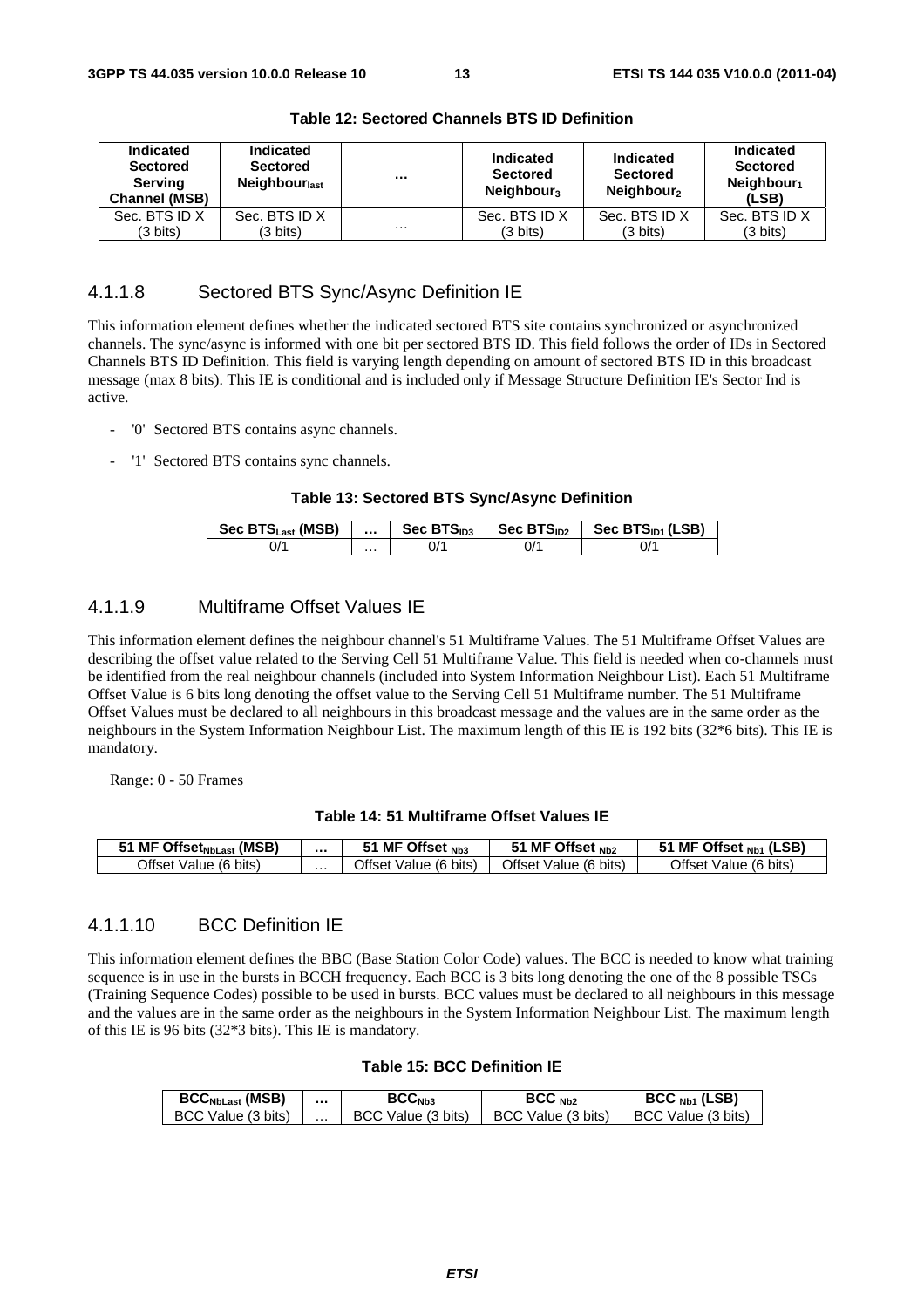# 4.1.1.11 RTD Drift Factor Values IE

This IE contains the drift factor values for the Channel RTD Values included into this broadcast message. The RTD Drift Factor Values indicate the RTD drift in meters per second. Positive and negative RTD Drift Factors can be indicated as well as no drift value. This information element is conditional and included if the RTD Drift Factors Present bit in the Message Structure Definition IE is active and the RTDs Present bit is active. The RTD Drift Factors are included into the broadcast message with same conditions and in same order than the Channel RTD Values which are described in Channel RTD Values IE section (subclause 4.1.1.12). This IE should be ciphered if the ciphering is active. Each RTD Drift Factor Value is 5 bits long and the coding is as follows:

| <b>Positive/Negative</b> |                |                | <b>Coding Bits</b> |             | <b>Definition</b> |
|--------------------------|----------------|----------------|--------------------|-------------|-------------------|
| <b>MSB</b>               | <b>MSB</b>     |                |                    | <b>LSB</b>  |                   |
| 3                        | 3              | $\mathbf 2$    | 1                  | 0           |                   |
| Don't care               | 0              | $\mathbf 0$    | $\Omega$           | 0           | $0 \text{ m/s}$   |
| 0                        | 0              | $\mathbf 0$    | $\Omega$           | 1           | $+0.33$ m/s       |
| $\mathbf 0$              | $\overline{0}$ | $\overline{0}$ | 1                  | $\mathbf 0$ | $+0.66$ m/s       |
| $\mathbf 0$              | 0              | $\mathbf 0$    | 1                  | 1           | $+1$ m/s          |
| 0                        | 0              | $\mathbf{1}$   | $\mathbf 0$        | $\mathbf 0$ | $+1.33$ m/s       |
| $\overline{0}$           | 0              | 1              | $\mathbf 0$        | 1           | $+1.66$ m/s       |
| $\mathbf 0$              | 0              | 1              | 1                  | $\mathbf 0$ | $+2$ m/s          |
| 0                        | 0              | 1              | 1                  | 1           | $+2.5$ m/s        |
| 0                        | 1              | $\mathbf 0$    | $\mathbf 0$        | $\mathbf 0$ | $+3$ m/s          |
| $\mathbf 0$              | 1              | 0              | $\mathbf 0$        | 1           | $+4$ m/s          |
| 0                        | 1              | $\mathbf 0$    | 1                  | $\mathbf 0$ | $+5$ m/s          |
| $\mathbf 0$              | 1              | $\mathbf 0$    | 1                  | 1           | $+7$ m/s          |
| $\mathbf 0$              | 1              | 1              | $\overline{0}$     | $\mathbf 0$ | $+9$ m/s          |
| 0                        | 1              | 1              | $\mathbf 0$        | 1           | $+11$ m/s         |
| 0                        | 1              | 1              | 1                  | $\mathbf 0$ | $+13$ m/s         |
| $\overline{0}$           | 1              | 1              | 1                  | 1           | $+15$ m/s         |
| 1                        | $\mathbf 0$    | $\mathbf 0$    | $\mathbf 0$        | 1           | $-0.33$ m/s       |
| 1                        | 0              | $\mathbf 0$    | 1                  | $\mathbf 0$ | $-0.66$ m/s       |
| 1                        | 0              | 0              | 1                  | 1           | $-1$ m/s          |
|                          | 0              | 1              | $\Omega$           | $\Omega$    | $-1.33$ m/s       |
| 1                        | $\mathbf 0$    | 1              | $\Omega$           | 1           | $-1.66$ m/s       |
| 1                        | 0              | 1              | 1                  | $\mathbf 0$ | $-2 \frac{m}{s}$  |
| 1                        | 0              | 1              | 1                  | 1           | $-2.5$ m/s        |
| 1                        | 1              | 0              | $\mathbf 0$        | $\mathbf 0$ | $-3$ m/s          |
|                          | 1              | 0              | $\mathbf 0$        | 1           | $-4$ m/s          |
| 1                        | 1              | $\mathbf 0$    | 1                  | $\mathbf 0$ | $-5$ m/s          |
| 1                        | 1              | $\overline{0}$ | $\overline{1}$     | 1           | $-7$ m/s          |
| 1                        | 1              | 1              | $\mathbf 0$        | $\mathbf 0$ | $-9$ m/s          |
| 1                        | 1              | 1              | $\mathbf 0$        | 1           | $-11$ m/s         |
| 1                        | 1              | 1              | 1                  | 0           | $-13$ m/s         |
| 1                        | 1              | 1              | 1                  | 1           | $-15$ m/s         |

#### **Table 16: RTD Drift Factor Values**

#### **Table 17: RTD Drift Factor Values IE**

| <b>RTD Drift Factor NbLast</b><br>(MSB) |   | <b>RTD Drift Factor Nh3</b>   | <b>RTD Drift Factor Nb2</b>   | <b>RTD Drift Factor Nh1</b><br>(LSB) |
|-----------------------------------------|---|-------------------------------|-------------------------------|--------------------------------------|
| <b>RTD Drift Factor Value</b>           | . | <b>RTD Drift Factor Value</b> | <b>RTD Drift Factor Value</b> | RTD Drift Factor Value               |
| (5 bits)                                |   | (5 bits)                      | (5 bits)                      | (5 bits)                             |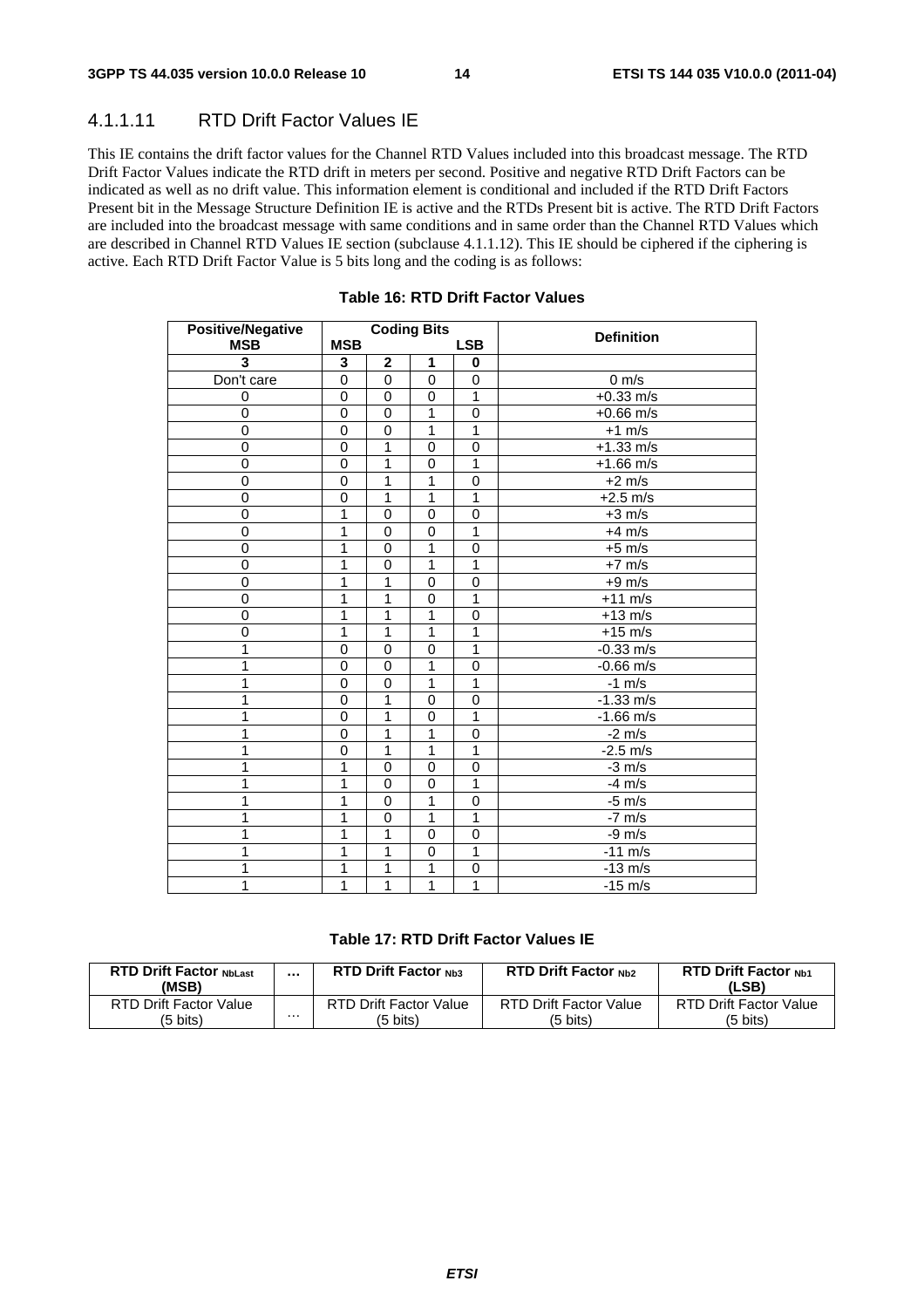# 4.1.1.12 Channel RTD Values IE

This IE contains the channel RTD values relative to the serving BTS. The RTD is defined as TBTS - TServ, where TBTS is the time of the start of TS0 (Time Slot 0) in the neighbor BTS, and Tserv is the time of the start of the TS0 in the serving BTS. The RTD value covers 1 or 8 time slot period with 1/16-1/128 bit accuracy. The 1 or 8 time slot period as well as 1/16-1/128 bit accuracy is defined in Message Structure Definition IE. The RTD values included here are conditional to the RTDs Present and Neighbour List Map (Message Structure Definition IE), Neighbour Bitmap Definition IE, Sectored Channels Definition IE, Sectored Channels BTS ID Definition and Sectored BTS Sync/Async Definition. This IE should be ciphered if the ciphering is active. The decision which BTS RTD value is included in this broadcast message has the following decision process:

- Channel RTD Values IE should not be included at all if RTDs Present bit (Message Structure Definition IE) is not active.
- Neighbours in this broadcast message are defined in Neighbour List Map (Message Structure Definition IE) and in case the Neighbour Bitmap Definition is active then the Neighbour Bitmap Definition IE declares the Neighbours included into this broadcast message.
- If Sector Indicator in Message Structure Definition IE is not active the RTD values are included for all neighbours in this broadcast message.
- If sector indicator in Message Structure Definition IE is active then the Neighbour channels that are not belonging to sectored BTS the RTD values are included directly according to neighbour list order.
- If sector indicator in Message Structure Definition IE is active then the Neighbour channels that are belonging to sectored BTS, the Sectored BTS ID values group the neighbour channels into the groups. If the Sectored BTS ID group is indicated to be synchronous then only one RTD value (decided by SMLC) per the Sectored BTS ID group is included into this broadcast message, if the Sectored BTS ID group is indicated to be asyncronous then all the neighbour channel RTDs belonging to the Sectored BTS ID group have to be included into this broadcast message.

| (MSB) | Varying Length (12-18 bits) | (LSB) |
|-------|-----------------------------|-------|
|       | Neighbour RTD (Last) (MSB)  |       |
|       | Neighbour RTD (Last-1)      |       |
|       | .                           |       |
|       | Neighbour RTD (2)           |       |
|       | Neighbour RTD (1) (LSB)     |       |

#### **Table 18: Channel RTD Value IE**

The fields that are included into the Channel RTD Value IE may contain RTD values of neighbour channels and the RTD values of the sectored channels BTS ID. The RTD values should be included into this IE in following order:

- Starting from the last channel in the System Information Neighbour List that is included into this broadcast message.
- First are reported the neighbour channels that are not belonging to the Sectored Channels BTS ID groups and then the Sectored Channels ID groups from 1 up to 8 depending the amount of groups. See annex B for example.

If the RTD value is invalid, following values in the RTD field are reserved for this indication (e.g. if invalid RTD value is indicated the MS shall discard the previous values).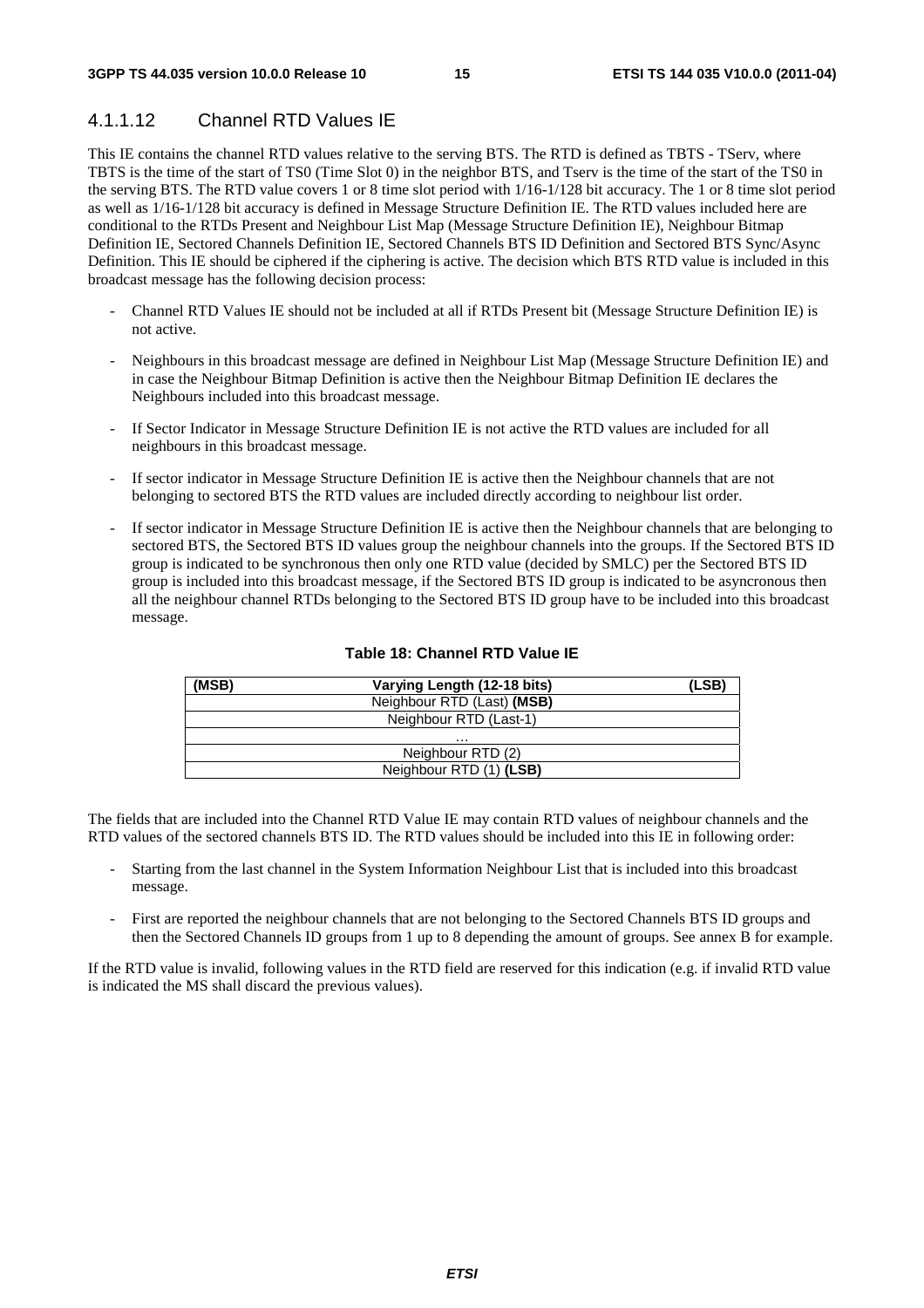| <b>Time Slots</b> | <b>Accuracy</b> | <b>Amount of Bits in RTD</b> | <b>Invalid RTD Code in Hex</b> |
|-------------------|-----------------|------------------------------|--------------------------------|
|                   | 1/16            | 12 bits                      | <b>FFF</b>                     |
| 1                 | 1/32            | 13 bits                      | 1FFF                           |
|                   | 1/64            | 14 bits                      | 3FFF                           |
|                   | 1/128           | 15 bits                      | 7FFF                           |
|                   | 1/16            | 15 bits                      | 7FFF                           |
| 8                 | 1/32            | 16 bits                      | <b>FFFF</b>                    |
|                   | 1/64            | 17 bits                      | 1FFFF                          |
|                   | 1/128           | 18 bits                      | 3FFFF                          |

**Table 19: Invalid RTD Value Codes** 

This field is varying length depending on amount of Neighbour Channels included as well as amount of sectored cells and the nature (sync/async) of sectored cells. One RTD value has varying length of 12 bits to 18 bits indicating the amount on 1/16-1/128 bit durations over 1 time slot or 8 time slots. Maximum length of this IE is 576 bits (32\*18 bits).

### 4.1.1.13 Serving Cell Location IE

This IE contains the Serving Cell Latitude/Longitude information. This IE should be ciphered if the ciphering is active. This IE is mandatory.

#### **Serving Cell Latitude**

This field indicates WGS-84 latitude with fixed length of 24 bits. Latitude value is coded according to 3GPP TS 23.032. This field is mandatory.

#### **Table 20: Serving Cell Latitude**

| (MED) |                                                    |  |
|-------|----------------------------------------------------|--|
|       | $(24 \text{ bits})$<br>Servina<br>.atıtude<br>اا≏∴ |  |

#### **Serving Cell Longitude**

This field indicates WGS-84 longitude with fixed length of 24 bits. Latitude value is coded according to 3GPP TS 23.032. This field is mandatory.

#### **Table 21: Serving Cell Longitude**

| (MSB) |                                           |  |
|-------|-------------------------------------------|--|
|       | اام:<br>'' Longitude (24 bits)<br>San≀inc |  |

### 4.1.1.14 Relative Neighbour Location IE

This information element defines the location of Neighbour Channels (BTS) relative to Serving Cell Location. This IE should be ciphered if the ciphering is active. The fields are varying length depending on amount of neighbour channels and sectored cells included in this broadcast message. The location information per neighbour has two elements, Relative North and Relative East. The Relative North positive values indicate north direction, negative values indicate south direction from Serving Cell Location. The Relative East positive values indicate east direction and negative values indicate west direction from Serving Cell Location. The MSB bit in Relative North/East value is reserved for sign indication (positive  $= 0$ , negative  $= 1$ ). The values are expressed in meters according to the accuracy resolution which is defined by Accuracy Range bits in Message Structure Definition IE. For example if the Accuracy Range is set to 20 km and there is 15 bits (1+14 bits) reserved for Relative North/East values this means 0.6 m accuracy for Relative North or East value. This IE is mandatory.

The amount of Relative North/East pairs depends on neighbours included in this broadcast message as well as the amount sectored cells since only one Relative North/East pair is included per Sectored BTS ID.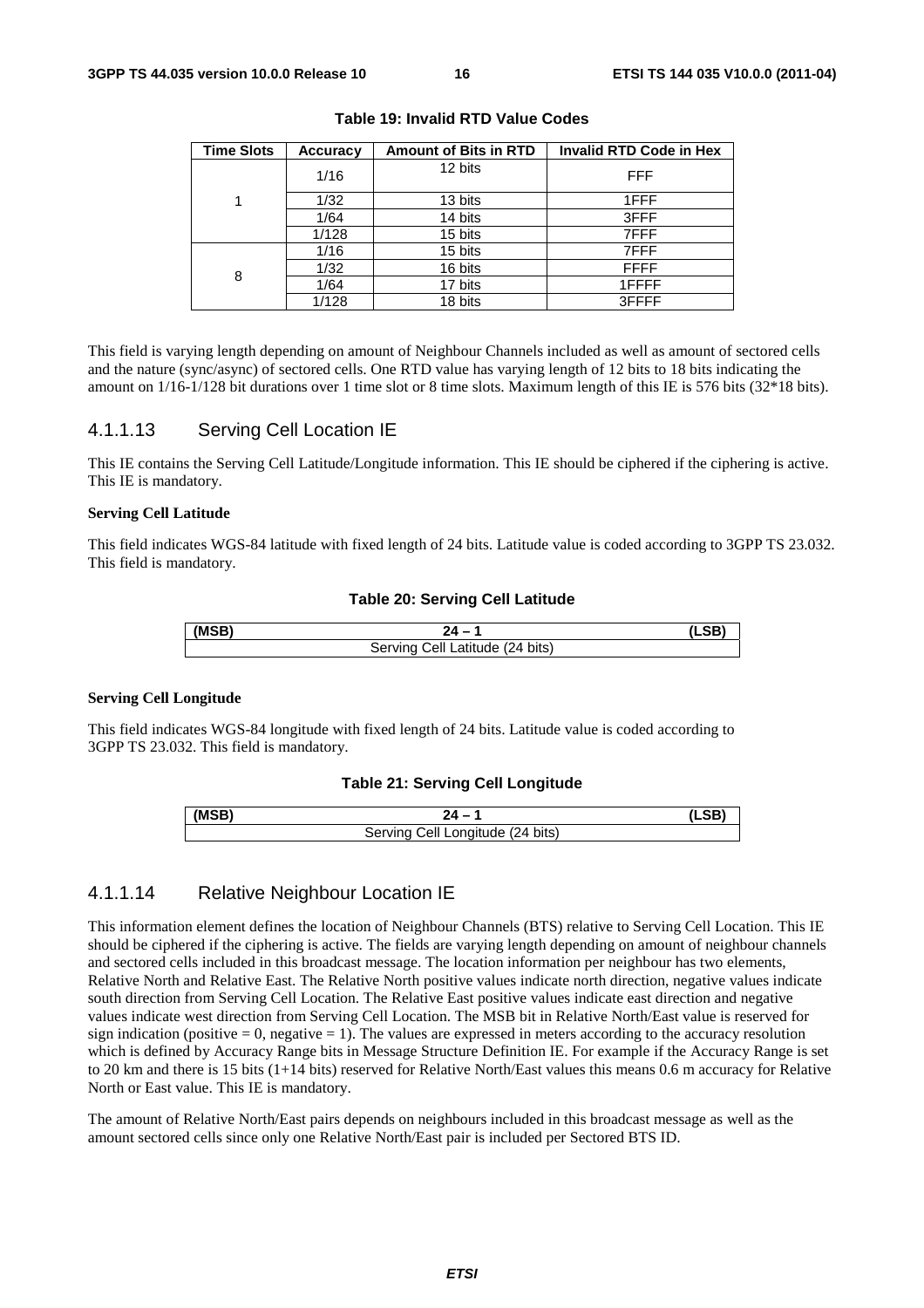| (MSB) | <b>Varying Length</b>                       | (LSB) |
|-------|---------------------------------------------|-------|
|       | Relative North Value Neighbour (Last) (MSB) |       |
|       | Relative East Value Neighbour (Last)        |       |
|       | Relative North Value Neighbour (Last-1)     |       |
|       | Relative East Value Neighbour (Last-1)      |       |
|       | .                                           |       |
|       | Relative North Value (2)                    |       |
|       | Relative East Value (2)                     |       |
|       | Relative North Value (1)                    |       |
|       | Relative East Value (1) (LSB)               |       |

#### **Table 22: Relative Neighbour Location**

The decision what Relative North/East Values are included in this broadcast message has following decision process:

- Neighbours in this broadcast message is defined in Neighbour List Map (Message Structure Definition IE) and in case the Neighbour Bitmap Definition is active then the Neighbour Bitmap Definition IE declares the Neighbours included into this broadcast message.
- If Sector Indicator in Message Structure Definition IE is not active the Relative North/East Values are included in the same order as they are indicated in Message Structure Definition IE / Neighbour Bitmap Definition IE.
- If sector indicator in Message Structure Definition IE is active then the Neighbour channels that are not belonging to sectored BTS Relative North/East Values are included directly according to neighbour list order.
- If sector indicator in Message Structure Definition IE is active then the Neighbour channels that are belonging to sectored BTS, the Sectored BTS ID values group the neighbour channels into the groups. The Relative North/East Values are included in the broadcast message so that only one Relative North/East Value per Sectored BTS ID is included.

The fields that are included into the Relative Neighbour Location IE may contain the Relative North/East values of neighbour channels and the Relative North/East values of the sectored channels BTS ID groups. The RTD values should be included into this IE in following order:

- Starting from the last channel in the System Information Neighbour List that is included into this broadcast message.
- First are reported the neighbour channels that are not belonging to the Sectored Channels BTS ID groups and then the Sectored Channels ID groups from 1 up to 8 depending the amount of groups.
- The neighbour channel/BTS ID value will always contain Relative North value first and then Relative East value. The values are expressed in meters according to the Accuracy Range in the Message Structure Definition IE. See annex B for example.

The bits available for Relative North/East Values can be calculated with following formula:

| $z =$<br>$x =$ | number of neighbours in System Info Neighbour List<br>number of neighbours in this broadcast message |
|----------------|------------------------------------------------------------------------------------------------------|
| $a =$          | number of channels in sectors                                                                        |
| $b =$          | number of BTS IDs                                                                                    |
| $c =$          | RTD accuracy (12-18 bits)                                                                            |
| $W =$          | Neighbour Bitmap used (yes = 1, no = 0)                                                              |
| $s =$          | RTDs Present (yes = $1$ , no = 0)                                                                    |
| $d =$          | RTD Drift Factors included (yes = $1$ , no = 0)                                                      |
| $V =$          | bits per Relative Latitude / Longitude value                                                         |

Int(y) = 
$$
(561-11*x^{-3}a-b-s*(c+d*5)*(x-a+b)-w*z)/(2*(x-a+b))
$$

If the y doesn't go even, the bits that remain are used as one extra bit (extension bit) per one Relative North or East value in same order as the values are presented in this IE as long as there are remain bits available. See Annex B for example.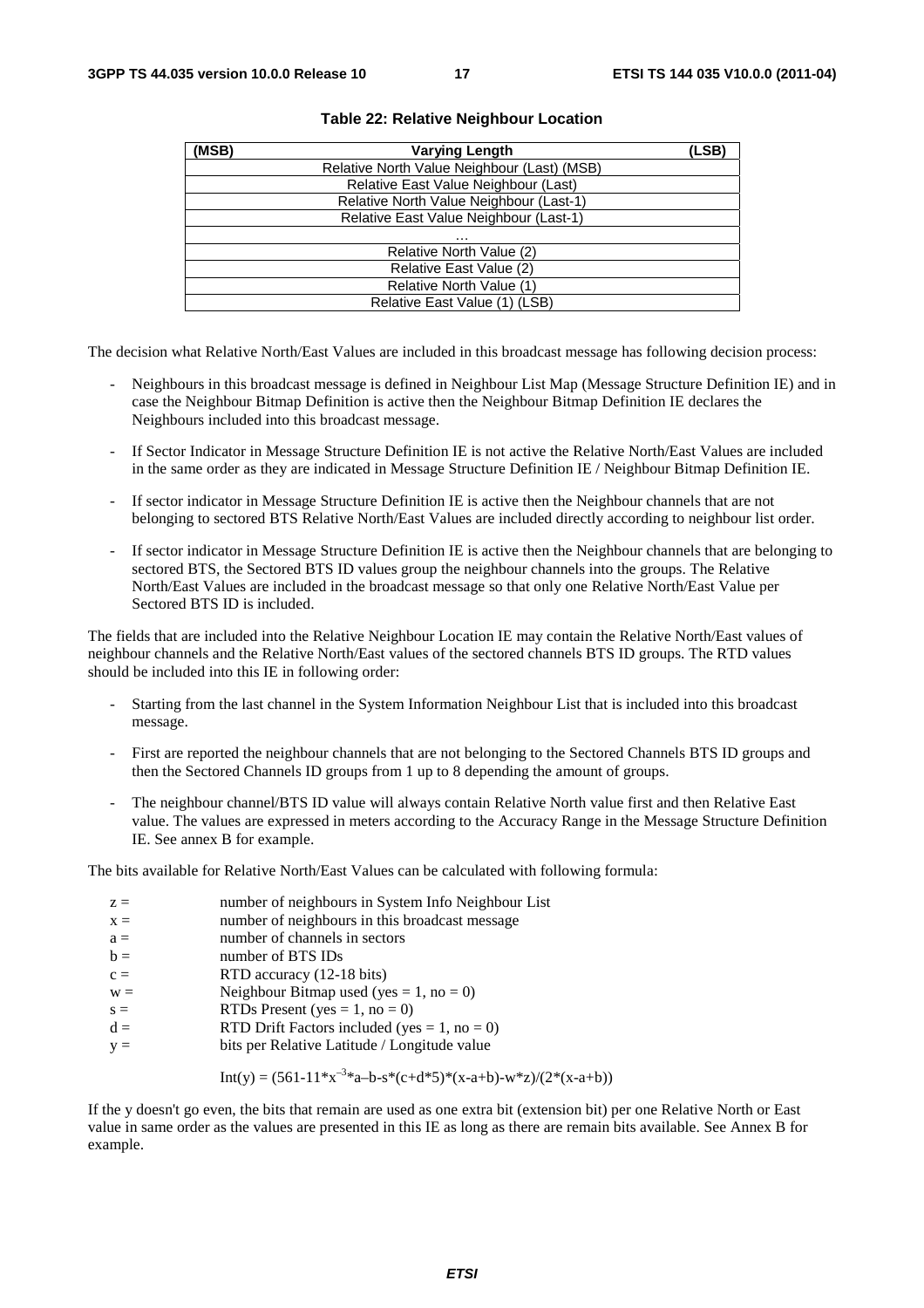# 4.2 GPS Assistance Data Broadcast Message

The GPS Assistance Data message contents are defined in this clause. The GPS Assistance Data message is built so that it is fitted into a fixed length message not necessary occupying the whole message. In case that the fixed length message has less information elements than bits available then the rest of message is filled with fill bits. The information elements are in the order which is described in subclause 4.2.1 and no undefined spare bits are allowed between elements. The channel to broadcast the GPS Assistance Data message is CBCH over which the SMSCB DRX service is used. One SMSCB message has fixed information data length of 82 octets and the maximum length of GPS Assistance Data is 82 octets. MS can identify the LCS SMSCB message with Message Identifiers declared in 3GPP TS 23.041. Example of GPS Assistance Data Broadcast Message is in Annex C. In addition, an Integrity Monitor (IM) shall detect unhealthy (e.g. failed/failing) satellites. When an unhealthy (i.e. failed/failing) satellite is detected, the assistance data, including DGPS corrections, shall not be supplied for that particular satellite. If more satellites are unhealthy, the same can be done to exclude them from the final location calculation. Even when all satellites are healthy, the IM shall monitor the quality of the DGPS corrections. It shall make use of the pseudoranges derived by the DGPS reference receiver, correct them using the DGPS reference receiver-generated DGPS corrections, and compute a position from the corrected pseudo ranges. This computed position shall then be compared with the known, surveyed location of the DGPS reference receiver to compute a DGPS positioning error. Positioning errors which are excessive relative to DGPS expected accuracy levels shall be used to inform users of measurement quality via the UDRE parameter.

# 4.2.1 GPS Assistance Data Content

The GPS Assistance Data Message contents are defined in this clause. It contains three data sets: DGPS correction, ephemeris and clock correction, almanac and other data information. The empheris, clock correction, almanac and other data are obtained from GPS navigation message. It is built so that it fits into a fixed length message not necessarily occupying the whole message. In case that the fixed length message has less information elements than bits available then the rest of message is filled with fill bits.

This message is built to allow for broadcast rates that more closely match the time of applicability of the contained data.

EXAMPLE: With a 30 s rate for DGPS broadcast, mobile staion (MS) can effectively remove degration caused by SA.

GPS subframes 1 through 3 (ephemeris and clock correction data) are contained in the same single broadcast message. With a 90 s rate, Mobile Stations (MS) can receive all visible ephemeris and clock correction data at twelve to eighteen minute intervals depending on number of visible satellites. Subframes 4 and 5 (almanac, ionospheric delay, and other more slowly changing data can be sent at another rate, such as once every several hours. By splitting the data into separate data sets (all based on the same single format), the data can be sent at rates that are correspond to its validity time and/or the desire to update the mobile stations within its network at a particular rate. The Information Elements (IEs) in the message are listed in table 23.

|         | <b>Parameter</b>        | <b>Bits</b> | <b>Resolution</b> | Range       | <b>Units</b> | <b>Occurrences</b> | <b>Presence</b> | Ref |
|---------|-------------------------|-------------|-------------------|-------------|--------------|--------------------|-----------------|-----|
|         | Cipher                  |             | $---$             | $0 - 1$     | $---$        |                    | м               |     |
|         | On/Off                  |             |                   |             |              |                    |                 |     |
| Cipher  | Ciphering               |             | $---$             | $0 - 1$     | $---$        |                    | м               |     |
| Control | Key Flag                |             |                   |             |              |                    |                 |     |
|         | Ciphering Serial Number | 16          | $---$             | $0 - 65535$ | $---$        |                    |                 |     |
|         | Data                    | 638         | $---$             | -           | $---$        | $---$              | М               |     |

**Table 23: Information Elements of GPS Assistance Data message** 

#### **Cipher Control IE**

This information element contains two bits indicating the ciphering properties of the received message. This IE is mandatory.

#### **Cipher On/Off**

This IE indicates whether this broadcast message has been ciphered or not. A value of "0" indicates that ciphering is off, while a value of "1" indicates that ciphering is active. The Data IE is ciphered if ciphering is active.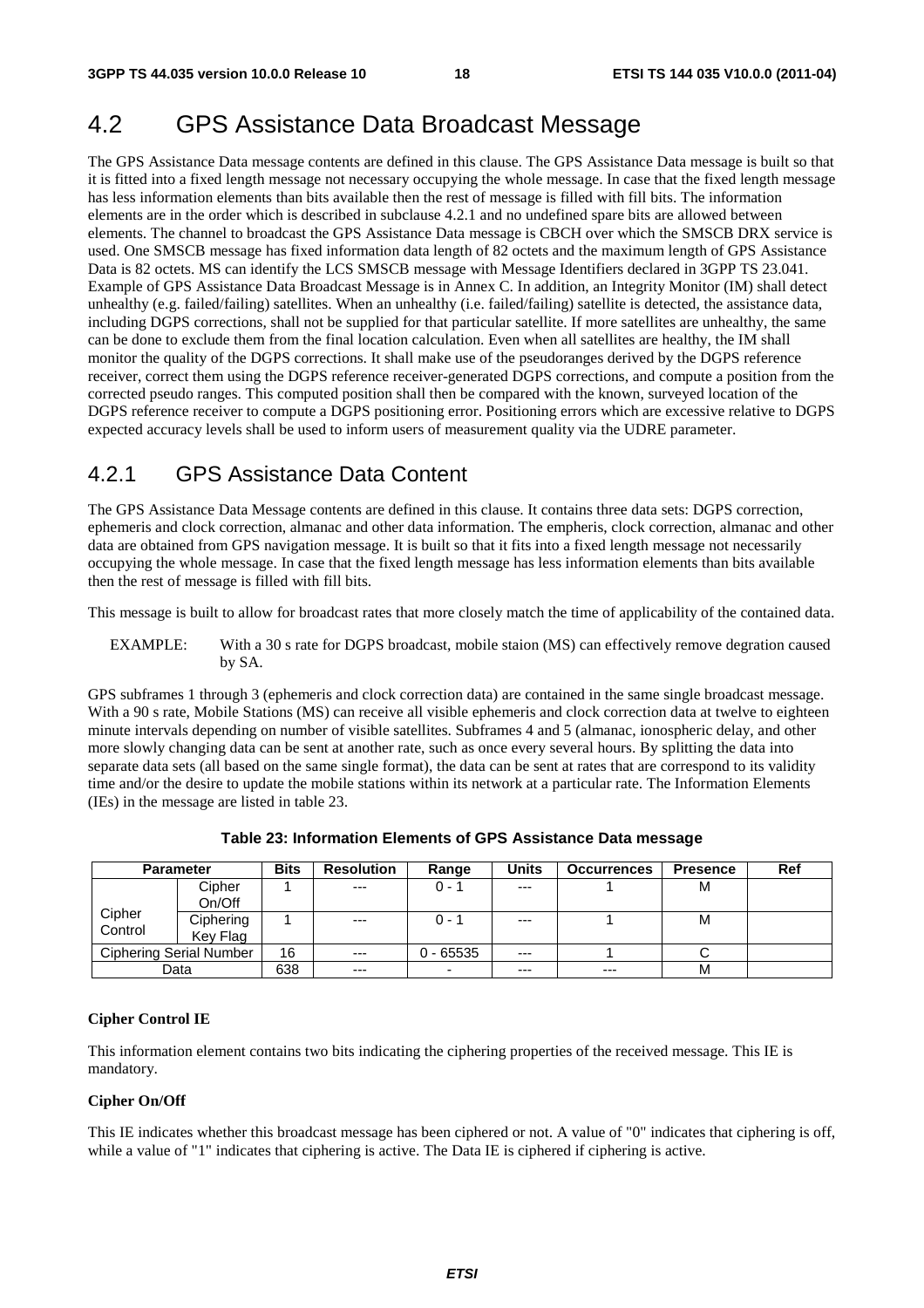#### **Ciphering Key Flag**

The MS always receives two (2) cipher keys during the location update procedure. One of the keys is time-stamped to be current one and the other is time-stamped to be the next one. Thus, the MS always has two cipher keys in memory. The Cipher Key Change Indicator in this broadcast message instructs the MS whether to use current or next cipher key for deciphering the received broadcast message. The MS shall interpret this IE as follows:

- **Ciphering Key Flag**(previous message) = **Ciphering Key Flag**(this message) => Deciphering Key not changed.
- **Ciphering Key Flag**(previous message) <> **Ciphering Key Flag**(this message) => Deciphering Key changed.

#### **Ciphering Serial Number IE**

The Ciphering Serial Number IE contains the serial number used in ciphering process of the broadcast message. The IE contains two octets, MSB part and LSB part. The serial number range is 0 - 65535. This IE is conditional and it is present only if the ciphering flag is active in Cipher Control IE.

#### **Table 24: Ciphering Serial Number IE**

| Ciphering Serial Number (8 bits) | Ciphering Serial Number (8 bits) |
|----------------------------------|----------------------------------|

#### **Data IE**

The Data IE contains the GPS assistance data included in the broadcast message. The Data IE may contain DGPS Correction Data (subclause 4.2.1.1), Emphemeris and Clock Correction Data (subclause 4.2.1.2) or Almanac and Other Data (subclause 4.2.1.3). The Data IE content is indicated with the SMSCB message identifier specified in 3GPP TS 23.041 and 3GPP TS 23.041. When ciphering is active (indicated with Ciphering Control Flags), the ciphering will apply only to the Data IE element. This IE is mandatory.

### 4.2.1.1 DGPS Correction Data

This subclause describes the contents of the broadcast message for differential corrections. The message contents are based on a Type-1 message of version 2.2 of the RTCM-SC-104 recommendation for differential service RTCM-SC104. This format is a standard of the navigation industry and is supported by all DGPS receivers. For a 11 satellites, the length of the broadcast message is 82 octets, which also is the maximum length of an SMSCB message. The information elements (IEs) in the message are listed in table 26. If any of the conditional elements (Ciphering Serial Number, BTS Clock Drift, FN, TN and BN) are not included to the message, spare bits will be transmitted instead of these fields. The spare bits have equal length to the conditional IE, so that the message structure is unchanged (see annex C). The spare bits are set to '0'.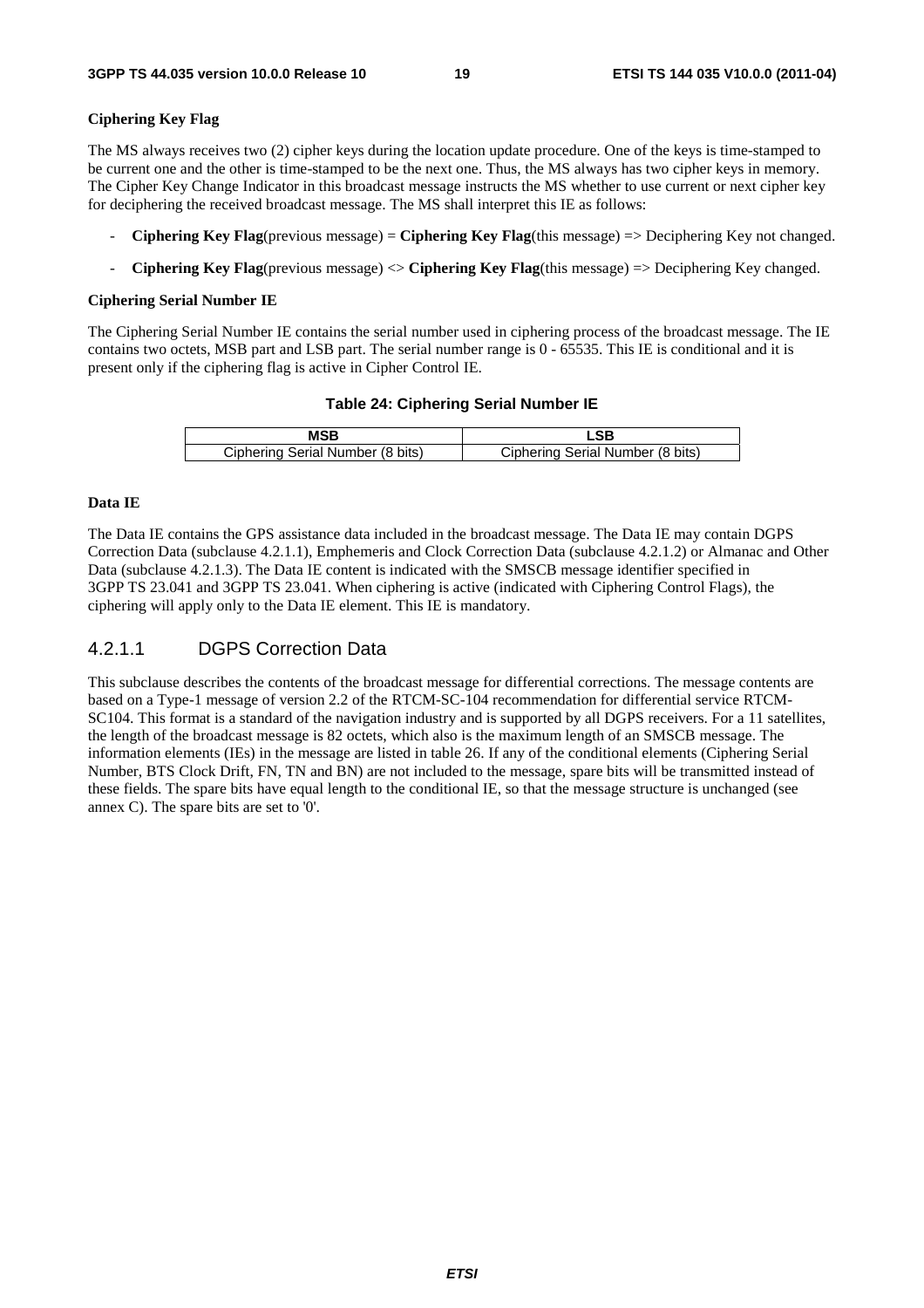|                            | <b>Parameter</b>               | <b>Bits</b>    | <b>Resolution</b>     | Range        | <b>Units</b> | <b>Occurrences</b> | <b>Precence</b> | Ref     |
|----------------------------|--------------------------------|----------------|-----------------------|--------------|--------------|--------------------|-----------------|---------|
| <b>GSM Time Present</b>    |                                |                | ---                   | $0 - 1$      | ---          |                    | M               | 4.2.1.2 |
|                            | <b>BTS Clock Drift Present</b> | 1              | ---                   | $0 - 1$      | ---          |                    | M               | 4.2.1.3 |
|                            | <b>BTS Clock Drift</b>         | 4              | $12.5 \times 10^{-3}$ | $\pm 0.1$    | usec/sec     | 1                  | C               | 4.2.1.4 |
|                            | Reference Location             | 48             | ---                   | ---          | Degrees      |                    | M               | 4.2.1.5 |
| Reference                  | <b>FN</b>                      | 22             | ---                   | $0 - 524287$ | frames       |                    | C               |         |
| time                       | TN                             | 3              | ---                   | $0 - 7$      | timeslots    |                    | C               | 4.2.1.6 |
|                            | BN                             | 8              | ---                   | $0 - 156$    | bits         |                    | C               |         |
|                            | <b>GPS TOW</b>                 | 20             |                       | $0 - 604794$ | sec          | 4                  | M               |         |
| Status/Health              |                                | 3              | ---                   | $0 - 7$      | ---          |                    | M               | 4.2.1.7 |
|                            | N_SAT                          | 4              | ---                   | $1 - 12$     | ---          | 1                  | C               | 4.2.1.8 |
|                            | Satellite ID                   | 6              | ---                   | $1 - 64$     | ---          |                    |                 |         |
|                            | <b>IODE</b>                    | 8              | ---                   | $0 - 239$    | ---          |                    |                 |         |
|                            | UDRE                           | $\overline{c}$ | ---                   | $0 - 3$      | ---          |                    |                 |         |
| <b>DGPS</b><br>Corrections | <b>PRC</b>                     | 12             | 0.32                  | ±655.34      | m            | N SAT              | C               | 4.2.1.9 |
|                            | <b>RRC</b>                     | 8              | 0.032                 | ±4.064       | m/s          |                    |                 |         |
|                            | Delta PRC2                     | 8              |                       | ±127         | м            |                    |                 |         |
|                            | Delta RRC2                     | 4              | 0.032                 | ±0.224       | m/s          |                    |                 |         |

#### **Table 26: DGPS Correction Data**

#### 4.2.1.1.1 GSM Time Present IE

This field indicates whether or not GSM air-interface timing information values for the serving cell are present in this message. The MS shall interpret a value of "1" to mean that GSM timing informationvalues (FN,TN and BN) are present, and "0" to mean that only the GPS TOW field value is provided. This field is mandatory.

#### 4.2.1.1.2 BTS Clock Drift Present IE

This IE is indication whether this broadcast message contains BTS Clock Drift IE value or not. The length of this IE is one bit. The value '1' indicates that BTS Clock Drift IE value is present, '0' indicates that the IE valueis not present in this proadcast message. This IE is mandatory.

### 4.2.1.1.3 BTS Clock Drift IE

This IE provides an estimate of the drift rate of the BTS clock relative to GPS time. It has units of μsec/sec (ppm) and a range of ±0.1. This IE aids the MS in maintaining the relation between GPS and cell timing over a period of time. The value of the clock drift is valid starting at the time contained in the Reference Time IE. A positive value for BTS Clock Drift indicates that the BTS clock is running at a greater frequency than desired. This IE is conditional and value is included in the message if BTS Clock Drift Present IE flag is '1'.

#### 4.2.1.1.4 Reference Location IE

The Reference Location field contains a 2-D location (without uncertainty) specified as per 3GPP TS 23.032. The purpose of this field is to provide the MS with a priori knowledge of its location in order to improve GPS receiver performance.

### 4.2.1.1.5 Reference Time IE

This IE specifies the relationship between GPS time and air-interface timing of the BTS transmission in the serving cell. The **GPS TOW** (time-of-week) has a one-second resolution with a range of 0 to 604799. The **FN**, **TN**, and **BN** IEs are respectively the GSM frame number, timeslot number, and bit number of the BTS transmissions for the serving cell that occur at that GPS time. The frame number FN is modulo- $2^{19}$  (0 – 524287) and the MS shall resolve the ambiguity by interpreting the frame to be as near as possible to the current frame of the serving BTS. The **GPS TOW** IE is mandatory. The **FN**, **TN**, and **BN** IEs are conditional and the values are present only when GSM Time Present bit is '1'.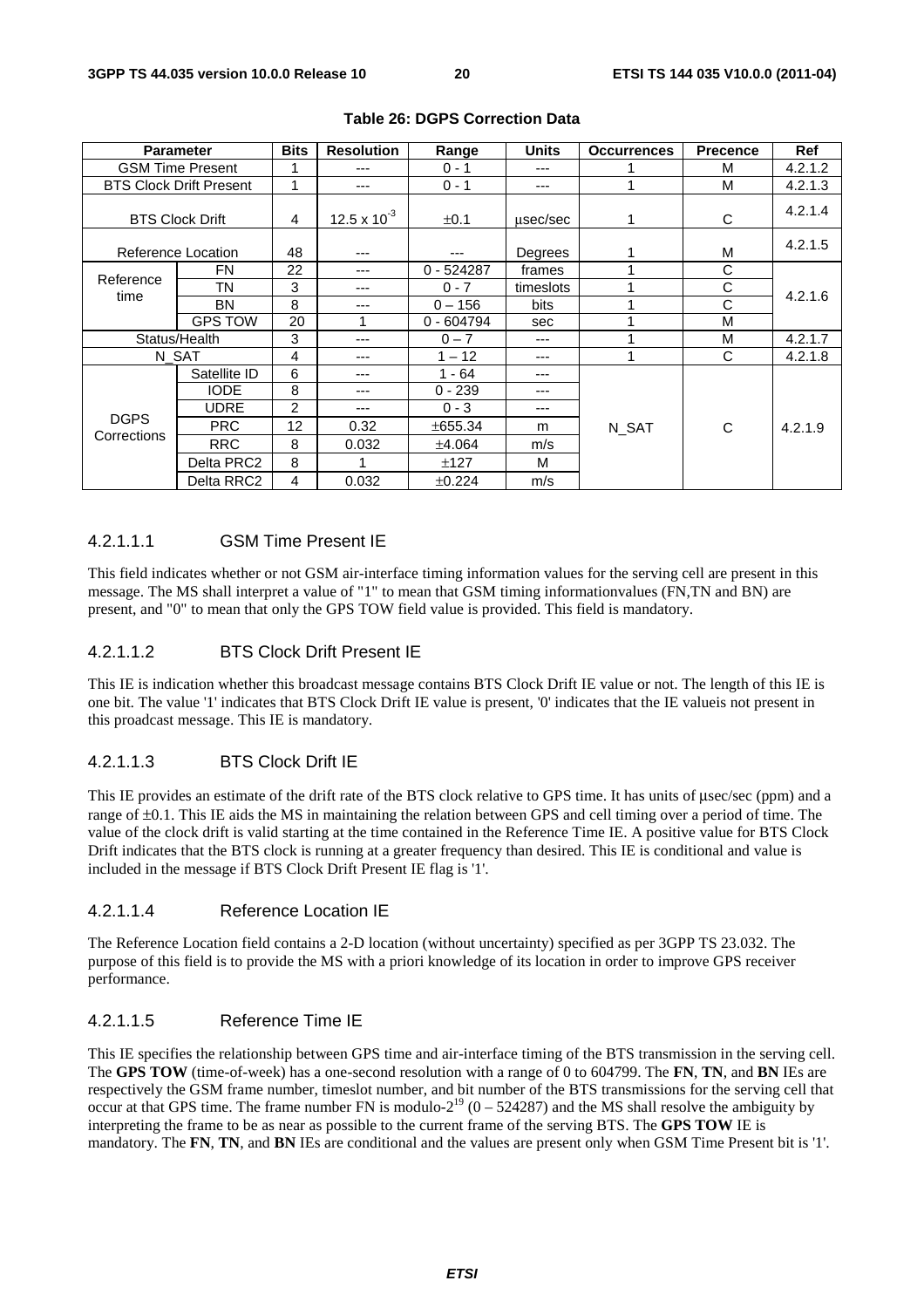#### 4.2.1.1.6 Status/Health IE

This IE indicates the status of the differential corrections contained in the broadcast message. It is equivalent to the "Station Health" IE in the common header for all reference station messages specified in RTCM-SC104. The values of this IE and their respective meanings are shown below in table 25. This IE is mandatory.

| Code | <b>Indication</b>           |
|------|-----------------------------|
| 000  | UDRE Scale Factor = $1.0$   |
| 001  | UDRE Scale Factor = $0.75$  |
| 010  | UDRE Scale Factor = $0.5$   |
| 011  | UDRE Scale Factor = $0.3$   |
| 100  | UDRE Scale Factor = $0.2$   |
| 101  | UDRE Scale Factor = $0.1$   |
| 110  | No data available           |
| 111  | Data is invalid - disregard |
|      |                             |

#### **Table 25: Values of Correction Status**

The first six values in this IE indicate valid differential corrections in the broadcast message. When using the corrections values described below, the "UDRE Scale Factor" value is applied to the UDRE values contained in the message. The purpose is to indicate an estimate in the amount of error in the corrections.

The value "110" indicates that the source of the differential corrections (e.g. reference station or external DGPS network) is currently not providing information. The value "111" indicates that the corrections provided by the source are invalid, as judged by the source. In either case, the broadcast message shall contain no differential corrections. All MS that read the broadcast message shall contain the appropriate logic to ignore any data IEs following a Correction Status IE having a value of "110" or "111".

### 4.2.1.1.7 N\_SAT IE

This IE indicates the number of satellites (N\_SAT) for which differential corrections are available. The maximum number of satellites that can be included into the message is 12. This IE is conditional and included if Correction Status IE value is not 110 or 111.

#### 4.2.1.1.8 DGPS Corrections IE

This IE contains GPS differential correction data. Each element described below will appear N\_SAT times in this message, once for each satellite for which corrections are available. This IE is conditional and included if Correction Status IE value is not 110 or 111.

#### **Satellite ID**

This IE identifies the satellite for which the corrections are applicable. This value is the same as the PRN number provided in the navigation message transmitted by the particular satellite.The range is 0 to 31, with 0 indicating satellite number 32 as perRTCM-SC104.

#### **IODE**

This IE is the sequence number for the ephemeris for the particular satellite. The MS can use this IE to determine if new ephemeris is used for calculating the corrections that are provided in the broadcast message. This eight-bit IE is incremented for each new set of ephemeris for the satellite and may occupy the numerical range of [0, 239] during normal operations. For more information about this field can be found from RTCM-SC104.

#### **User Differential Range Error (UDRE)**

This IE provides an estimate of the uncertainty  $(1-\sigma)$  in the corrections for the particular satellite. The value in this IE shall be multiplied by the UDRE Scale Factor in the common Corrections Status IE to determine the final UDRE estimate for the particular satellite. The meanings of the UDRE values are described in table 27.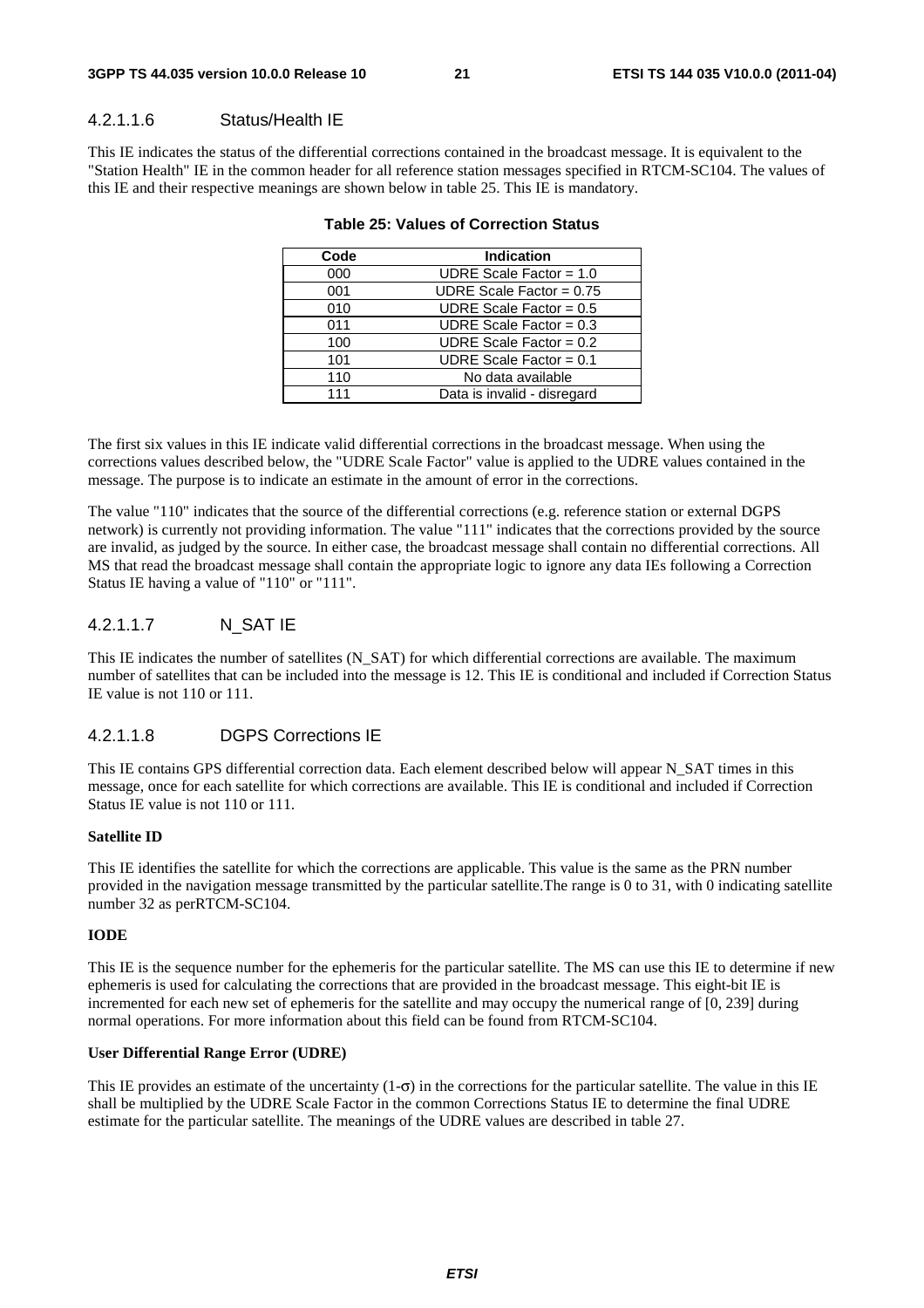| Value | <b>Indication</b>             |
|-------|-------------------------------|
| n۵    | UDRE $\leq 1.0$ m             |
| ሰ1    | 1.0 m $<$ UDRE $\leq$ 4.0 m   |
| 10    | 4.0 m $<$ UDRE $\leq$ 8.0 m   |
|       | $8.0 \text{ m} < \text{UDRE}$ |

**Table 27: Values of UDRE** 

Each UDRE value shall be adjusted based on the operation of an Integrity Monitor (IM) function which exists at the network (SMLC, GPS server, or reference GPS receiver itself). Positioning errors derived at the IM which are excessive relative to DGPS expected accuracy levels shall be used to scale the UDRE values to produce consistency.

#### **Pseudo-Range Correction (PRC)**

This IE indicates the correction to the pseudorange for the particular satellite at the reference time, *t*0. As mentioned above, this reference time is the GPS TOW. The value of this IE is given in meters (m) and the resolution is 1. The method of calculating this IE are described in RTCM-SC104.

#### **Pseudo-Range Rate Correction (RRC)**

This IE indicates the rate-of-change of the pseudorange correction for the particular satellite, using the satellite ephemeris identified by the IODE IE. The value of this IE is given in meters per second (m/sec) and the resolution is 0.032. For some time  $t_1 > t_0$ , the corrections are estimated by:

 $PRC(t_1, IODE) = PRC(t_0, IODE) + RRC(t_0, IODE) \cdot (t_1 - t_0),$ 

and the MS uses this to correct the pseudorange it measures at  $t_1$ ,  $PR_m(t_1)$ , by:

 $PR(t_1, \text{IODE}) = PR_m(t_1, \text{IODE}) + PRC(t_1, \text{IODE}).$ 

#### **Delta Pseudo-Range Correction 2 (Delta PRC2)**

This IE indicates the difference in the pseudorange correction between the satellite's ephemeris identified by IODE and the previous ephemeris two issues ago IODE –2. The value of this IE is given in meters (m) and the resolution is 0.32. The method of calculating this IE are described in RTCM-SC104.

#### **Delta Pseudo-Range Rate Correction 2 (Delta RRC2)**

This IE indicates the difference in the pseudorange rate-of-change correction between the satellite's ephemeris identified by IODE and IODE-2. The value of this IE is given in meters per second (m/sec) and the resolution is 0.032. For some time  $t_1 > t_0$ , the corrections for IODE–2are estimated by:

$$
PRC(t_1, \text{IODE-2}) = [PRC(t_0, \text{IODE}) + \text{Delta}PRC(t_0, \text{IODE})] + [RRC(t_0, \text{IODE}) + \text{Delta}RRC(t_0, \text{IODE}) + (t_1, t_0);
$$

and the MS uses this to correct the pseudorange it measures at  $t_1$  using ephemeris IODE-2, PR<sub>m</sub>( $t_1$ , IODE-2), by:

$$
PR(t_1, IODE-2) = PR_m(t_1, IODE-2) + PRC(t_1, IODE-2).
$$

If there is not an ephemeris set for a currently visible satellite that is two issues old, then the parameters Delta PRC2 and Delta RRC2 are both set to zero.

## 4.2.1.2 Ephemeris and Clock Correction Data

This subclause describes the contents of the Data for ephemeris and clock corrections of a particular satellite. These IE fields are extracted from the subframes 1 to 3 of the GPS navigation message. They are listed in table 28.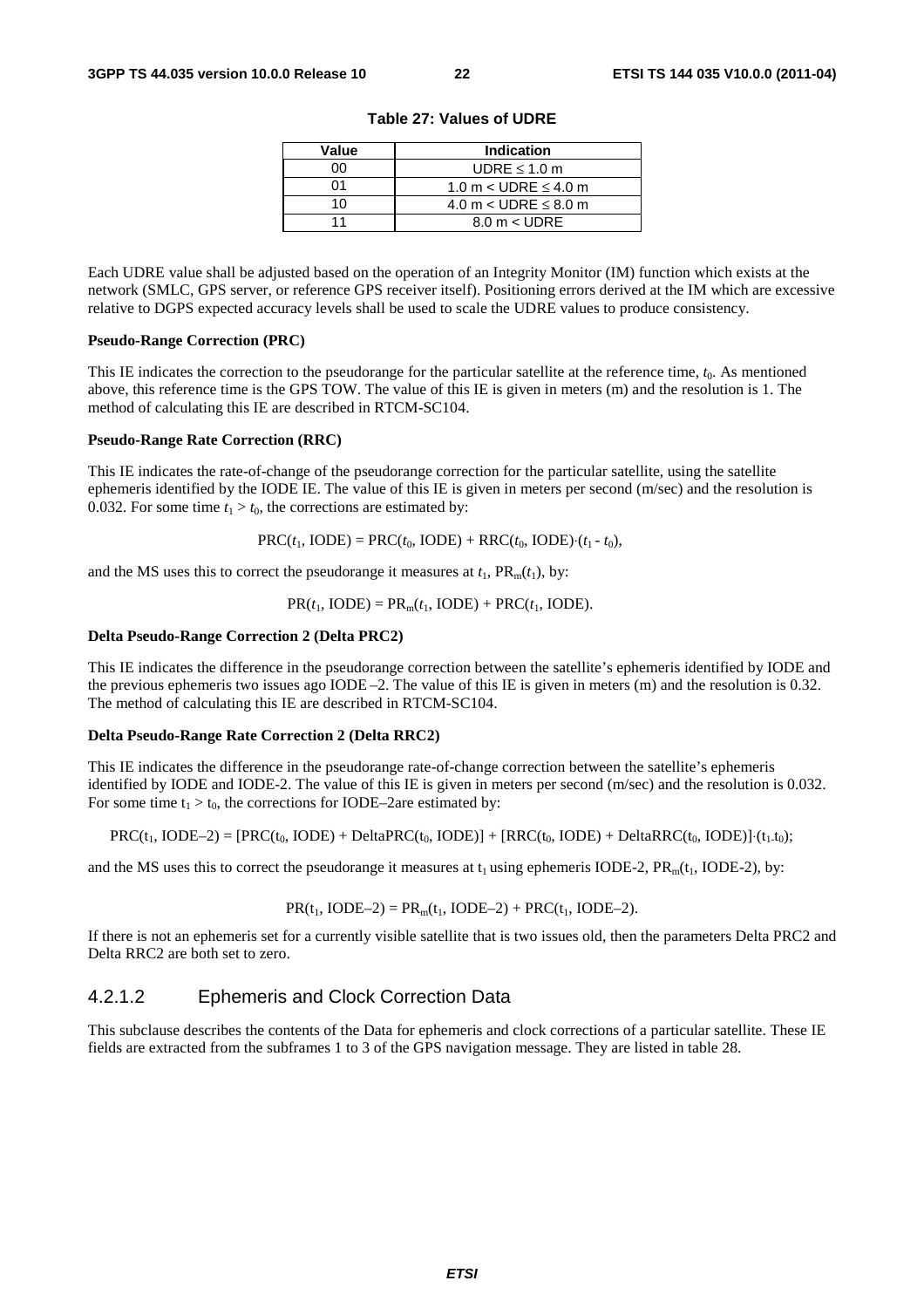| <b>Parameter</b>           | <b>Bits</b>     | <b>Resolution</b>       | Range            | <b>Units</b>             | <b>Occurrences</b> | <b>Presence</b> |
|----------------------------|-----------------|-------------------------|------------------|--------------------------|--------------------|-----------------|
| Transmission               | 20              | 1                       | $0 - 604799$     | seconds                  | 1                  | м               |
| <b>TOW</b>                 |                 |                         |                  |                          |                    |                 |
| SVID/PRNID                 | $6^{(1)}$       | ---                     | $0 - 63$         | $\overline{a}$           | 1                  | M               |
| <b>TLM Message</b>         | 14              | ---                     | $0 - 16383$      | $---$                    | 1                  | M               |
| TLM Reserved (C)           | $\overline{2}$  | $---$                   | $0 - 3$          | $\cdots$                 | 1                  | M               |
| <b>HOW</b>                 | 22              | ---                     | $0 - 4194303$    | $\hspace{0.05cm} \ldots$ | 1                  | M               |
| <b>WN</b>                  | $\overline{10}$ | ---                     | $0 - 1023$       | weeks                    | 1                  | M               |
| C/A or P on L2             | $\overline{c}$  | ---                     | $0 - 3$          | <b>Boolean</b>           | 1                  | M               |
| <b>URA</b> Index           | $\overline{4}$  | ---                     | $0 - 15$         | Boolean                  | $\overline{1}$     | M               |
| SV Health                  | $\overline{6}$  | $---$                   | $0 - 63$         | Boolean                  | 1                  | М               |
| <b>IODC</b>                | $10^{(1)}$      | ---                     | $0 - 1023$       | $-$                      | 1                  | M               |
| L <sub>2</sub> P Data Flag | 1               | $---$                   | $0 - 1$          | <b>Boolean</b>           | 1                  | M               |
| SF1 Reserved               | 87              | ---                     | Ful I Range      | $\overline{a}$           | 1                  | M               |
| $T_{GD}$                   | 8               | $2^{-31}$               | $-128 - 127$     | seconds                  | 1                  | M               |
| $t_{oc}$                   | $16^{(1)}$      | 2 <sup>4</sup>          | $0 - 604784$     | seconds                  | 1                  | M               |
| Af <sub>2</sub>            | 8               | $2^{55}$                | $-128 - 127$     | sec/sec <sup>2</sup>     | 1                  | M               |
| $\overline{Af_1}$          | $\overline{16}$ | $2^{-43}$               | $-32768 - 32767$ | sec/sec                  | 1                  | M               |
| Af <sub>0</sub>            | 22              | $2^{-31}$               | $-2097152-$      | seconds                  | 1                  | M               |
|                            |                 |                         | 2097151          |                          |                    |                 |
| $C_{rs}$                   | 16              | $\frac{2^{5}}{2^{43}}$  | $-32768 - 32767$ | meters                   | 1                  | M               |
| Δn                         | 16              |                         | $-32768 - 32767$ | semi-                    | 1                  | M               |
|                            |                 |                         |                  | circles/sec              |                    |                 |
| $M_0$                      | 32              | $2^{-31}$               | $-2147483648 -$  | semi-                    | 1                  | M               |
|                            |                 |                         | 2147483647       | circles                  |                    |                 |
| $C_{uc}$                   | 16              | $2^{5}$                 | $-32768 - 32767$ | meters                   | 1                  | M               |
| E                          | $32^{(1)}$      | $2^{-33}$               | $0 - 4294967295$ | $\sim$                   | 1                  | M               |
| $C_{us}$                   | 16              | $2^{-29}$               | $-32768 - 32767$ | radius                   | 1                  | M               |
| $(A)^{1/2}$                | $32^{(1)}$      | $2^{-19}$               | $0 - 4294967295$ | meters $^{1/2}$          | 1                  | M               |
| $t_{oe}$                   | $16^{(1)}$      | 2 <sup>4</sup>          | $0 - 604784$     | seconds                  | 1                  | M               |
| Fit Interval Flag          | 1               | $\overline{a}$          | $0 - 1$          | Boolean                  | 1                  | M               |
| <b>AODO</b>                | $\overline{5}$  | 900                     | $0 - 31$         | seconds                  | 1                  | M               |
| $\overline{C_{ic}}$        | 16              | $2^{-29}$               | $-32768 - 32767$ | radians                  | 1                  | $\overline{M}$  |
| OMEGA <sub>0</sub>         | $\overline{32}$ | $2^{-31}$               | $-2147483648 -$  | semi-                    | $\overline{1}$     | M               |
|                            |                 |                         | 2147483647       | circles                  |                    |                 |
| $C_{\mathsf{is}}$          | 16              | $2^{-29}$               | $-32768 - 32767$ | radians                  | 1                  | M               |
| io                         | 32              | $2^{-31}$               | $-2147483648 -$  | semi-                    | 1                  | M               |
|                            |                 |                         | 2147483647       | circles                  |                    |                 |
| $C_{rc}$                   | 16              | $\frac{2^{29}}{2^{31}}$ | $-32768 - 32767$ | meters                   | 1                  | M               |
| $\omega$                   | 32              |                         | $-2147483648 -$  | semi-                    | $\mathbf{1}$       | M               |
|                            |                 |                         | 2147483647       | circles                  |                    |                 |
| <b>OMEGAdot</b>            | 24              | $2^{-43}$               | $-8388608-$      | Semi-                    | 1                  | M               |
|                            |                 |                         | 8388607          | circles/sec              |                    |                 |
| Idot                       | 14              | $2^{-43}$               | $-8192 - 8191$   | Semi-                    | $\mathbf{1}$       | M               |
|                            |                 |                         |                  | circles/sec              |                    |                 |
| Spares/zero fill           | 20              | $\overline{a}$          | $\overline{a}$   | $\overline{a}$           | 1                  | M               |

# **Table 28: Ephemeris and Clock Correction Data (per-satellite fields - (1) = Positive range only)**

#### **Transmission TOW**

This field indicates the approximate GPS time-of-week when the message is broadcast. The MS should interpret this field as a very coarse estimate of the current time.

#### **SVID/PRNID**

The satellite ID of the data from which this signal was obtained.

#### **Rest of Fields**

The rest of fields are defined as in figure 20-1 of ICD-GPS-200.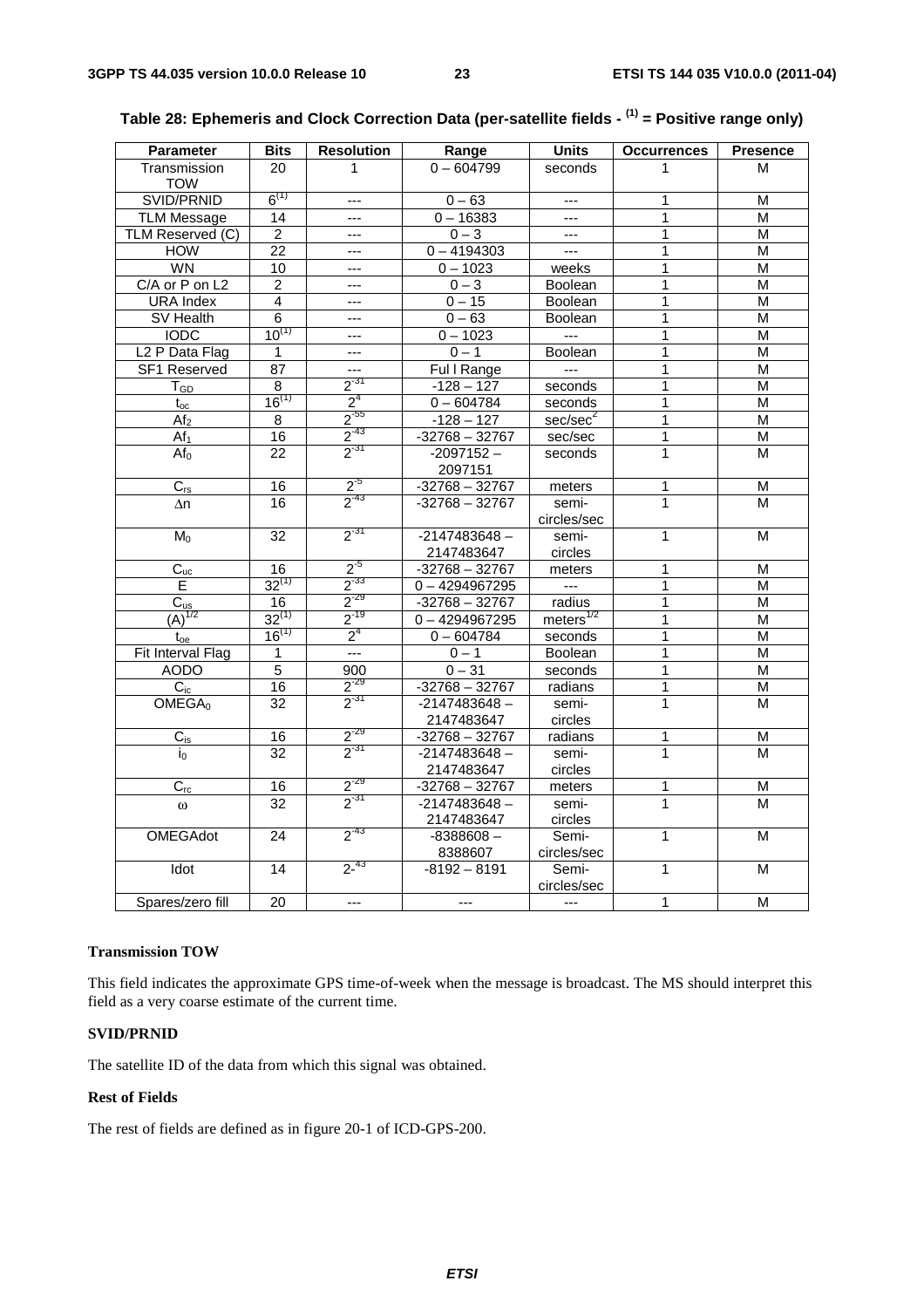### 4.2.1.3 Almanac and Other Data

This subclause describes the contents of the Data for ionospheric delay, UTC offset, and Almanac. These IE fileds are extracted from the subframes 4 and 5 of the GPS navigation message, excluding the parity bits and other redundant bits. They are listed in table 29.

| <b>Parameter</b>        | <b>Bits</b> | <b>Resolution</b> | Range        | <b>Occurrences</b> | <b>Presence</b> |
|-------------------------|-------------|-------------------|--------------|--------------------|-----------------|
| <b>Transmission TOW</b> | 20          |                   | $0 - 604799$ |                    | м               |
| SV Mask                 | 32          |                   |              |                    | М               |
| LSB TOW                 | 8           |                   | $0 - 255$    |                    | М               |
| SFID 0                  | 1           |                   | $0 - 1$      |                    |                 |
| Data ID                 | 2           |                   |              |                    |                 |
| Page No.                | 6           |                   | $1 - 25$     | Repeat three       |                 |
| Word 3                  | 16          | COSP              | <b>COSP</b>  | times:             |                 |
| Word 4                  | 24          | <b>COSP</b>       | <b>COSP</b>  | Each               |                 |
| Word 5                  | 24          | COSP              | <b>COSP</b>  | corresponds        |                 |
| Word 6                  | 24          | COSP              | <b>COSP</b>  | to a different     | М               |
| Word 7                  | 24          | COSP              | <b>COSP</b>  | page no. as        |                 |
| Word 8                  | 24          | COSP              | COSP         | described in       |                 |
| Word 9                  | 24          | COSP              | <b>COSP</b>  | table 29           |                 |
| Word 10                 | 22          | COSP              | <b>COSP</b>  |                    |                 |
| Spares/zero fill        | 5           |                   |              |                    | М               |

#### **Table 29: Almanac and Other Data**

#### **Transmission TOW**

This field indicates the approximate GPS time-of-week when the message is broadcast. The MS should interpret this field as a very coarse estimate of the current time.

#### **SV Mask**

This field indicates the satellites that contain the pages being broadcast in this data set.

#### **LSB TOW**

This field indicates the least significant 8 bits of the TOW. See ICD-GPS-200, figure 20-2.

#### **COSP**

Format Conditional on Subframe ID and Page Number. See ICD-GPS-200, subclause 20.3.3.5, figure 20-1.

#### **SFID 0**

This one bit field conveys the least significant bit of the SubFrame(SF) ID for which the following word 3 through word 10 data applies. Zero indicates subframe  $ID = 4$ , and One indicates Subframe  $ID = 5$ .

#### **Data ID**

Indicates the Data ID field contained in the indicated subframe, word 3, most significant 2 bits, as defined by ICD-GPS-200.

#### **Page No.**

Six-bit field indicates the Page ID of the indicated subframe for which the following Word 3 through Word 10 data applies. The page field and SFID field define the data content and format for the following word 3 through word 10 data fields as defined by ICD-GPS-200.

#### **Word 3 through Word 10**

Information bits (16, 22 or 24) that are contained in the respective words of the indicated subframe and page, excluding 2 bit "t" from Word 10. See reference ICD-GPS-200 for more information.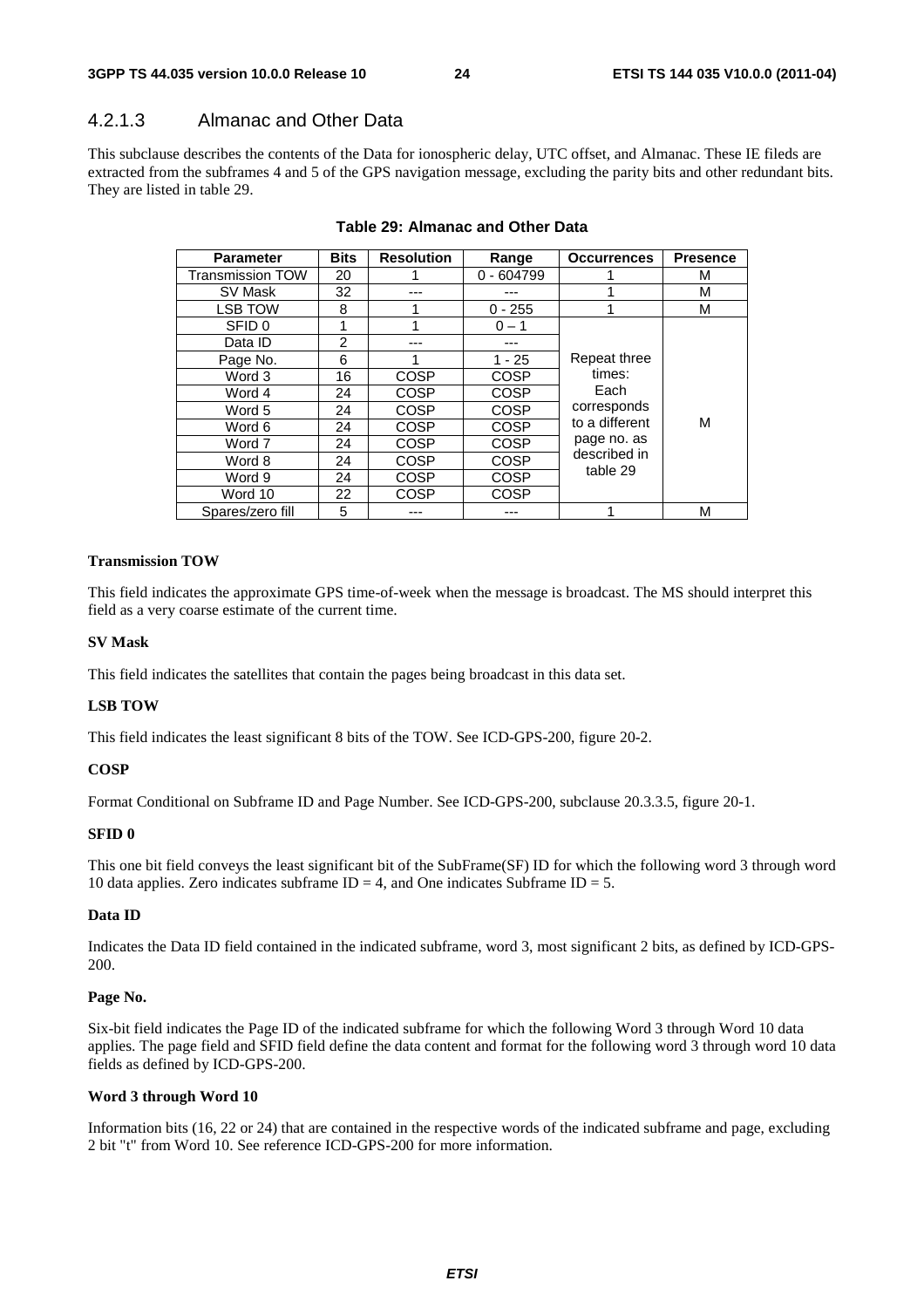Each broadcast Almanac and Other Data message contains three subframes of information. All three of subframe pages in this data set can be from the same subframe ID (all from subframe 5 for example), or a mixed set containing some subframe 4 and some subframe 5 data.

Table 29 shows the subframe and page numbers corresponding to the Almanac, SV Health, and Iono / UTC Correction data. A total of 35 subframes must be broadcast if all the information is to be provided to the MS. Given that three subframes worth of content can be delivered per broadcast message, it will take only 12 broadcast messages to deliver the entire data set shown in table 29. If the data listed in table 29 is broadcast at the rate of approximately once per four hours, one Almanac and Other Data message must be broadcast on average every 20 minutes. An alternate approach is to broadcast the 12 messages as a set closely together in time, but with four-hour duration between sets. Note that the four-hour figure is only used to illustrate the concept, and a shorter or longer period may be used instead.

It is possible to broadcast other data contained in Subframes 4 and/or 5 not shown in table 29. The format of the message remains the same, only the particular page of the desired data needs to be set properly. The contents of words 3 through 10 also need to be set as described in ICD-GPS-200. Using this format, it provides maximum compatibility for future expansion to include other data in subframes 4 and 5 not shown in table 30 or ICD-GPS-200.

#### **Table 30: Mapping of Almanac, Health, Iono, and UTC Data to Subframe Number and Page Number**

| Data Type                | <b>Subframe</b> | Page(s)                 |
|--------------------------|-----------------|-------------------------|
| Almanac Data (SV1 - 24)  |                 | $1 - 24$                |
| Almanac Data (SV25 - 32) |                 | 2, 3, 4, 5, 7, 8, 9, 10 |
| SV Health $(SV1 - 24)$   |                 | 25                      |
| SV Health $(SV25 - 32)$  |                 | 25                      |
| Iono/UTC Corrections     |                 |                         |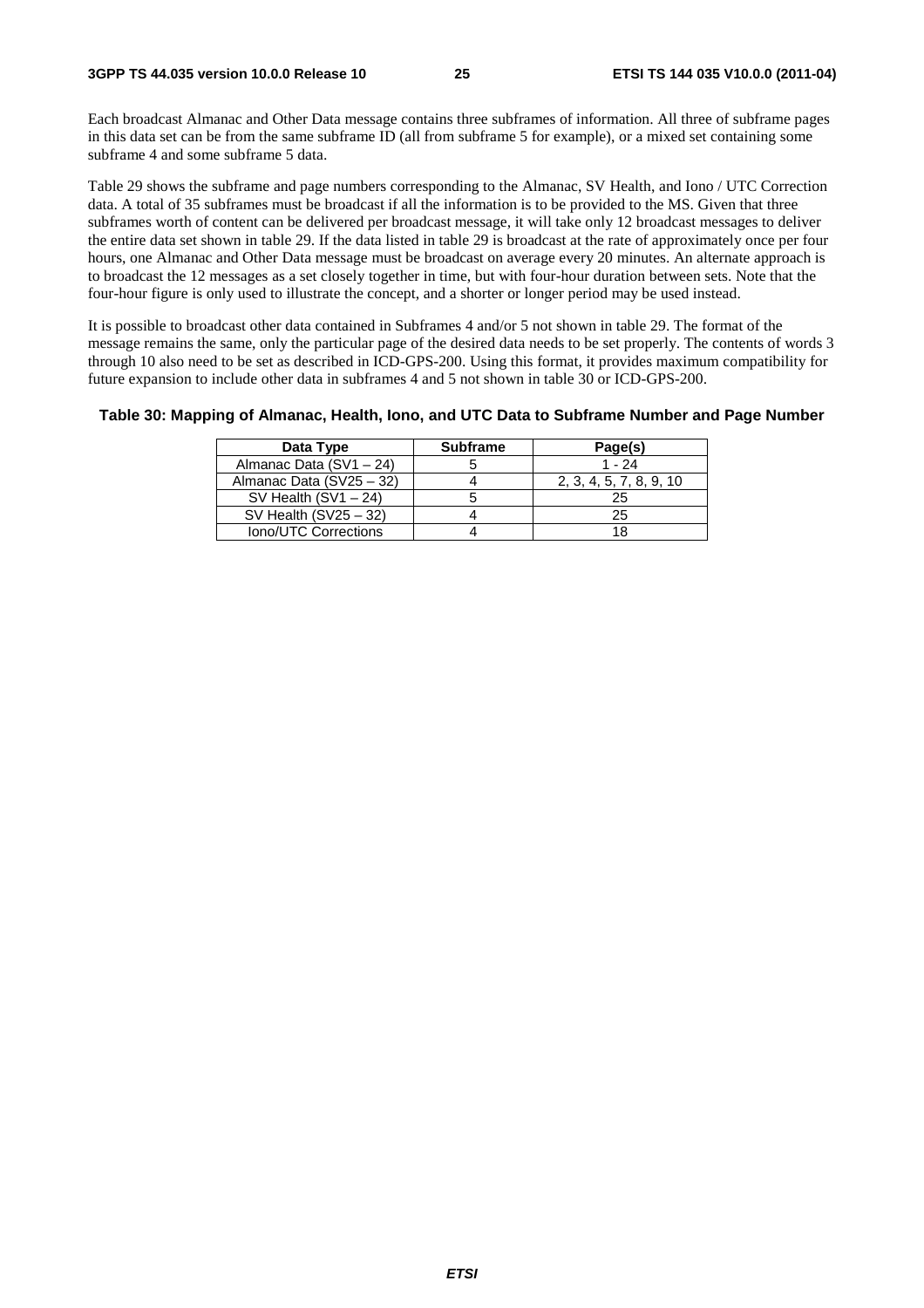# Annex A (informative): Overview of Broadcast Assistance for E-OTD and GPS

This annex presents an overview of the functionality and requirements for broadcasting assistance information for GPS and E-OTD in GSM networks. Potential impacts to other services are also described.

# A.1 General

The E-OTD and GPS assistance information may be broadcast over the SMSCB service. The SMSCB DRX service is used to forecast the occurrences of the broadcast messages. The E-OTD and GPS broadcasts are independent of each other, have own SMSCB message identifiers and are broadcast on the demand of the characteristics of the E-OTD and GPS. In the network side, the SMLC is responsible for gathering the information, constructing the broadcast messages and ciphering a part of the message, if necessary. The SMLC also maintains the deciphering keys that MS requests with MO-LR. The deciphering keys are location area specific.

SMSCB messages can be received when MS is in idle mode. When MS is in dedicated mode the same information that was received in idle mode via broadcast channel may be requested by MS via point-to-point messaging.

# A.2 E-OTD Assistance Broadcast

The information that is broadcast for E-OTD assistance is used in MS-based E-OTD to help the MS measure neighbour BTSs and compute its own position. The broadcast message is built so that it has always a fixed length of 82 octets, which is the size of one SMS Cell Broadcast (SMSCB) message. The information elements are scalable according to the number of neighbour BTSs and the amount of sectored channels.

In general, the following information is included in a broadcast E-OTD assistance message:

- Reference Time.
- Neighbour Channel Time Slot Scheme.
- Information about sectored neighbour channels.
- Neighbour channel 51 Multiframe Offset values.
- Neighbour channel BCC values.
- RTD Drift Factor values (ciphered if active).
- Neighbour channel RTD values (ciphered if active).
- Serving cell and neighbour cell location information (ciphered if active).

The system information message that is received in idle mode contains the neighbour channel information. The E-OTD SMSCB message refers to this system information neighbour list so that there is indication which neighbours in the system information neighbour list are included in the broadcast message. The neighbour channel RTD values, serving cell location and neighbour cell location information may be ciphered.

Based on the information in the broadcast message and the E-OTD measurements done by MS, MS is capable to calculate its position. MS that is not capable to calculate its position itself may receive the SMSCB messages and use the unciphered contents to help the synchronization to the neighbour channels.

Most information contained in the E-OTD broadcast message is static. However, the RTD values change relatively often due to the drift in unsynchronized BTS clocks. The duration of validity of RTD values will affect the location accuracy calculated by MS. The RTD update rate is a function of BTS clock stability and required location accuracy from the operator and may be specified by the operator.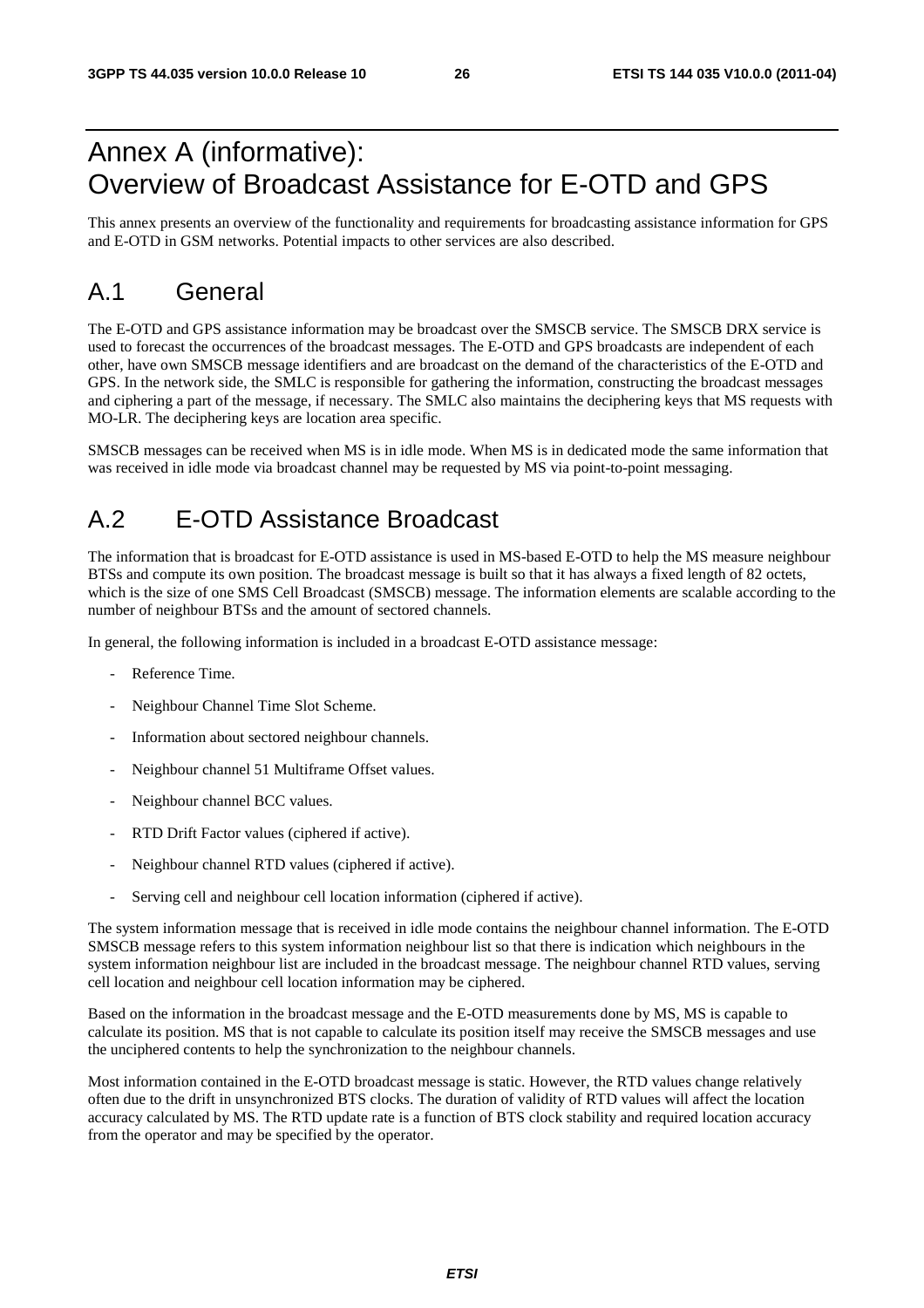# A.3 GPS Assistance Broadcast

#### **Broadcast DGPS Data**

The main content of the broadcast message for GPS assistance is DGPS corrections. This information is used in MSbased GPS positioning to improve the accuracy of the position result. Some background information for DGPS broadcast is presented in this subclause. Requirements on the GSM network for broadcasting DGPS corrections are also discussed.

In good signal environments, the primary determinant of position accuracy for GPS is the intentional degradation of the GPS satellite clocks, known as *selective availability* (SA). Another contributor to the error budget is unmodeled atmospheric delay. The techniques used to correct these error sources are collectively known as *differential GPS* (DGPS). These methods involve locating one or more reference receivers at known locations and observing the visible satellite signals. These receivers essentially solve the inverse GPS problem - find differences from the expected measurements at the known position. The accuracy of the DGPS corrections is inversely proportional to the distance from the reference location. The inaccuracy is caused by changes in the geometry and visibility of the satellite constellation. For most applications, however, the corrections are valid for receivers within a 200 km to 400 km radius of the reference station.

One noteworthy characteristic of the DGPS corrections is that they have a short time constant compared to other GPS information such as satellite ephemeris. Once a correction model is computed, its accuracy degrades over time. This is mainly due to the time-varying nature of the SA imposed on the satellite signals. The duration of validity of a set of differential corrections depends on the accuracy requirements of the user or application, but in general the corrections must be updated at least every 30 s.

The fact that DGPS corrections are valid for large areas but require frequent update make them very suitable for delivery over a GSM broadcast channel such as SMSCB. This broadcast strategy is used by other DGPS sources, such as FM broadcast stations and geostationary satellites (WAAS, EGNOS, and MSAS). However, broadcasting the DGPS corrections in the GSM network has a clear advantage over other sources. This is mainly due to the fact that GSM broadcast exploits the existing reliable data link between the GPS-capable MS and the GSM network. In the other methods, the MS must capture the DGPS information from another source and therefore pays a price in power consumption, complexity, or both.

The format used for GSM broadcast of DGPS corrections includes a list of satellites visible at a nearby reference location, the correction in the range measurement for each satellite, and the rate-of-change of the range correction. In addition, an allowance is made for adding correction differences (i.e. ΔPRC and ΔRRC values) for multiple copies of the GPS ephemeris, to reduce the network traffic flow. Other information includes satellite health status and a reference GPS time for the corrections. The total amount of DGPS information is 48 bits (6 octets) per satellite with 80 bits (10 octets) of overhead information. The total message size for 12 visible satellites is 82 octets, which will fit within a single SMSCB message.

#### **Broadcast Other Data**

The contents of the other broadcast GPS Assiatance Message data sets are ephemeris and clock correction, as well as almanac and other data. This information can be used by the GPS receiver integrated with MS to improve the signal acquisition time and sensitivity, to recover GPS time and to obtain Ephemeris, clock correction, UTC offset, Ionospheric delay, and Almanac data. For example, the ephemris data set may be broadcast every 90 s, and Almanac may be broadcast once every serveral hours. The mobile station which does not require E-OTD and/or DGPS assistance can wake up at 90 s intervals, download these data, and then go back to sleep. This broadcast message can assist mobile station in idle mode to acquire GPS satellites with improved sensitivity and perform GPS time recovery without pointto-point communication, therefore improving the time to the first fix and reducing the point-to-point message traffic. The message can be provided within a single SMSCB message.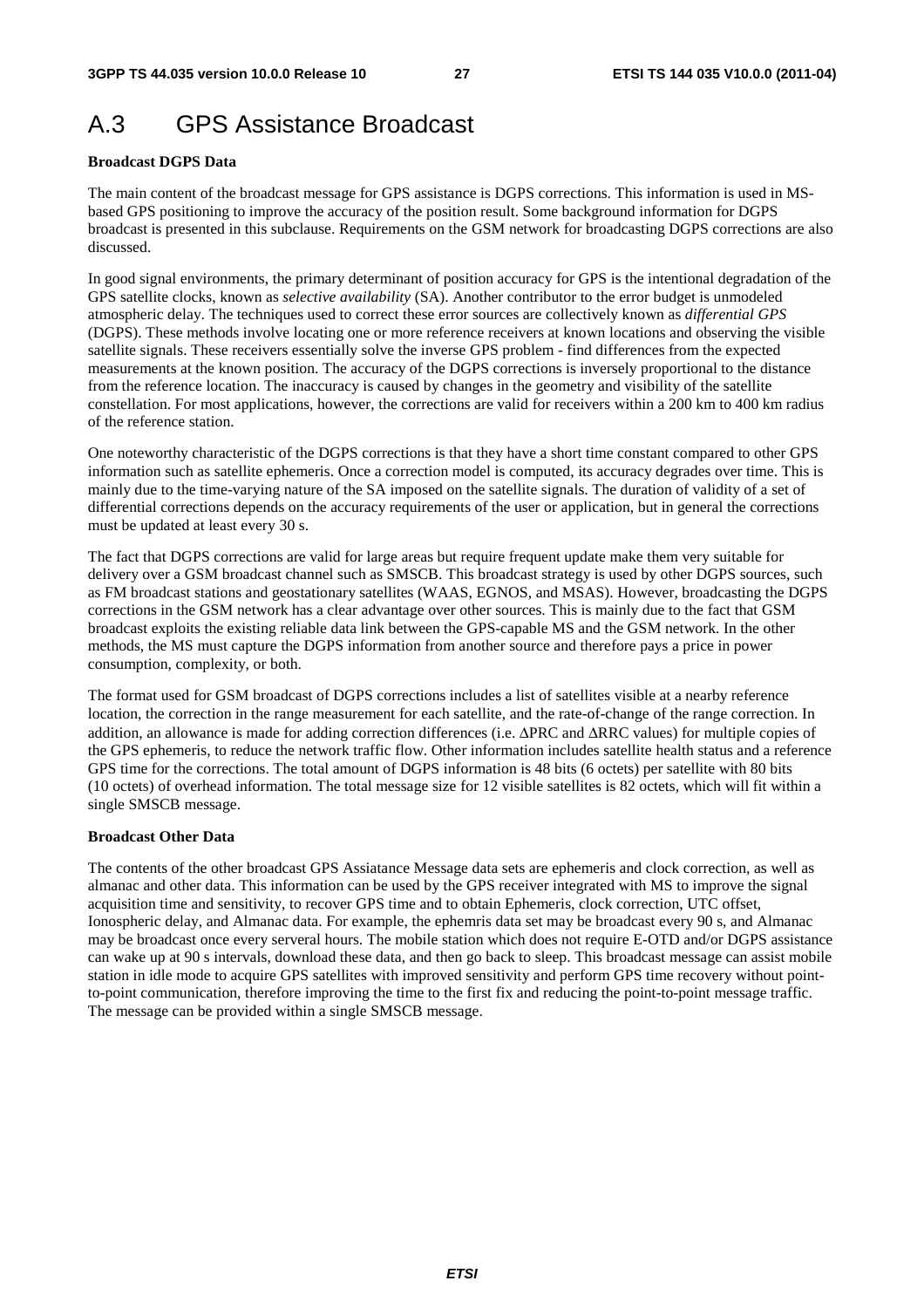# A.4 Impact on Other Services

#### *Latency*

The main impact is due to latency requirements for delivery of the DGPS and E-OTD assistance information. Both the DGPS corrections and the RTD values are valid for relatively short periods of time, and must be delivered in a timely manner. Thus, the service is sensitive to delays such as buffering broadcast SMSCB messages. The Reference Time in the broadcast messages and the drift factors can be used to compensate latency.

The Ephemeris and Clock Correction data set needs to be broadcast once every 90 s. The period for broadcasting the data set is chosen to provide the entire ephemeris (three subframes) in a reasonable amount of time. For 8 satellites, it would take 12 minutes. The Almanac and Other Data data set can be broadcast every several hours. To deliver the entire data set within 6 minutes, 12 broadcasts with a 30 s rate are required. It can also be broadcast at a much slower rate. For instance, for a 20 minute rate, the data set can be delivered to the mobile station every 4 hours.

#### *Capacity*

The SMSCB used for LCS uses the basic CBCH or extended CBCH. The support of E-OTD and/or DGPS broadcast needs capacity related to broadcast message characteristics (RTD/DGPS validity). The SMSCB DRX service also needs to schedule a message that is sent once per schedule period. The maximum schedule period is 48 SMSCB message slots.

Example of capacity scenario:

- The basic CBCH uses the same physical resource as SDCCH/4 (sub channel 2) or SDCCH/8 (sub channel 2). If SMSCB service is supported in basic CBCH it occupies 1/4 of SDCCH capacity when using SDCCH/4 and 1/8 of SDCCH capacity when using SDCCH/8.
- The basic CBCH capacity is 1 SMSCB message per 2 s.
- Both DGPS and E-OTD broadcast is assumed to be once per 30 s and the Ephemeris and Almanac messages are assumed to be once per 90 s or longer (capacity is 15 SMSCB messages per 30 s).
- Schedule period is  $45 (= 45 \times 2 \text{ s} = 90 \text{ s})$ . If SMSCB DRX service is used for other services in SMSCB, the one SMSCB DRX schedule message per schedule period is needed to support all services:
	- $\Rightarrow$  LCS needs 2/15 + 1/45 of SMSCB capacity plus one schedule message every 90 s for delivering assistance data for both E-OTD and GPS methods.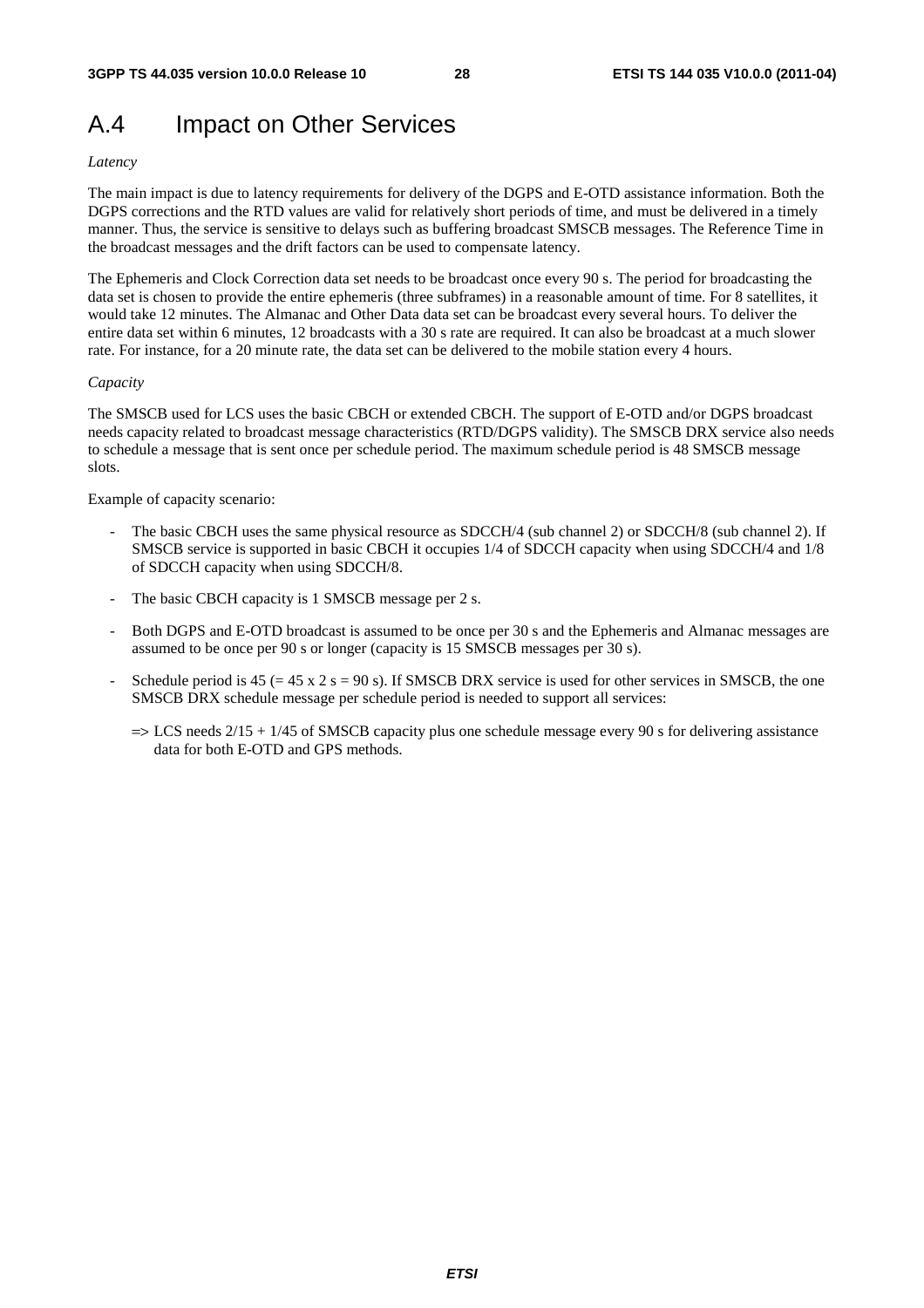# Annex B (informative): Example of E-OTD Assistance Data Broadcast Message

This example describes how the message is built when following neighbour cell information is enclosed into SMSCB broadcast message:

- All neighbours (1-19) from System Information Neighbour List is included into one broadcast message.
- The neighbours 1, 2, 3, 7, 8, 9, 11, 12, 13, 16, 17 and 19 are belonging to sectored BTS and following channels are in the same groups:  $(1, 2, 3)$ ,  $(7, 8, 9)$ ,  $(11, 12, 13)$  and  $(16, 17, 19)$ . Serving cell channel is not belonging to sectored BTS.
- The channels belonging to sectored BTS are syncronized.
- The accuracy range is 15 km, and ciphering is active.
- The 51 Multiframe Value is included, the RTD range is 1 time slot and the RTD accuracy in 1/32 bit.
- BTS network is not syncronized.
- RTD Drift Factors are not included into message.
- NOTE: There are 15 remain bits for Relative Location Values and the 15 bits are used for Relative North or East extention bits. These bits are added to Nb18 North, Nb18 East, Nb15 North, Nb15 East, Nb14 North, Nb14 East, Nb10 North, Nb10 East, Nb6 North, Nb6 East, Nb5 North, Nb5 East, Nb4 North, Nb4 East and ID4 North.. These have 8 bits and the rest have 7 bits for relative location value.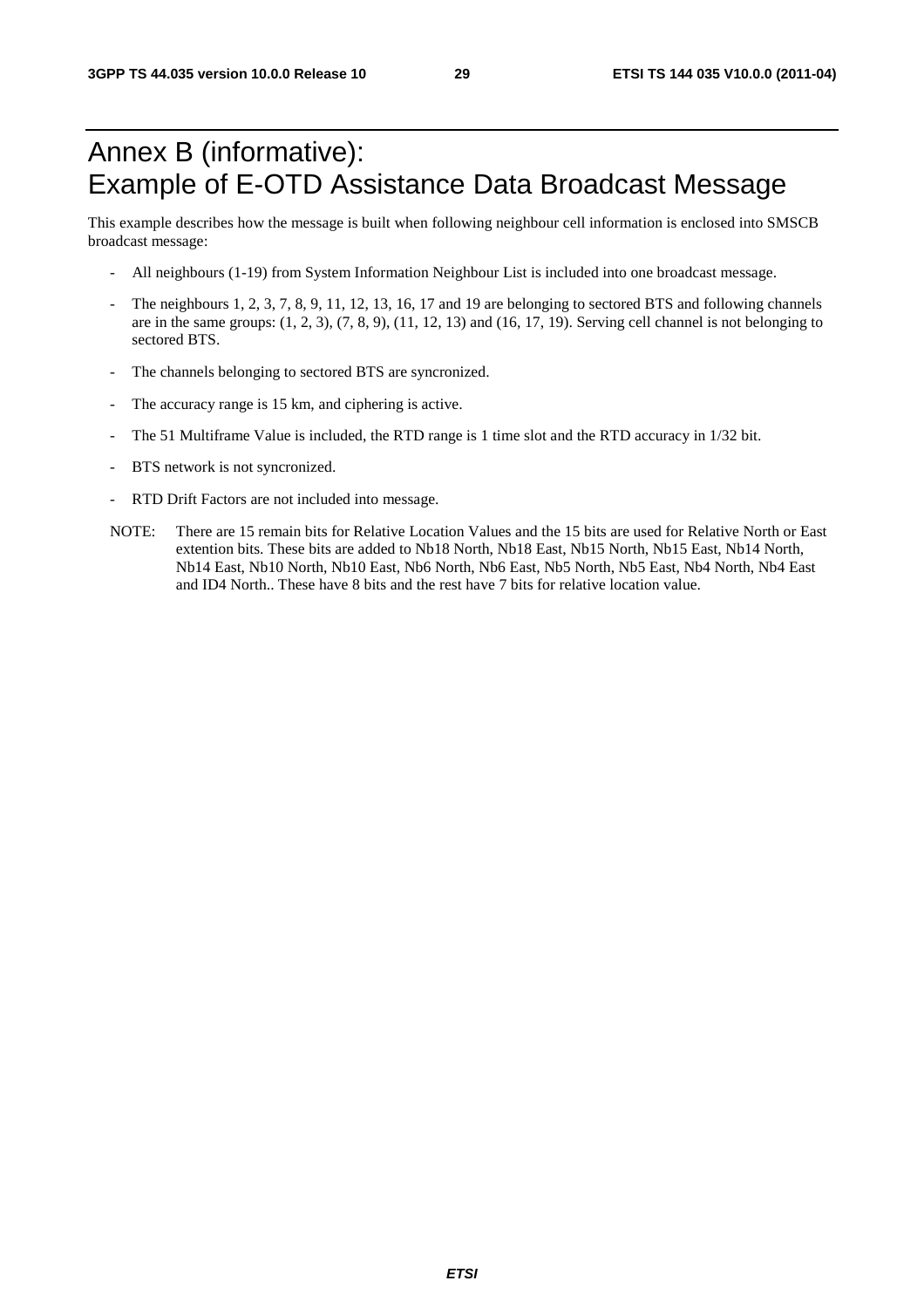| 8                                                             | 7                                                                                                               | 6                                                           | 5                                        | 4                                               | 3                                                        | 2                                        | 1                                                               |                    |
|---------------------------------------------------------------|-----------------------------------------------------------------------------------------------------------------|-------------------------------------------------------------|------------------------------------------|-------------------------------------------------|----------------------------------------------------------|------------------------------------------|-----------------------------------------------------------------|--------------------|
| Cipher<br>On $(1)$                                            | Cipher<br><b>Accuracy Range</b><br>All Neighbours<br>MSB(010)LSB<br><b>MSB(000)LSB</b><br>Key Ind<br>(0)        |                                                             |                                          |                                                 |                                                          |                                          |                                                                 | Octet1             |
|                                                               | <b>RTD</b><br>Number of Neigh<br><b>RTDs</b><br>MSB(11)<br>Present<br>Drift<br>(1)<br>Factors<br>Present<br>(0) |                                                             |                                          |                                                 | <b>RTD Accuracy</b><br>MSB(01)LSB                        | RTD<br>Range<br>(1)                      | Sector<br>Ind On<br>(1)                                         | Octet <sub>2</sub> |
|                                                               | <b>Reference Time</b><br>Number of Neigh (001)LSB<br>(MSB, bits 9-5)                                            |                                                             |                                          |                                                 |                                                          |                                          | Octet <sub>3</sub>                                              |                    |
|                                                               | <b>Ciphering Serial Number</b><br>(MSB, bits 15-13)                                                             |                                                             |                                          |                                                 | Reference Time (LSB, bits 4-0)                           |                                          |                                                                 | Octet4             |
|                                                               |                                                                                                                 |                                                             |                                          | Ciphering Serial Number (bits 12-5)             |                                                          |                                          |                                                                 | Octet <sub>5</sub> |
|                                                               | <b>Time Slot Scheme</b><br>Serv Cell (MSB)& Nb <sub>19-18</sub>                                                 |                                                             |                                          |                                                 | <b>Ciphering Serial Number</b><br>(bits 4-0, LSB)        |                                          |                                                                 | Octet <sub>6</sub> |
|                                                               |                                                                                                                 |                                                             |                                          | Time Slot Scheme Nb <sub>17-10</sub>            |                                                          |                                          |                                                                 | Octet7             |
|                                                               |                                                                                                                 |                                                             |                                          | Time Slot Scheme Nb <sub>9-2</sub>              |                                                          |                                          |                                                                 | Octet8             |
|                                                               |                                                                                                                 | Sectored Channels Serv Cell & Nb <sub>19-14</sub> (0101100) |                                          |                                                 |                                                          |                                          | Time<br>Slot<br>Scheme<br>$Nb1$ LSB                             | Octet <sub>9</sub> |
|                                                               |                                                                                                                 |                                                             |                                          | Sectored Channels Nb <sub>13-6</sub> (11101110) |                                                          |                                          |                                                                 | Octet10            |
|                                                               | Sec Ch BTS ID4 Nb19<br>MSB(011)LSB                                                                              |                                                             |                                          |                                                 | <b>Sectored Channels</b><br>Nb <sub>5-1</sub> (00111)LSB |                                          |                                                                 | Octet11            |
|                                                               | Sec Ch BTS ID3<br>Nb13 MSB(01)                                                                                  |                                                             | Sec Ch BTS ID4 Nb16<br>MSB(011)LSB       |                                                 |                                                          | Sec Ch BTS ID4 Nb17<br>MSB(011)LSB       |                                                                 | Octet12            |
| Sec Ch<br>BTS ID2<br>N <sub>b</sub> 9<br>MSB(0)               |                                                                                                                 | Sec Ch BTS ID3 Nb11<br>MSB(010)LSB                          |                                          |                                                 | Sec Ch BTS ID3 Nb12<br>MSB(010)LSB                       |                                          | Sec Ch<br><b>BTS ID3</b><br>$(0)$ LSB                           | Octet13            |
|                                                               | Sec Ch BTS ID2 Nb7<br>MSB(001)LSB                                                                               |                                                             |                                          | Sec Ch BTS ID2 Nb8<br>MSB(001)LSB               |                                                          | Sec Ch BTS ID2<br>Nb9 (01)LSB            |                                                                 | Octet14            |
|                                                               | Sec Ch BTS ID1<br>Nb1 MSB(00)                                                                                   |                                                             | Sec Ch BTS ID1 Nb2<br><b>MSB(000)LSB</b> |                                                 |                                                          | Sec Ch BTS ID1 Nb3<br><b>MSB(000)LSB</b> |                                                                 | Octet15            |
|                                                               | 51MF Offset Value Nb19 (MSB)                                                                                    |                                                             | Sync<br>ID1(1)                           | Sync<br>ID2(1)                                  | Sync<br>ID3(1)                                           | Sync<br>ID4(1)                           | Sec Ch<br><b>BTSID1</b><br>N <sub>b</sub> 1<br>$(0)$ LSB        | Octet16            |
|                                                               |                                                                                                                 | 51MF Offset Value Nb18 (MSB)                                |                                          |                                                 |                                                          | 51MF Offset Value Nb19 (LSB)             |                                                                 | Octet17            |
| 51MF<br>Offset<br>Value<br><b>Nb16</b><br>(MSB)               |                                                                                                                 |                                                             |                                          | 51MF Offset Value Nb17 (MSB LSB)                |                                                          |                                          | 51MF<br>Offset<br>Value<br>Nb <sub>18</sub><br>(LSB)            | Octet18            |
|                                                               | 51MF Offset Value Nb15 (MSB)                                                                                    |                                                             |                                          |                                                 | 51MF Offset Value Nb16 (LSB)                             |                                          |                                                                 | Octet19            |
|                                                               |                                                                                                                 | 51MF Offset Value Nb14 (MSB)                                |                                          |                                                 |                                                          | 51MF Offset Value Nb15 (LSB)             |                                                                 | Octet20            |
| <b>51MF</b><br><b>Offset</b><br>Value<br><b>Nb12</b><br>(MSB) |                                                                                                                 |                                                             |                                          | 51MF Offset Value Nb13 (MSB LSB)                |                                                          |                                          | 51MF<br>Offset<br>Value<br>Nb <sub>14</sub><br>(LSB)            | Octet21            |
|                                                               | 51MF Offset Value Nb11 (MSB)                                                                                    |                                                             |                                          |                                                 | 51MF Offset Value Nb12 (LSB)                             |                                          |                                                                 | Octet22            |
|                                                               |                                                                                                                 | 51MF Offset Value Nb10 (MSB)                                |                                          |                                                 |                                                          | 51MF Offset Value Nb11 (LSB)             |                                                                 | Octet23            |
| Offset<br>Value<br>N <sub>b</sub> 8<br>(MSB)                  | 51MF Offset Value Nb9 (MSB LSB)<br>51MF<br><b>51MF</b><br>Offset<br>Value<br><b>Nb10</b><br>(LSB)               |                                                             |                                          |                                                 |                                                          |                                          | Octet24                                                         |                    |
|                                                               | 51MF Offset Value Nb7 (MSB)                                                                                     |                                                             |                                          |                                                 | 51MF Offset Value Nb8 (LSB)                              |                                          |                                                                 | Octet25            |
|                                                               |                                                                                                                 | 51MF Offset Value Nb6 (MSB)                                 |                                          |                                                 |                                                          | 51MF Offset Value Nb7 (LSB)              |                                                                 | Octet26            |
| 51MF<br>Offset<br>Value<br>N <sub>b</sub> 4<br>(MSB)          |                                                                                                                 |                                                             |                                          | 51MF Offset Value Nb5 (MSB LSB)                 |                                                          |                                          | 51MF<br>Offset<br>Value<br>N <sub>b</sub> <sub>6</sub><br>(LSB) | Octet27            |
| 51MF Offset Value Nb3 (MSB)<br>51MF Offset Value Nb4 (LSB)    |                                                                                                                 |                                                             |                                          |                                                 |                                                          |                                          | Octet <sub>28</sub>                                             |                    |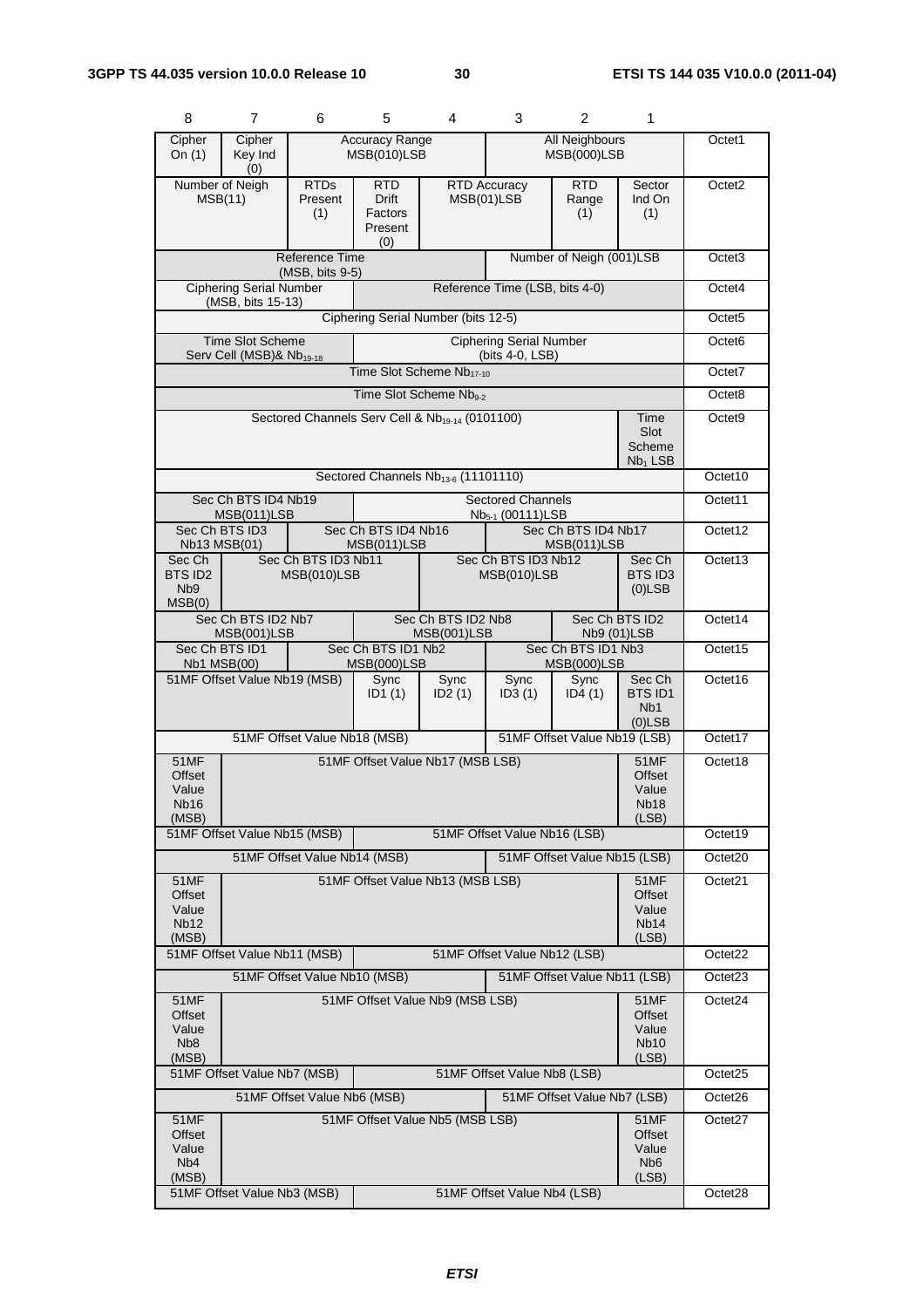| 8                                       | 7.                   | 6                           | 5                   | 4                               | 3                   | 2                           | 1                                                           |                     |
|-----------------------------------------|----------------------|-----------------------------|---------------------|---------------------------------|---------------------|-----------------------------|-------------------------------------------------------------|---------------------|
|                                         |                      | 51MF Offset Value Nb2 (MSB) |                     |                                 |                     | 51MF Offset Value Nb3 (LSB) |                                                             | Octet29             |
| <b>BCC</b><br><b>Nb19</b><br>(MSB)      |                      |                             |                     | 51MF Offset Value Nb1 (MSB LSB) |                     |                             | <b>51MF</b><br>Offset<br>Value<br>N <sub>b</sub> 2<br>(LSB) | Octet30             |
|                                         | BCC Nb17 (MSB LSB)   |                             |                     | BCC Nb18 (MSB LSB)              |                     |                             | BCC Nb19 (LSB)                                              | Octet31             |
|                                         | BCC Nb14 (MSB)       |                             | BCC Nb15 (MSB LSB)  |                                 |                     | BCC Nb16 (MSB LSB)          |                                                             | Octet <sub>32</sub> |
| <b>BCC</b><br>Nb <sub>11</sub><br>(MSB) |                      | BCC Nb12 (MSB LSB)          |                     |                                 | BCC Nb13 (MSB LSB)  |                             | <b>BCC</b><br>Nb <sub>14</sub><br>(LSB)                     | Octet <sub>33</sub> |
|                                         | BCC Nb9 (MSB LSB)    |                             |                     | BCC Nb10 (MSB LSB)              |                     |                             | BCC Nb11 (LSB)                                              | Octet34             |
|                                         | BCC Nb6 (MSB)        |                             | BCC Nb7 (MSB LSB)   |                                 |                     | BCC Nb8 (MSB LSB)           |                                                             | Octet35             |
| BCC<br>N <sub>b</sub> 3<br>(MSB)        |                      | BCC Nb4 (MSB LSB)           |                     |                                 | BCC Nb5 (MSB LSB)   |                             | <b>BCC</b><br>N <sub>b</sub> 6<br>(LSB)                     | Octet36             |
|                                         | BCC Nb1 (MSB LSB)    |                             |                     | <b>BCC Nb2 (MSB LSB)</b>        |                     |                             | BCC Nb3 (LSB)                                               | Octet37             |
|                                         |                      |                             |                     | RTD Value Nb18 (MSB)            |                     |                             |                                                             | Octet <sub>38</sub> |
|                                         | RTD Value Nb15 (MSB) |                             |                     |                                 | RTD Nb18 (LSB)      |                             |                                                             | Octet39             |
|                                         |                      |                             |                     | RTD Value Nb15                  |                     |                             |                                                             | Octet <sub>40</sub> |
|                                         |                      | RTD Value Nb14 (MSB)        |                     |                                 |                     |                             | RTD Value Nb15<br>(LSB)                                     | Octet41             |
| RTD<br>Value<br><b>Nb10</b><br>(MSB)    |                      |                             |                     | RTD Value Nb14 (LSB)            |                     |                             |                                                             | Octet42             |
|                                         |                      |                             |                     | RTD Value Nb10                  |                     |                             |                                                             | Octet43             |
|                                         |                      | RTD Value Nb6 (MSB)         |                     |                                 |                     | RTD Value Nb10 (LSB)        |                                                             | Octet44             |
| RTD Value Nb6                           |                      |                             |                     |                                 |                     |                             | Octet45                                                     |                     |
|                                         |                      |                             | RTD Value Nb5 (MSB) |                                 |                     |                             | <b>RTD</b><br>Value<br>N <sub>b</sub> <sub>6</sub><br>(LSB) | Octet46             |
| (MSB)                                   | RTD Value Nb4        |                             |                     |                                 | RTD Value Nb5 (LSB) |                             |                                                             | Octet47             |
|                                         |                      |                             |                     | RTD Value Nb4                   |                     |                             |                                                             | Octet48             |
|                                         |                      | RTD Value ID4 (MSB)         |                     |                                 |                     | RTD Value Nb4 (LSB)         |                                                             | Octet49             |
|                                         |                      |                             |                     | RTD Value ID4 (LSB)             |                     |                             |                                                             | Octet50             |
|                                         |                      |                             |                     | RTD value ID3 (MSB)             |                     |                             |                                                             | Octet <sub>51</sub> |
|                                         | RTD Value ID2 (MSB)  |                             |                     |                                 | RTD Value ID3 (LSB) |                             |                                                             | Octet <sub>52</sub> |
|                                         |                      |                             |                     | RTD Value ID2                   |                     |                             |                                                             | Octet53             |
|                                         |                      | RTD Value ID1 (MSB)         |                     |                                 |                     |                             | RTD Value ID2<br>(LSB)                                      | Octet54             |
| Serv<br>Cell Lat<br>(MSB)               |                      |                             |                     | RTD Value ID1 (LSB)             |                     |                             |                                                             | Octet <sub>55</sub> |
| Serv Cell Lat                           |                      |                             |                     |                                 |                     |                             | Octet56                                                     |                     |
|                                         |                      |                             |                     | Serv Cell Lat                   |                     |                             |                                                             | Octet57             |
| Serv<br>Cell<br>Long<br>(MSB)           |                      |                             |                     | Serv Cell Lat (LSB)             |                     |                             |                                                             | Octet58             |
|                                         |                      |                             |                     | Serv Cell Long                  |                     |                             |                                                             | Octet59             |
|                                         |                      |                             |                     | Serv Cell Long                  |                     |                             |                                                             | Octet60             |
| Rel<br>North<br><b>Nb18</b><br>(MSB)    |                      |                             |                     | Serv Cell Long (LSB)            |                     |                             |                                                             | Octet61             |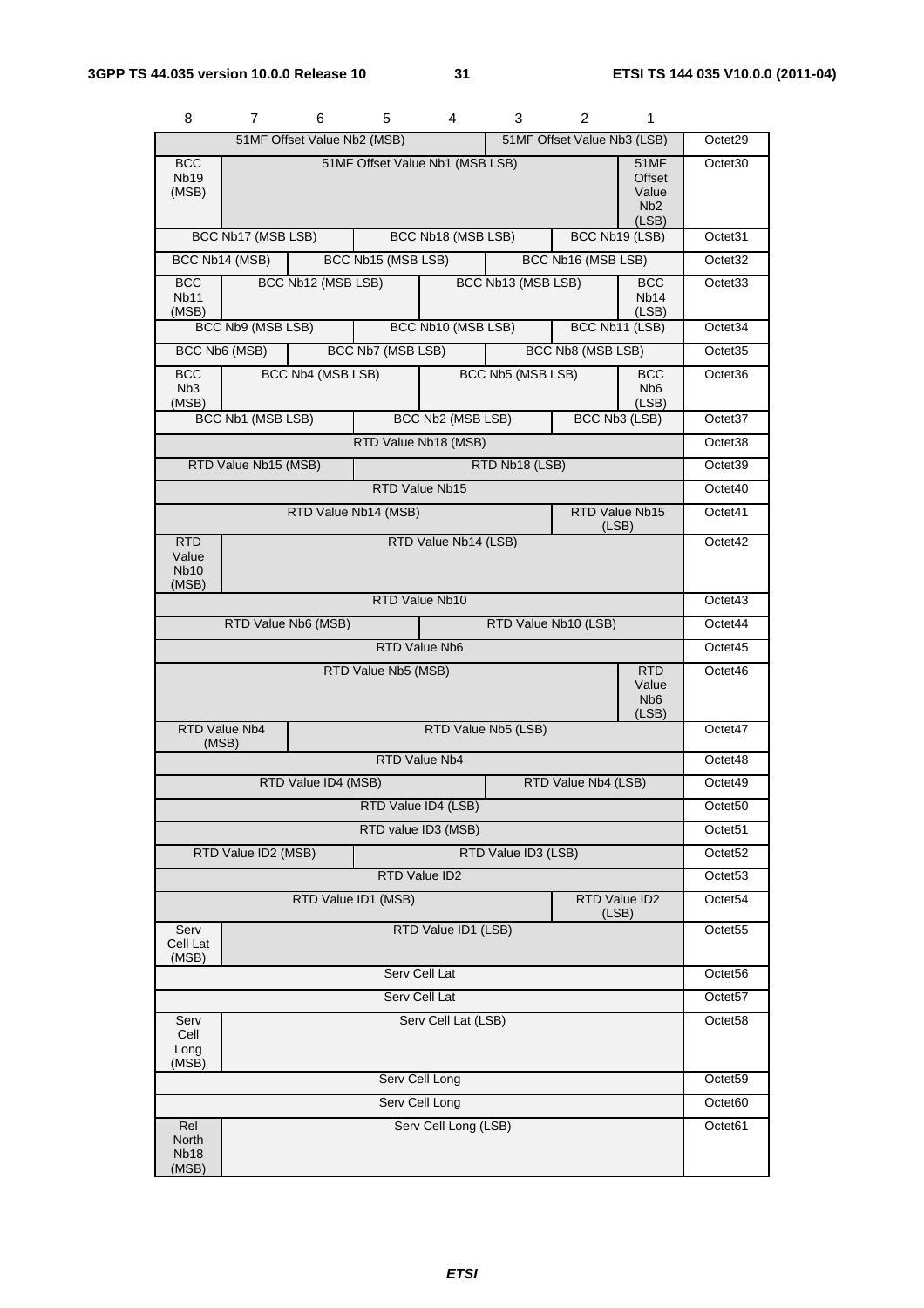| 8                                         | 7                                         | 6 | 5                      | 4                    | 3 | 2       | 1            |         |
|-------------------------------------------|-------------------------------------------|---|------------------------|----------------------|---|---------|--------------|---------|
| <b>Rel East</b>                           |                                           |   |                        | Rel North Nb18 (LSB) |   |         |              | Octet62 |
| Nb <sub>18</sub><br>(MSB)                 |                                           |   |                        |                      |   |         |              |         |
| Rel                                       |                                           |   |                        | Rel East Nb18 (LSB)  |   |         |              | Octet63 |
| North<br><b>Nb15</b>                      |                                           |   |                        |                      |   |         |              |         |
| (MSB)                                     |                                           |   |                        |                      |   |         |              |         |
| <b>Rel East</b>                           |                                           |   |                        | Rel North Nb15 (LSB) |   |         |              | Octet64 |
| <b>Nb15</b><br>(MSB)                      |                                           |   |                        |                      |   |         |              |         |
| Rel                                       |                                           |   |                        | Rel East Nb15 (LSB)  |   |         |              | Octet65 |
| North                                     |                                           |   |                        |                      |   |         |              |         |
| Nb <sub>14</sub><br>(MSB)                 |                                           |   |                        |                      |   |         |              |         |
| <b>Rel East</b>                           |                                           |   |                        | Rel North Nb14 (LSB) |   |         |              | Octet66 |
| Nb <sub>14</sub>                          |                                           |   |                        |                      |   |         |              |         |
| (MSB)<br>Rel                              |                                           |   |                        | Rel East Nb14 (LSB)  |   |         |              | Octet67 |
| North                                     |                                           |   |                        |                      |   |         |              |         |
| <b>Nb10</b><br>(MSB)                      |                                           |   |                        |                      |   |         |              |         |
| <b>Rel East</b>                           |                                           |   |                        | Rel North Nb10 (LSB) |   |         |              | Octet68 |
| <b>Nb10</b>                               |                                           |   |                        |                      |   |         |              |         |
| (MSB)<br>Rel                              |                                           |   |                        | Rel East Nb10 (LSB)  |   |         |              | Octet69 |
| North                                     |                                           |   |                        |                      |   |         |              |         |
| Nb <sub>6</sub>                           |                                           |   |                        |                      |   |         |              |         |
| (MSB)<br><b>Rel East</b>                  |                                           |   |                        | Rel North Nb6 (LSB)  |   |         |              | Octet70 |
| N <sub>b</sub> 6                          |                                           |   |                        |                      |   |         |              |         |
| (MSB)                                     |                                           |   |                        |                      |   |         |              |         |
| Rel<br>North                              |                                           |   |                        | Rel East Nb6 (LSB)   |   |         |              | Octet71 |
| N <sub>b5</sub>                           |                                           |   |                        |                      |   |         |              |         |
| (MSB)<br><b>Rel East</b>                  |                                           |   |                        | Rel North Nb5 (LSB)  |   |         |              | Octet72 |
| Nb <sub>5</sub>                           |                                           |   |                        |                      |   |         |              |         |
| (MSB)                                     |                                           |   |                        |                      |   |         |              |         |
| Rel<br>North                              | Rel East Nb5 (LSB)                        |   |                        |                      |   | Octet73 |              |         |
| Nb <sub>4</sub>                           |                                           |   |                        |                      |   |         |              |         |
| (MSB)<br><b>Rel East</b>                  |                                           |   |                        |                      |   |         |              | Octet74 |
| N <sub>b</sub> 4                          | Rel North Nb4 (LSB)                       |   |                        |                      |   |         |              |         |
| (MSB)                                     |                                           |   |                        |                      |   |         |              |         |
| Rel<br>North                              | Rel East Nb4 (LSB)                        |   |                        |                      |   | Octet/5 |              |         |
| ID4                                       |                                           |   |                        |                      |   |         |              |         |
| (MSB)                                     |                                           |   |                        |                      |   |         |              |         |
| <b>Rel East</b><br>ID <sub>4</sub>        | Rel North ID4 (LSB)                       |   |                        |                      |   | Octet76 |              |         |
| (MSB)                                     |                                           |   |                        |                      |   |         |              |         |
|                                           | Rel North ID3 (MSB)                       |   |                        | Rel East ID4 (LSB)   |   |         |              | Octet77 |
|                                           | Rel East ID3 (MSB)<br>Rel North ID3 (LSB) |   |                        |                      |   |         | Octet78      |         |
| Rel North ID2 (MSB)<br>Rel East ID3 (LSB) |                                           |   |                        |                      |   |         | Octet79      |         |
| Rel East ID2 (MSB)<br>Rel North ID2 (LSB) |                                           |   |                        |                      |   |         | Octet80      |         |
| Rel North ID1 (MSB)<br>Rel East ID2 (LSB) |                                           |   |                        |                      |   | Octet81 |              |         |
|                                           |                                           |   | Rel East ID1 (MSB LSB) |                      |   |         | Rel          | Octet82 |
|                                           |                                           |   |                        |                      |   |         | North        |         |
|                                           |                                           |   |                        |                      |   |         | ID1<br>(LSB) |         |

*ETSI*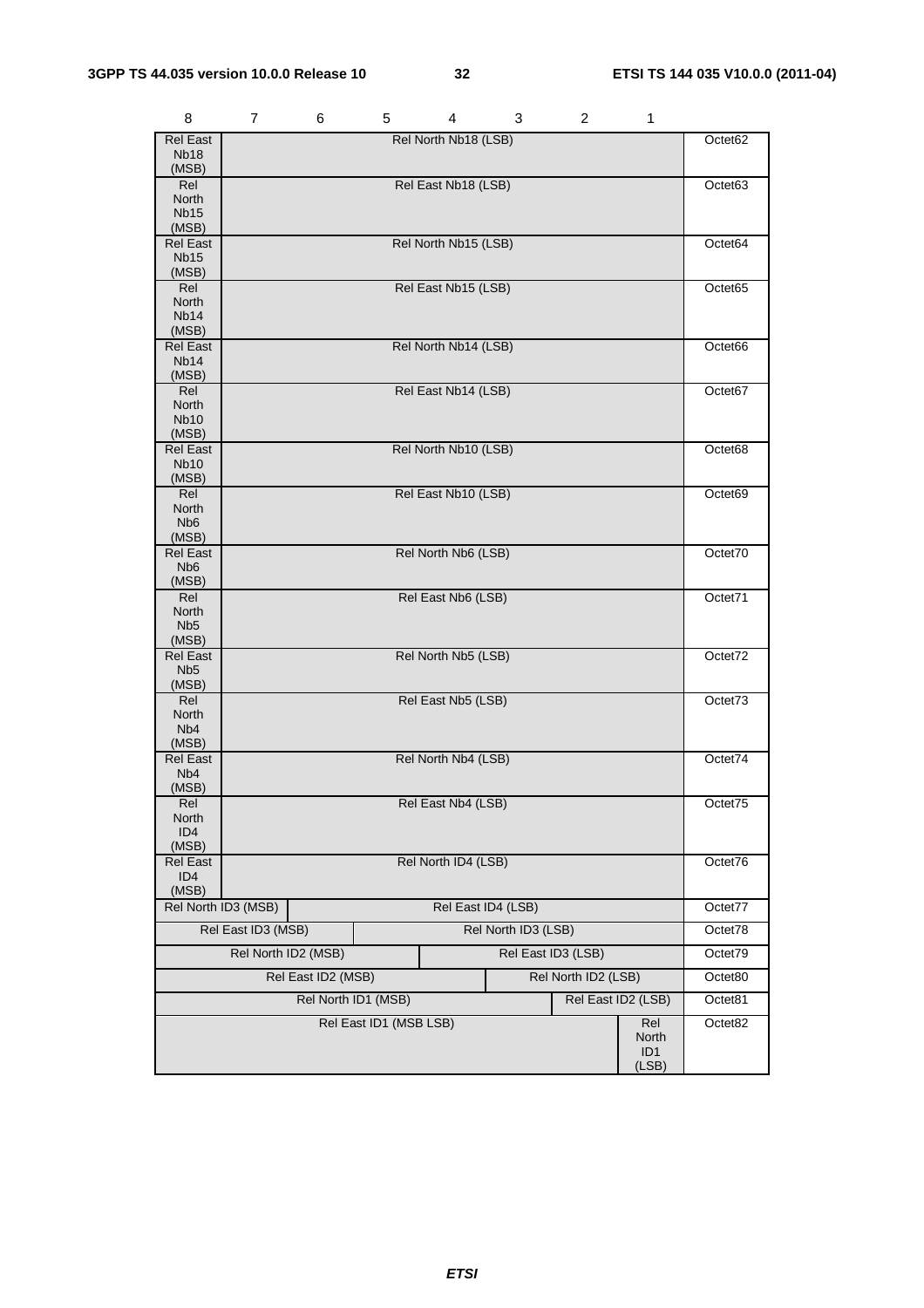# Annex C (informative): Example of GPS Assistance Data Broadcast Message

This annex gives an example of how the information IE should be packed into the GPS Assistance Data message. The example shown in table C.1 includes corrections for 12 satellites.

### **Table C.1: Example of a GPS Assistance Data (DGPS Correction) message with 11 satellites**

| <b>Octet</b>    | <b>MSB</b><br><b>LSB</b>                                           |                                                   |                            |                                                 |                                                          |                                       |                         |                   |                          |
|-----------------|--------------------------------------------------------------------|---------------------------------------------------|----------------------------|-------------------------------------------------|----------------------------------------------------------|---------------------------------------|-------------------------|-------------------|--------------------------|
| 1               | Cipher                                                             | Cipher                                            |                            |                                                 |                                                          |                                       |                         |                   |                          |
|                 | On/Off                                                             | Key Flag                                          |                            |                                                 |                                                          |                                       |                         |                   |                          |
|                 |                                                                    |                                                   |                            | Ciphering Serial Number (MSB, bits 15-10)<br>or |                                                          |                                       |                         |                   |                          |
|                 |                                                                    |                                                   |                            |                                                 | Spare                                                    |                                       |                         |                   |                          |
| $\overline{c}$  |                                                                    |                                                   |                            | Ciphering Serial Number (bits 9-2)              |                                                          |                                       |                         |                   |                          |
|                 | or<br>Spare                                                        |                                                   |                            |                                                 |                                                          |                                       |                         |                   |                          |
| 3               |                                                                    |                                                   | BTS Clock Drift (bits 3-0) |                                                 | <b>BTS</b>                                               | <b>GSM</b><br><b>Ciphering Serial</b> |                         |                   |                          |
|                 |                                                                    |                                                   | or<br>Spare                |                                                 | Clock<br>Drift                                           | Time<br>Present                       | Number (bits 1-0)<br>or |                   |                          |
|                 |                                                                    |                                                   |                            |                                                 | Present                                                  |                                       |                         |                   | Spare                    |
|                 |                                                                    |                                                   |                            |                                                 |                                                          |                                       |                         |                   |                          |
| 4               |                                                                    |                                                   |                            | Reference Location                              |                                                          |                                       |                         |                   |                          |
|                 |                                                                    |                                                   |                            |                                                 |                                                          |                                       |                         |                   |                          |
| 9               |                                                                    |                                                   |                            | Reference Location                              |                                                          |                                       |                         |                   |                          |
|                 |                                                                    |                                                   |                            |                                                 |                                                          |                                       |                         |                   |                          |
| 10              |                                                                    |                                                   |                            |                                                 | FN (MSB bits 17-10)<br>or                                |                                       |                         |                   |                          |
|                 |                                                                    |                                                   |                            | Spare                                           |                                                          |                                       |                         |                   |                          |
| 11              |                                                                    | FN (bits 9-2)                                     |                            |                                                 |                                                          |                                       |                         |                   |                          |
|                 |                                                                    |                                                   |                            | or<br>Spare                                     |                                                          |                                       |                         |                   |                          |
| 12              | BN (MSB bits 7 - 5)                                                |                                                   |                            |                                                 | TN (bits 3-0)                                            |                                       |                         | FN (LSB bits 1-0) |                          |
|                 |                                                                    | or                                                |                            |                                                 | or<br>Spare<br>Spare                                     |                                       |                         |                   | or                       |
| 13              |                                                                    | Spare<br>GPS TOW (MSB bits 19-17)                 |                            |                                                 |                                                          | BN (LSB bits 4 - 0)                   |                         |                   |                          |
|                 |                                                                    | or                                                |                            |                                                 |                                                          | or                                    |                         |                   |                          |
| 14              | Spare<br>Spare                                                     |                                                   |                            |                                                 |                                                          |                                       |                         |                   |                          |
| 15              | GPS TOW (bits 16-9)<br>GPS TOW (bits 8-1)                          |                                                   |                            |                                                 |                                                          |                                       |                         |                   |                          |
| 16              | N_SAT (bits 3-0)                                                   |                                                   |                            |                                                 | <b>Correction Status/Health</b>                          |                                       |                         | <b>GPS</b>        |                          |
|                 |                                                                    |                                                   |                            |                                                 |                                                          | (bits $2-0$ )                         |                         |                   | <b>TOW</b><br>(LSB bit0) |
| 17              | Satellite ID (Sat 1)                                               |                                                   |                            |                                                 |                                                          |                                       |                         | UDRE (Sat 1)      |                          |
|                 |                                                                    |                                                   |                            |                                                 |                                                          |                                       |                         |                   |                          |
| 18              | IODE (Sat 1)                                                       |                                                   |                            |                                                 |                                                          |                                       |                         |                   |                          |
| 19<br>20        | PRC (Sat $1 - MSBs$ , $7 - 0$ )<br>PRC (Sat $1 - MSBs$ , $7 - 4$ ) |                                                   |                            |                                                 |                                                          |                                       |                         |                   |                          |
| $\overline{21}$ | RRC (Sat $1 -$ LSBs, $7 - 4$ )                                     |                                                   |                            |                                                 | RRC (Sat 1 - LSBs, 3-0)<br>Delta PRC (Sat 1 - LSBs, 3-0) |                                       |                         |                   |                          |
| 22              | Delta PRC (Sat 1 - MSBs, $7 - 4$ )                                 |                                                   |                            |                                                 | Delta RRC (Sat 1)                                        |                                       |                         |                   |                          |
| i.              |                                                                    |                                                   |                            |                                                 |                                                          |                                       |                         |                   |                          |
| 77              | Satellite ID (Sat 12)<br>UDRE (Sat 12)                             |                                                   |                            |                                                 |                                                          |                                       |                         |                   |                          |
|                 |                                                                    |                                                   |                            |                                                 |                                                          |                                       |                         |                   |                          |
| 78<br>79        |                                                                    | IODE (Sat 12)<br>PRC (Sat $12 - MSBs$ , $7 - 0$ ) |                            |                                                 |                                                          |                                       |                         |                   |                          |
| 80              | PRC (Sat $12 - MSBs$ , $7 - 4$ )<br>RRC (Sat 12 - LSBs, 3-0)       |                                                   |                            |                                                 |                                                          |                                       |                         |                   |                          |
| 81              | RRC (Sat $12 - LSBs$ , $7 - 4$ )                                   |                                                   |                            |                                                 | Delta PRC (Sat 12 - LSBs, 3-0)                           |                                       |                         |                   |                          |
| 82              | Delta PRC (Sat $12 - MSBs$ , $7 - 4$ )                             |                                                   |                            |                                                 | Delta RRC (Sat 12)                                       |                                       |                         |                   |                          |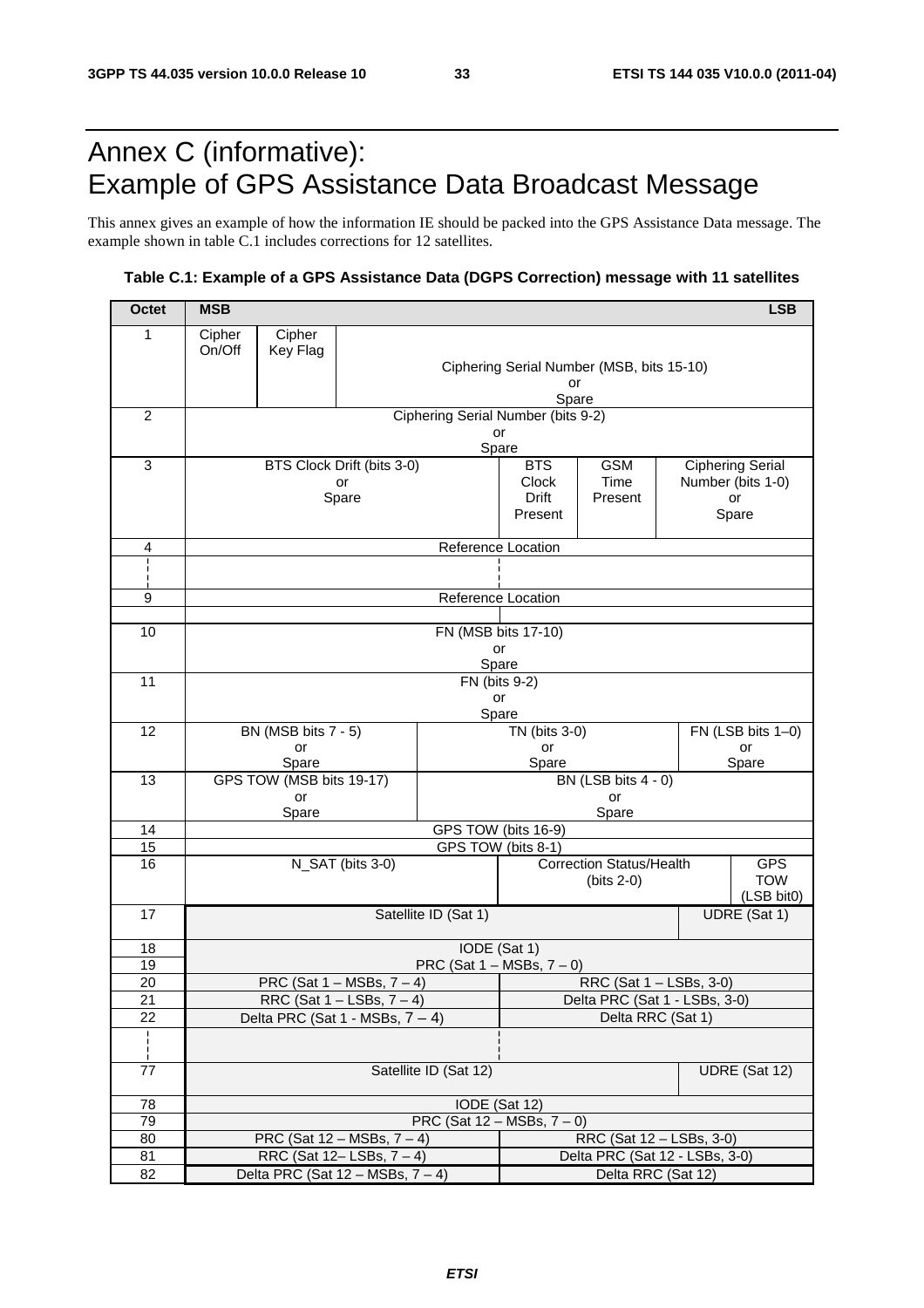# Annex D (informative): Change history

| <br>Meetina# | doc | ∼⊓<br>vr. | Rev | $\sim$ this stiff<br>Subiect/Comment                  | <b>Version</b><br><b>New</b> |
|--------------|-----|-----------|-----|-------------------------------------------------------|------------------------------|
| March<br>201 |     |           |     | IRel-<br>v9.0.0<br>created<br>version<br>based<br>on. | '10                          |